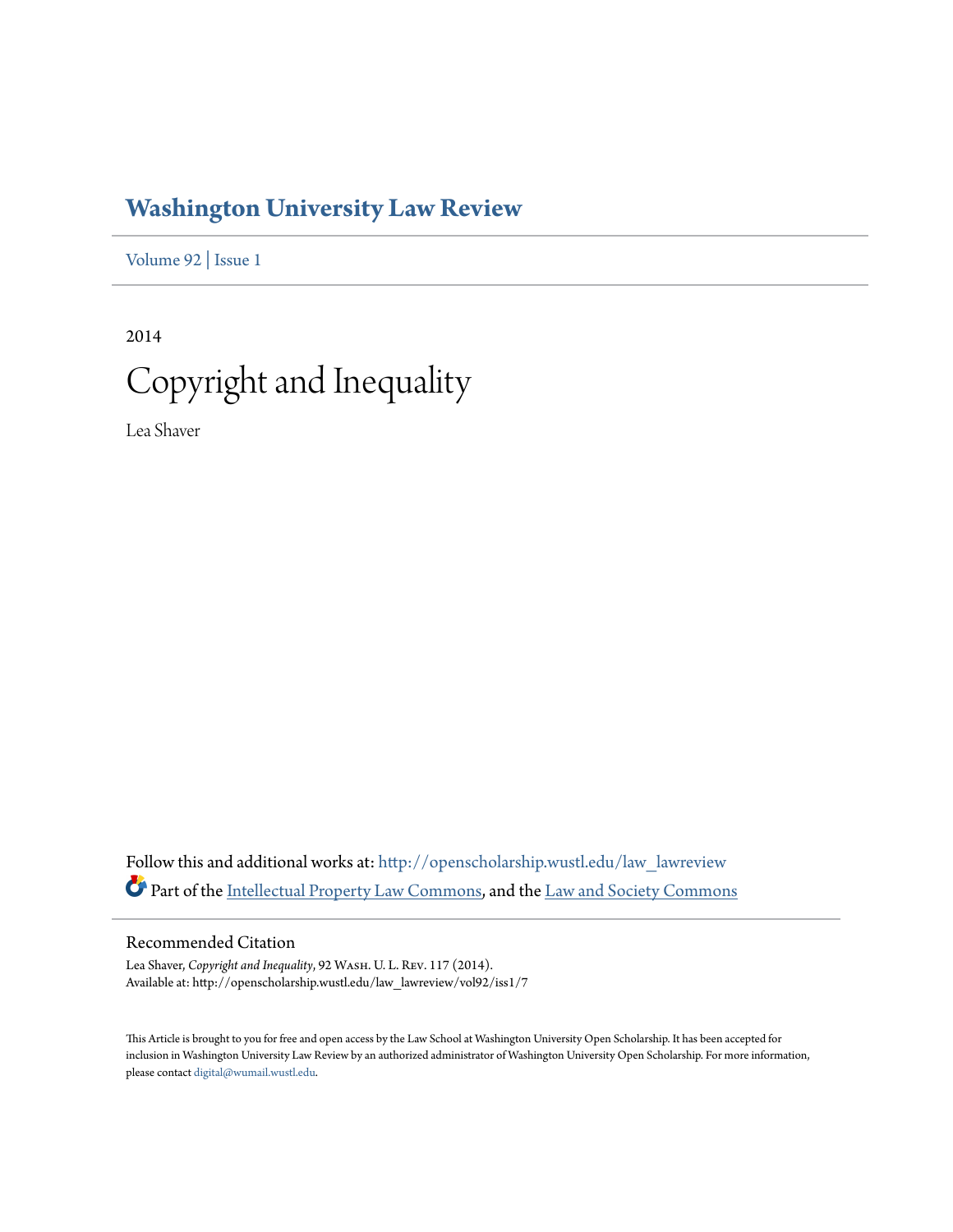# **COPYRIGHT AND INEQUALITY**

# **LEA SHAVER**

# ABSTRACT

*The standard theory of copyright law imagines a marketplace efficiently serving up new works to an undifferentiated world of consumers. Yet the reality is that all consumers are not equal. Class and culture combine to explain who wins, and who loses, from copyright protection. Along the dimension of class, the inequality insight reminds us just because new works are created does not mean that most people can afford them, and calls for new attention to problems of affordability. Copyright protection inflates the price of books, with implications for distributive justice, democratic culture, and economic efficiency. Along the dimension of culture, the inequality insight points out that it is not enough for copyright theory to speak generally of new works; it matters crucially what languages those works are being created in. Copyright protection is likely to be an ineffective incentive system for the production of works in "neglected languages" spoken predominantly by poor people. This Article highlights and explores these relationships between copyright and social inequality, offering a new perspective on what is at stake in debates over copyright reform.*

117

Associate Professor of Law, Indiana University Robert H. McKinney School of Law; J.D., Yale Law School; M.A., University of Chicago. I would like to thank Graeme Austin, Joseph Blocher, Margaret Chon, Dennis Corgill, Eric Dannenmaier, Susan DeMaine, Joseph Fishkin, Lauren Henry, Eric E. Johnson, Robert Katz, Benjamin Keele, Molly Land, Catherine Ann Lemmer, Gerard Magliocca, Ruth Okediji, David Orentlicher, Lisa Ouellette, Joseph Singer, Madhavi Sunder, Margaret Tarkington, Carleton Waterhouse, and R. George Wright for their particularly helpful comments during the drafting of this article. I am also grateful to Elisa Doll, Rose Shingledecker, and Danielle Teagarden for their outstanding research assistance. This Article is made available to the public under the terms of a Creative Commons Attribution 4.0 International license.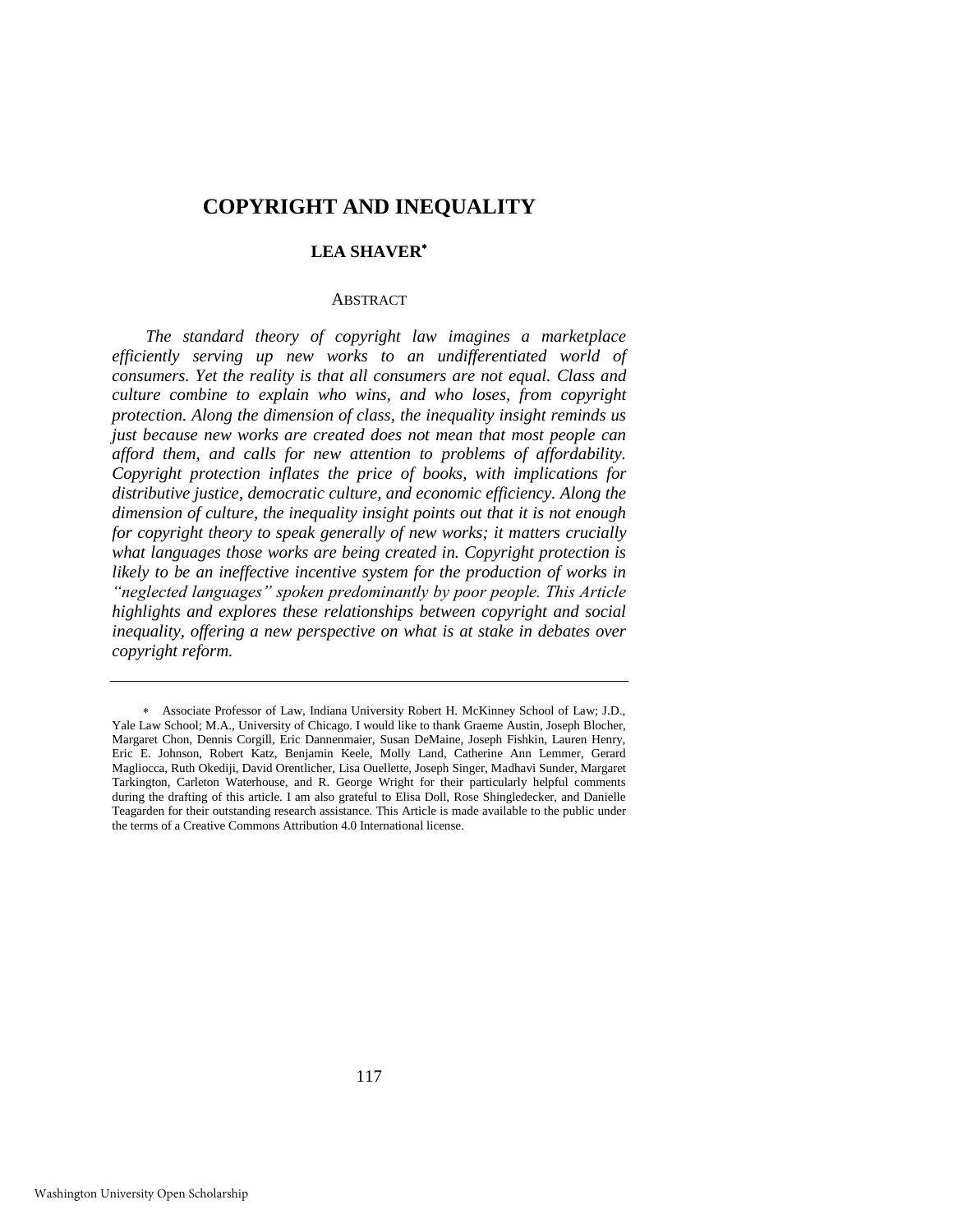#### TABLE OF CONTENTS

| A.          |  |  |
|-------------|--|--|
| $B_{\cdot}$ |  |  |
|             |  |  |
|             |  |  |
|             |  |  |
| B.          |  |  |
|             |  |  |
|             |  |  |
|             |  |  |
|             |  |  |
|             |  |  |
| D.          |  |  |
|             |  |  |

# **INTRODUCTION**

"Half the world suffers from hunger. The other half wants to lose weight." So read a slogan I once came across, chalked on a campus sidewalk. The irony was aimed at the global food crisis, but the same paradox holds true for another precious resource: reading material. As a reader of this Article, you are almost certainly among the half that is drowning in text—e-mail, news, scholarly articles—not to mention that stack of books you earnestly mean to read, as soon as you can find the time. As this Article goes to print, Amazon.com offers approximately one million books for instant purchase and wireless delivery. Google has indexed forty-five *billion* web pages. As Jack Balkin notes, "Before the Internet, free speech theorists worried about the scarcity of bandwidth for broadcast media. . . . The digital revolution made a different kind of scarcity salient. . . . scarcity of audience attention."<sup>1</sup> As readers in a world of abundance, you and I struggle to cope with excess, to manage our textual diets within the constraints of limited time.

Yet the reality is very different in most parts of the world, where reading material remains scarce in the traditional sense. For decades,

<sup>1.</sup> Jack M. Balkin, *Digital Speech and Democratic Culture: A Theory of Freedom of Expression for the Information Society*, 79 N.Y.U. L. REV. 1, 7 (2004).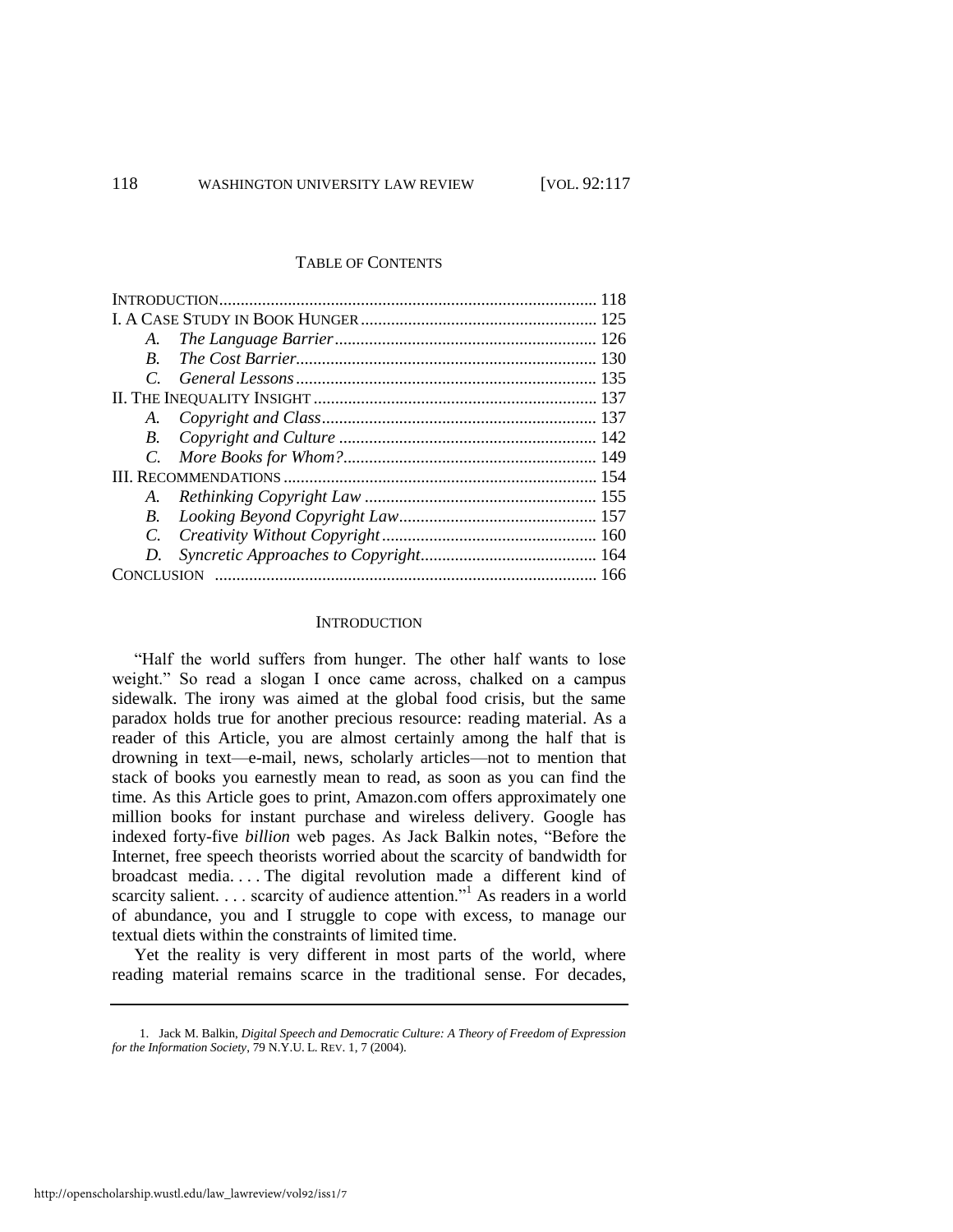<span id="page-3-1"></span>policymakers and scholars have spoken of Africa's "book famine."<sup>2</sup> The phrase appears to have originated in the 1980s when economic crises across the African continent sparked critical shortages of both food and books.<sup>3</sup> The problem of book scarcity, however, is not limited to that continent, nor to that decade. In many developing countries, it remains difficult to locate a bookstore.<sup>4</sup> Where books are physically available for purchase, they are often exorbitantly expensive.<sup>5</sup> Academics and university students in developing countries experience great difficulty meeting their book needs.<sup>6</sup> For ordinary people in these countries, the

3. Hans M. Zell, *Publishing in Africa*, *in* INTERNATIONAL BOOK PUBLISHING: AN ENCYCLOPEDIA 366, 366 (Philip G. Altbach & Edith S. Hoshino eds., 1995).

<span id="page-3-0"></span><sup>2.</sup> *See, e.g.*, Walter Bgoya, *Publishing in Africa: Culture and Development*, *in* THE MUSE OF MODERNITY: ESSAYS ON CULTURE AS DEVELOPMENT IN AFRICA 151, 152–53 (Philip G. Altbach & Salah M. Hassan eds., 1996) ("Although there are marked differences in publishing output in different African countries, the situation is generally one of extreme underdevelopment. Descriptions of the situation invariably refer to the continent as 'book starved,' 'bookless,' or as suffering from 'book famine.'"); Michael Crowder, *The Book Crisis: Africa's Other Famine*, *in* 1985 AFR. BIBLIOGRAPHY xvi (1986); James Currey, *The State of African Studies Publishing*, 85 AFR. AFF. 609 (1986); Kwesi Kwaa Prah, *The Difficulties of Publishing in Africa: Random Thoughts on the Casas Publishing Experience*, *in* LANGUAGE AND POWER: THE IMPLICATIONS OF LANGUAGE FOR PEACE AND DEVELOPMENT 301, 301 (Birgit Bock-Utne & Gunnar Garbo eds., 2009) ("In Africa today, there is what is [commonly] described . . . as a 'book famine,' that is a shortage of books, the pricing of books out of the financial reach of most people or the sheer unavailability of books."); Peter Ripken, *African Literature in the Literary Market Place Outside Africa*, 17 AFR. BOOK PUB. REC. 289, 289 (1990); Hans M. Zell, *The Other Famine*, 37 LIBRI 294 (1987).

<sup>4.</sup> Brazil regularly ranks as one of the world's ten largest economies, yet most Brazilian cities have no bookstores. Ronaldo Lemos, *From Legal Commons to Social Commons: Brazil and the Cultural Industry in the 21st Century*, 15 (Univ. of Oxford Ctr. for Brazilian Stud., Working Paper No. CBS-80, 2007), http://www.lac.ox.ac.uk/sites/sias/files/documents/R.%2520Lemos80.pdf, *archived at* http://perma.cc/ND4M-ZLV8?type=pdf. *See also* Murray Last, *The Book and the Nature of Knowledge in Muslim Northern Nigeria, 1457–2007*, *in* THE TRANS-SAHARAN BOOK TRADE: MANUSCRIPT CULTURE, ARABIC LITERACY, AND INTELLECTUAL HISTORY IN MUSLIM AFR. 175, 175 (Graziano Krätli & Ghislaine Lydon eds., 2010) (describing periods of book-famine and book-wealth as recurring patterns influencing intellectual trends on the continent and complaining that "[a]ny visitor to a university campus in Nigeria today will hunt in vain for a bookshop with the latest works: some universities now have no bookshop whatsoever").

<sup>5.</sup> *See, e.g.*, Pedro N. Mizukami et al., *Exceptions and Limitations to Copyright in Brazil: A Call for Reform*, *in* ACCESS TO KNOWLEDGE IN BRAZIL: NEW RESEARCH ON INTELLECTUAL PROPERTY, INNOVATION AND DEVELOPMENT 67, 88–89 (Lea Shaver ed., 2008) (noting that the required readings for the freshman year of college in Rio de Janeiro or Sao Paulo cost between R2578 and R3908—the equivalent of 6 to 10 months' earnings at Brazil's minimum wage—and that the prevailing solution to this difficulty is for students to defy copyright law by scanning and printing the required texts).

<sup>6.</sup> *See, e.g.*, Eve Gray, *Academic Publishing in South Africa*, *in* THE POLITICS OF PUBLISHING IN SOUTH AFRICA 163, 164–67 (Nicholas Evans & Monica Seeber eds., 2000) (describing the modern context of higher education in South Africa, which is attempting to integrate large numbers of students from disadvantaged backgrounds for whom purchasing required textbooks is extremely difficult and estimating that perhaps 35% of students buy the prescribed books, 45% rely on illegal photocopying, and the remaining 20% do not attempt the assigned reading). *See also* Mizukami, *supra* not[e 5,](#page-3-0) at 89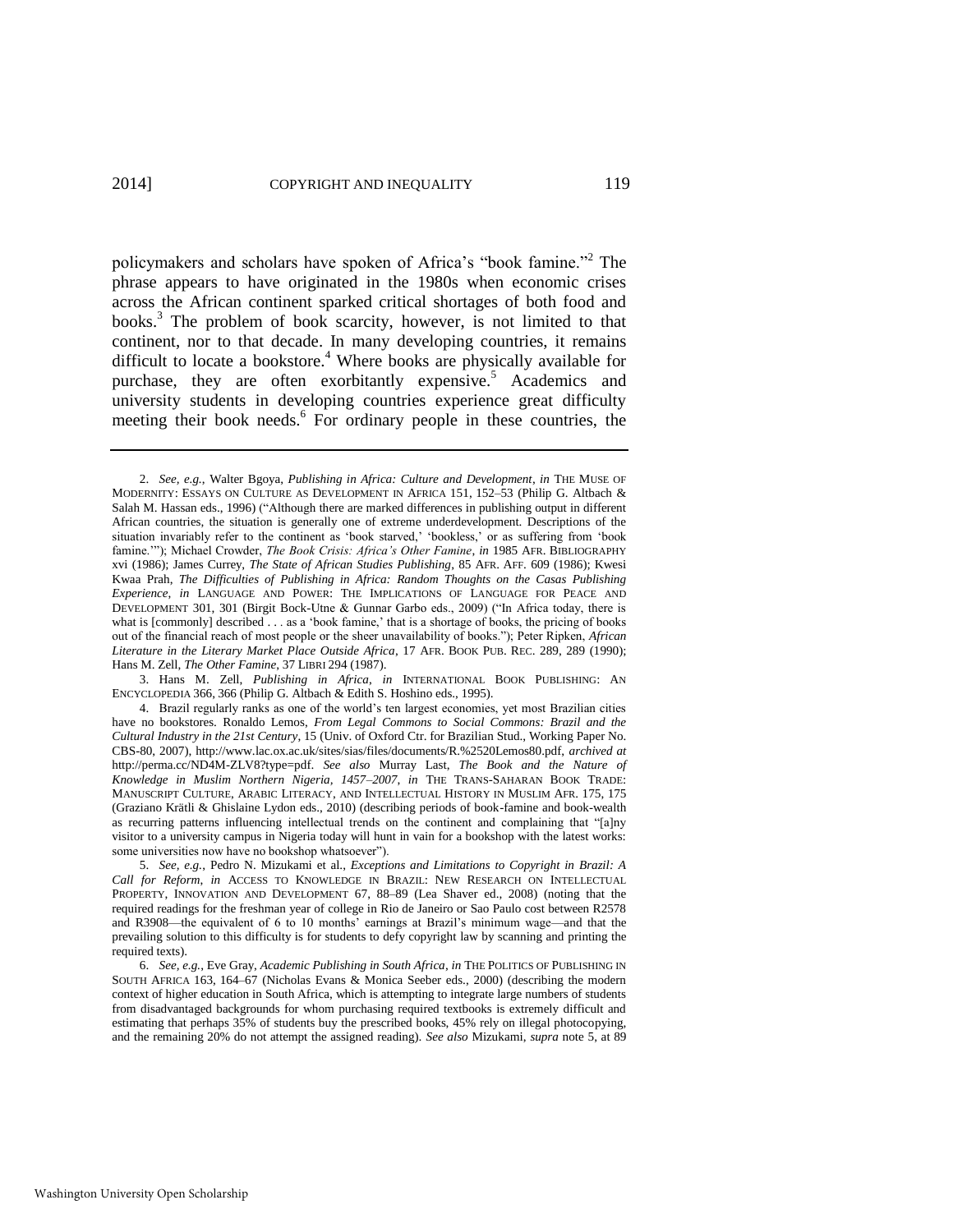situation is even more acute. They simply cannot afford to purchase books for private consumption and generally lack access to even a minimally functional public library.

Although much less extreme, book hunger is also a problem in the United States. Educational research suggests that a powerful predictor of academic performance is the number of books a child has access to in his or her own home.<sup>7</sup> Yet 44% of American children grow up in families that have trouble paying for basic needs.<sup>8</sup> Socioeconomic status correlates with vast disparities in the availability of books—not only in individual homes, but also in neighborhood stores, libraries, and public schools.<sup>9</sup> Language can also be a barrier for minority populations. More than 60 million U.S. residents speak a language other than English at home.<sup>10</sup> Many public libraries stock at least a modest Spanish collection, and programs that provide free Spanish-language books to Hispanic families have shown a significant impact upon early childhood reading.<sup>11</sup> It becomes progressively more difficult, however, for these strategies to reach speakers of lesser-spoken languages such as Tagalog (1.6 million U.S. speakers), Hmong (211,000), or Navajo (169,000).<sup>12</sup>

<span id="page-4-1"></span><span id="page-4-0"></span>The conversation on global hunger has begun to recognize that simply producing *more* food is not enough; questions of distribution are fundamental.<sup>13</sup> It is time for the conversation on copyright law to have a similar reckoning.

<sup>(</sup>describing the difficulty faced by Brazilian students and scholars in legally acquiring required texts in light of high prices, unavailability of works, and limited university library collections).

<sup>7.</sup> *See, e.g.*, M.D.R. Evans et al., *Family Scholarly Culture and Educational Success: Books and Schooling in 27 Nations*, 28 RES. IN SOC. STRATIFICATION & MOBILITY 171, 187 (2010).

<sup>8.</sup> *See* Sophia Addy & Vanessa R. Wight, *Basic Facts About Low-Income Children, 2010*, NAT'L CTR. FOR CHILD. IN POVERTY (Feb. 2012), http://www.nccp.org/publications/pdf/text\_ 1049.pdf, *archived at* http://perma.cc/SXU2-WWPA.

<sup>9.</sup> Susan B. Neuman & Donna Celano, *Access to Print in Low-Income and Middle-Income Communities: An Ecological Study of Four Neighborhoods*, 36 READING RES. Q. 8, 11 (2001)*.*

<sup>10.</sup> CAMILLE RYAN, LANGUAGE USE IN THE UNITED STATES: 2011, 3 (U.S. Census Bureau 2013).

<sup>11.</sup> Lee M. Sanders et al., *Prescribing Books for Immigrant Children: A Pilot Study to Promote Emergent Literacy Among the Children of Hispanic Immigrants*, 154 ARCH. PEDIATR. ADOLESC. MED. 771, 772–73 (2000).

<sup>12.</sup> RYAN, *supra* not[e 10.](#page-4-0) 

<sup>13.</sup> *See, e.g.*, KLAUS VON GREBMER ET AL., 2009 GLOBAL HUNGER INDEX, THE CHALLENGE OF HUNGER: FOCUS ON FINANCIAL CRISIS AND GENDER INEQUALITY (2009) (discussing hunger not as a problem of overall shortage of production, but as the product of marginalization and disempowerment of the poorest, as well as gender oppression).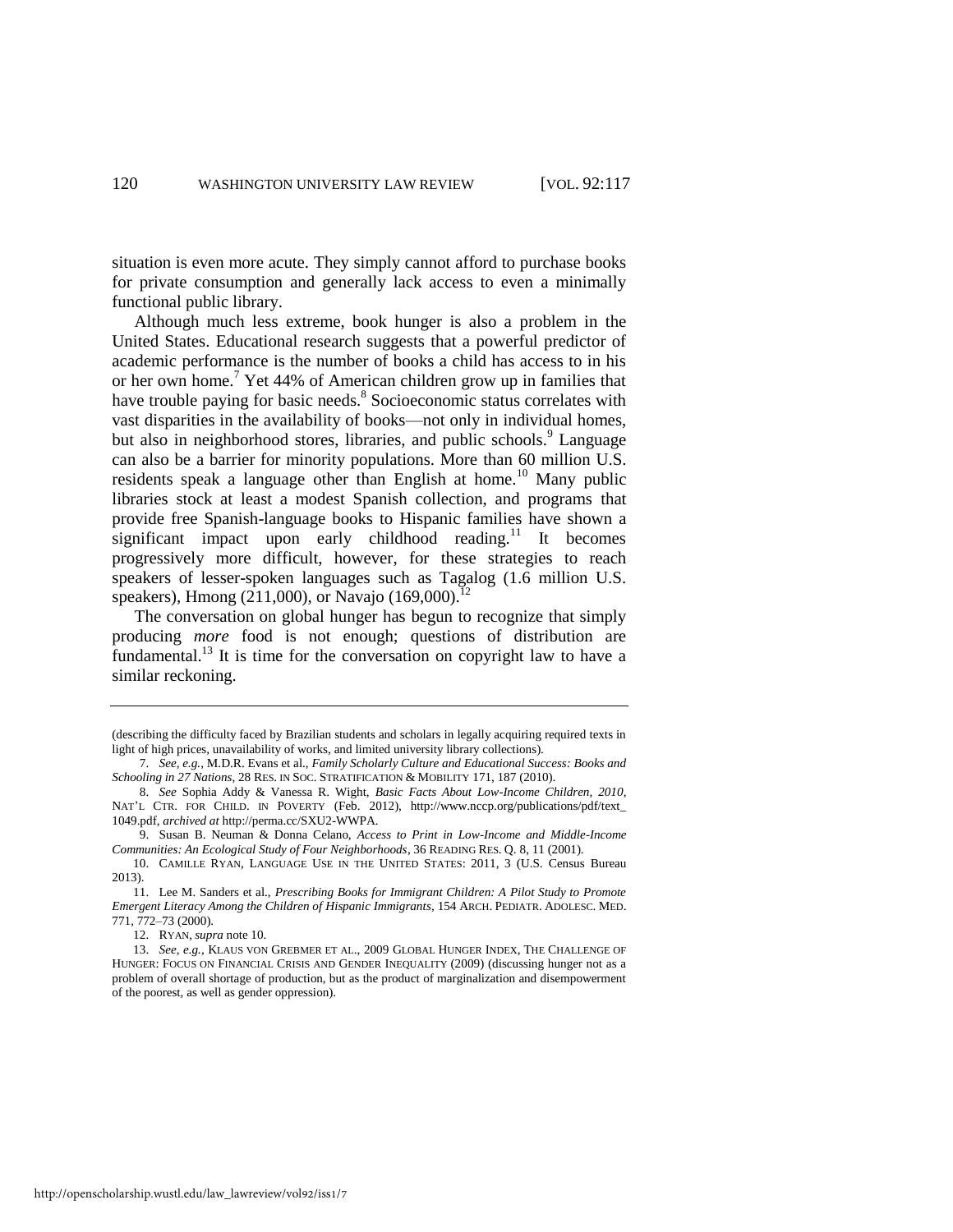<span id="page-5-0"></span>Currently, questions of social inequality and distributive justice lie in the peripheral vision of copyright scholarship.<sup>14</sup> Copyright doctrine and policymaking have also focused overwhelmingly on calibrating incentives to maximize productivity.<sup>15</sup> It is a bedrock principle of both doctrine and scholarship that copyright protection exists to incentivize authors and publishers to produce more new works.<sup>16</sup> An ample body of copyright scholarship queries whether our current system of copyright protection does in fact efficiently provide these incentives and seeks ways to improve the law to encourage even greater productivity.<sup>17</sup> Reflecting this emphasis on creative productivity, the American fair use doctrine authorizes courts to modify the scope of copyright's statutory protection "'when, on occasion, it would stifle the very creativity which that law is designed to foster."<sup>18</sup>

15. *See, e.g.*, Jessica Litman, *Lawful Personal Use*, 85 TEX. L. REV. 1871, 1879–82 (2007). Litman writes:

We have focused so narrowly on the production half of the copyright equation that we have seemed to think that the Progress of Science is nothing more than a giant warehouse filled with works of authorship. When we do this, we miss, or forget, an essential step. In order for the creation and dissemination of a work of authorship to mean anything at all, someone needs to read the book, view the art, hear the music, watch the film, listen to the CD, run the computer program, and build and inhabit the architecture.

*Id.* at 1880. *Cf.* Gaia Bernstein, *In the Shadow of Innovation*, 31 CARDOZO L. REV. 2257, 2258 (2010) (highlighting "diffusion" as a policy value often overlooked in the increasing modern emphasis on "innovation" alone).

16. Copyright law distinguishes between the "work" and the "copy." Charles Dickens's *A Tale of Two Cities* has sold approximately 200 million "copies," but constitutes just one "work."

<span id="page-5-1"></span><sup>14.</sup> *See* Margaret Chon, *Intellectual Property "from Below": Copyright and Capability for Education*, 40 U.C. DAVIS L. REV. 803, 812–13 (2007) [hereinafter Chon, *Intellectual Property "from Below"*] (calling for a critical perspective more along the lines of the environmental justice thread within environmental law, highlighting the experiences of developing countries and non-elites, and paying attention to intersectional dimensions of exclusion, including race, class, gender, and nationality). *See also* Margaret Chon, *Intellectual Property and the Development Divide*, 27 CARDOZO L. REV. 2821, 2823 (2006) [hereinafter Chon, *Intellectual Property and the Development Divide*] (grounding a critique of the prevailing international IP regime in the framework of human development and proposing a "substantive equality" principle for normatively evaluating international intellectual property law).

<sup>17.</sup> For a thorough and sophisticated review of this literature, see Amy Kapczynski, *The Cost of Price: Why and How to Get Beyond Intellectual Property Internalism*, 59 UCLA L. REV. 970, 974–77, 981–93 (2012). *See also* Stephen Breyer, *The Uneasy Case for Copyright: A Study of Copyright in Books, Photocopies, and Computer Programs*, 84 HARV. L. REV. 281 (1970) (casting doubt on the conventional wisdom that copyright is either a necessary or efficient means of incentivizing creativity); Carol M. Rose, *Romans, Roads, and Romantic Creators: Traditions of Public Property in the Information Age*, 66 LAW & CONTEMP. PROBS. 89 (2003) (exploring reasons why the case for private property is weaker in the situation of intangible goods).

<sup>18.</sup> Campbell v. Acuff-Rose Music Inc., 510 U.S. 569, 577 (1994) (quoting Stewart v. Abend, 495 U.S. 207, 236 (1990)) (establishing that "transformative" uses of copyrighted material should often be excused from a finding of infringement as "fair use").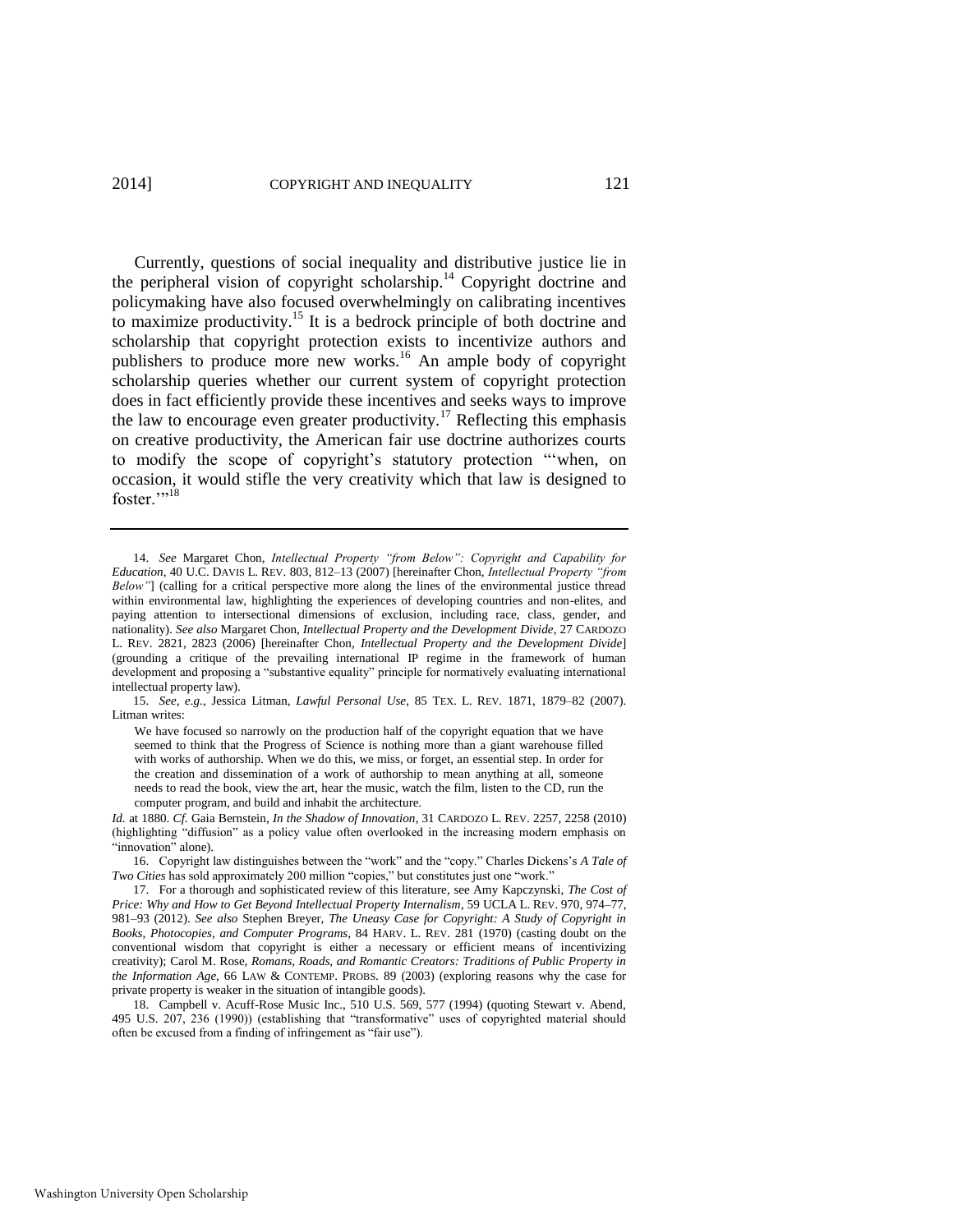<span id="page-6-0"></span>Alongside this primary focus on production, a much smaller body of scholarship has focused on issues of distribution. One line of copyright scholarship with a distributive justice emphasis explores the question of how to fairly allocate rights between creators and users.<sup>19</sup> A second line of scholarship contrasts the economic circumstances of industrialized countries with developing ones, suggesting that copyright law must be tailored to these differing circumstances.<sup>20</sup> Yet the broad categories of "creators" and "users," or "industrialized" and "developing" countries, may overlook the even more fundamental impact of social inequalities within these categories. The world in which we live is characterized by profound social divides along lines of wealth and ethnicity. How do these divides of class and culture shape copyright law's impact on opportunities for all people to access knowledge and take part in cultural life?

The relative silence of copyright scholarship on questions of social inequality ought to strike us as odd. It is well recognized that property law generally has significant implications for the distribution of wealth and social advantage, which may be critiqued from a variety of social justice perspectives.<sup>21</sup> The distributive justice implications of intellectual property law are also well recognized in the context of pharmaceutical patents, where the affordability of medicines is a focus of significant scholarly and policy concern. Yet copyright scholars have been relatively slow to draw the logical parallel to express concern for the poor's ability to access copyrighted works.<sup>22</sup> Even less attention has been dedicated to the impact of language divides on the production and distribution of copyrighted works. Membership in certain linguistic groups profoundly limits the

<sup>19.</sup> *E.g.*, Jessica Litman, *Readers' Copyright,* 58 J. COPYRIGHT SOC'Y U.S.A. 325 (2011), *available at* http://ssrn.com/abstract=1774932; Molly Shaffer Van Houweling, *Distributive Values in Copyright*, 83 TEX. L. REV. 1535, 1567 (2005) (pointing out that copyright protection creates unequal burdens on creators of expressive works that rely on other copyrighted materials as inputs, such as short films; well-financed creators can afford to obtain licenses, while amateur and under-financed artists enjoy less creative liberty).

<sup>20.</sup> *E.g.*, MADHAVI SUNDER, FROM GOODS TO A GOOD LIFE: INTELLECTUAL PROPERTY AND GLOBAL JUSTICE (2012) [hereinafter SUNDER, GOOD LIFE]; Jerome H. Reichman, *Intellectual Property in the Twenty-First Century: Will the Developing Countries Lead or Follow?*, 46 HOUS. L. REV. 1115 (2009), Ruth Okediji, *The Regulation of Creativity Under the WIPO Internet Treaties,* 77 FORDHAM L. REV. 2379 (2009); P. Bernt Hugenholtz & Ruth L. Okediji, *Conceiving an International Instrument on Limitations and Exceptions to Copyright*, Amsterdam Law School Legal Studies Research Paper No. 2012–43 (2008), *available at* http://ssrn.com/abstract=2017629.

<sup>21.</sup> *See, e.g*., JOSEPH WILLIAM SINGER, ENTITLEMENT: THE PARADOXES OF PROPERTY (2000).

<sup>22.</sup> *See* Michael Abramowicz, *An Industrial Organization Approach to Copyright Law*, 46 WM. & MARY L. REV. 33, 104–08 (2004) (calling attention to this neglect).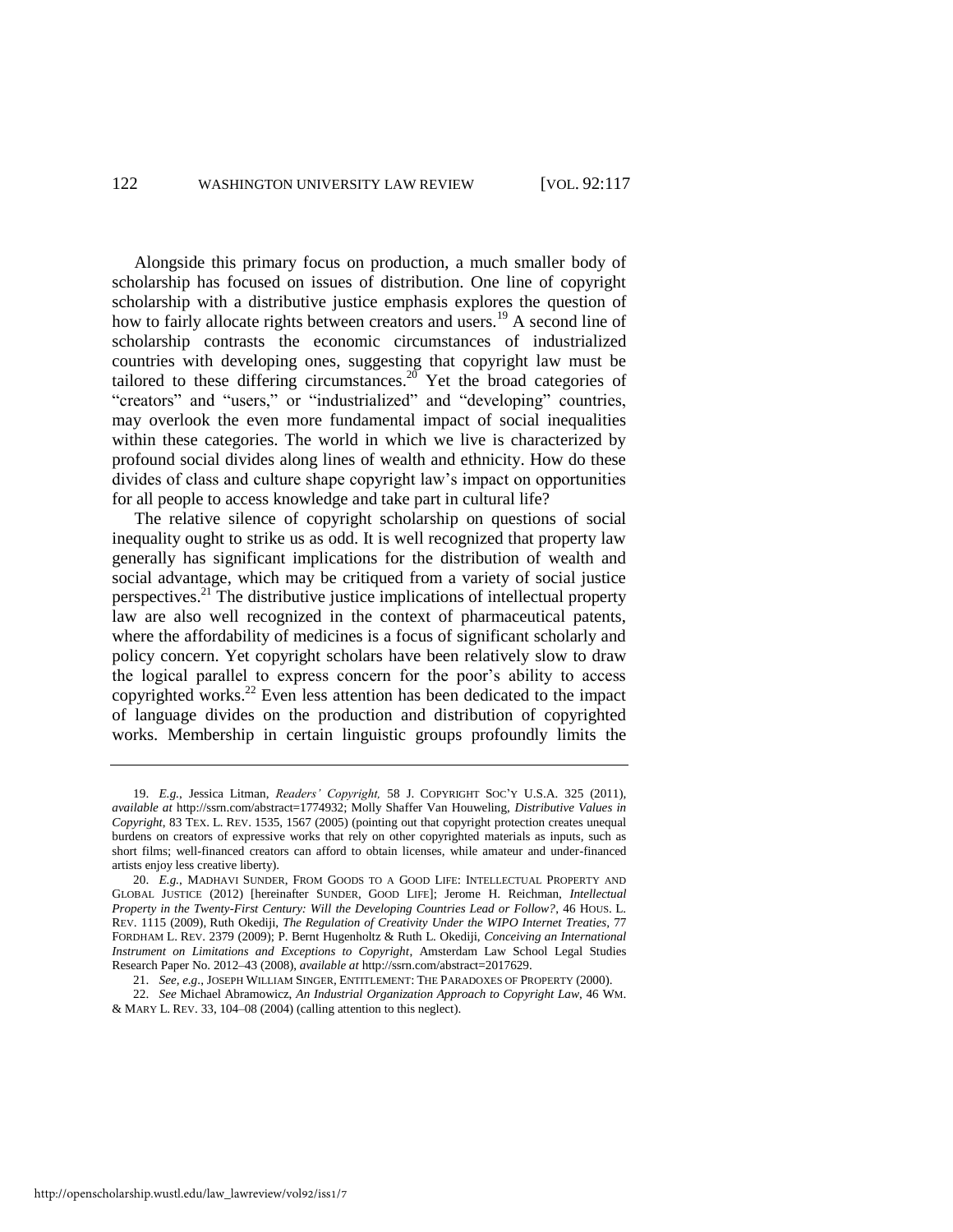world of materials that an individual can effectively utilize. Yet the copyright literature has largely overlooked this problem.<sup>2</sup>

The failure to account for how profoundly social inequalities of class and culture shape access to copyrighted materials has also led copyright lawmaking in the wrong direction. The dominant account of copyright law emphasizes its virtues in providing market-based incentives for cultural production, implicitly presuming that a greater diversity of offerings is the primary end goal and that accessibility will be relatively unproblematic. Reflecting this conventional wisdom, copyright law has steadily expanded the scope and duration of protection, effectively commodifying an evergreater proportion of cultural life as objects of trade in a booming global marketplace. Unfortunately, not all people have even a minimally adequate capacity to participate in this marketplace.<sup>24</sup> Copyright protection is making cultural works substantially more expensive, impeding translations into other languages, and inhibiting the emergence of open business models that might reach more people in more places.<sup>25</sup> The very doctrines and policies justified as enhancing the incentives for cultural production are unwittingly reinforcing social disadvantage and exclusion from cultural participation.

My aim in this Article is not to push any particular solution to the problem of copyright and inequality. My more modest goal is simply to put this long-overlooked reality squarely on the table. Only by developing a shared understanding of the problem can we begin a deeper discussion about its ethical implications and possible solutions. This Article focuses specifically on the context of books and opportunities to read and write, as an area of cultural participation of particular importance for education and other life opportunities. Many of the insights about cost and accessibility, however, will also hold true for other genres of cultural creativity.

Part I, "A Case Study in Book Hunger," begins by exploring how social inequalities structure access to copyrighted works in South Africa.

<sup>23.</sup> Among the exceptions: a student-authored piece exploring copyright barriers to computerized translation, work by a scholar of linguistics, and a historical perspective on copyright law. Erik Ketzan, *Rebuilding Babel: Copyright and the Future of Online Machine Translation*, 9 TUL. J. TECH. & INTELL. PROP. 205 (2007); Salah Basalamah, *Compulsory Licensing for Translation: An Instrument of Development?*, 40 IDEA 503 (2000); Lionel Bently, *Copyright, Translations, and Relations Between Britain and India in the Nineteenth and Early Twentieth Centuries*, 82 CHI.-KENT L. REV. 1181 (2007).

<sup>24.</sup> LAURENCE R. HELFER & GRAEME W. AUSTIN, HUMAN RIGHTS AND INTELLECTUAL PROPERTY: MAPPING THE GLOBAL INTERFACE (2011) (describing barriers experienced in book-selling and purchasing in various contexts across the world in Chapter 5: The Right to Education and Copyright in Learning Materials).

<sup>25.</sup> See *infra* discussion at notes 84 to 87.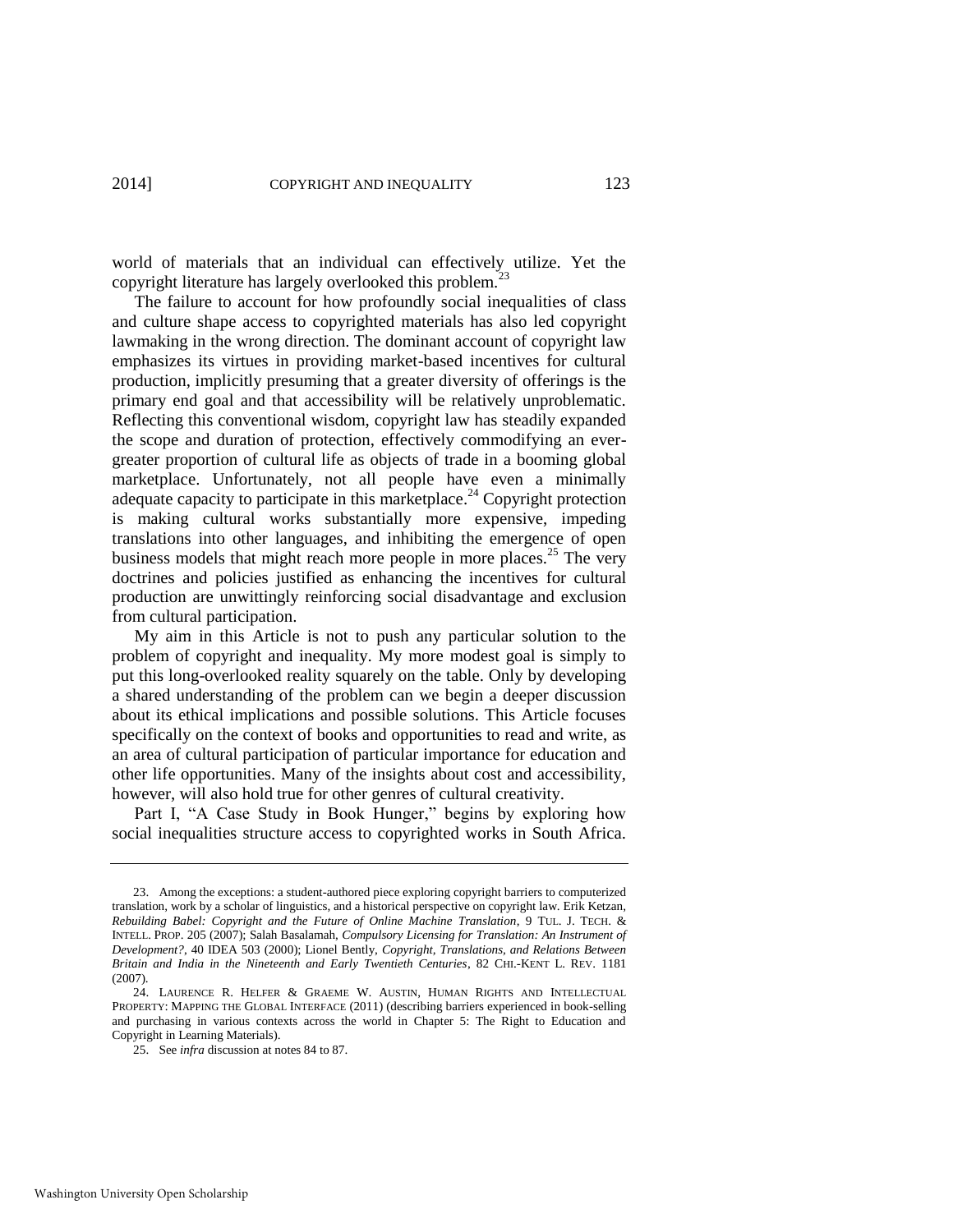Empirical data demonstrate that South Africans of all ethnicities and social classes enjoy reading and would like to read more often, yet they are frustrated in pursuing this desire. Even relatively affluent South Africans identify the high price of books as the greatest barrier to wider reading. For the poor, reading is simply an unaffordable luxury. In addition to the price barrier, opportunities to read are sharply limited by the language community to which one belongs. Only a tiny fraction of books are published in the native languages of the country's black majority, reinforcing the disadvantaged status of these groups. This Part concludes by considering to what extent the South African experience is unique or representative of experiences in many other countries.

Part II, "The Inequality Insight," builds on the case study to theorize two dimensions of social inequality that are particularly significant for copyright policy: class and culture. Along the dimension of class, the fundamental lesson is that just because books are being written does not mean that most people can afford them. Rather, inequalities of wealth and poverty profoundly shape individuals' ability to satisfy their book needs in the marketplace. Copyright protection also significantly drives up the price of books. This burden falls hardest on the poor, while the corresponding benefit of greater selection is enjoyed primarily by wealthier consumers. Along the dimension of culture, the essential insight is that we cannot simply speak generally about book production; it matters vitally what languages books are being produced in. The market for copyrighted works is serving some language communities very well, but is utterly failing to make books available in the "neglected languages" predominantly spoken by poor people. The Part concludes by considering what the inequality insight brings to copyright scholarship.

Part III, "Recommendations," leverages the inequality insight to begin to explore the question of how to make copyright work better for all people. How might copyright scholarship, legislative reform, and judicial doctrine respond to a new recognition of social inequality, adopting reforms to promote broader access to cultural works, creating the conditions for a flourishing of literatures in all languages, and enabling a truly participatory culture? This Part identifies possible answers both within and beyond copyright law and suggests directions for future research.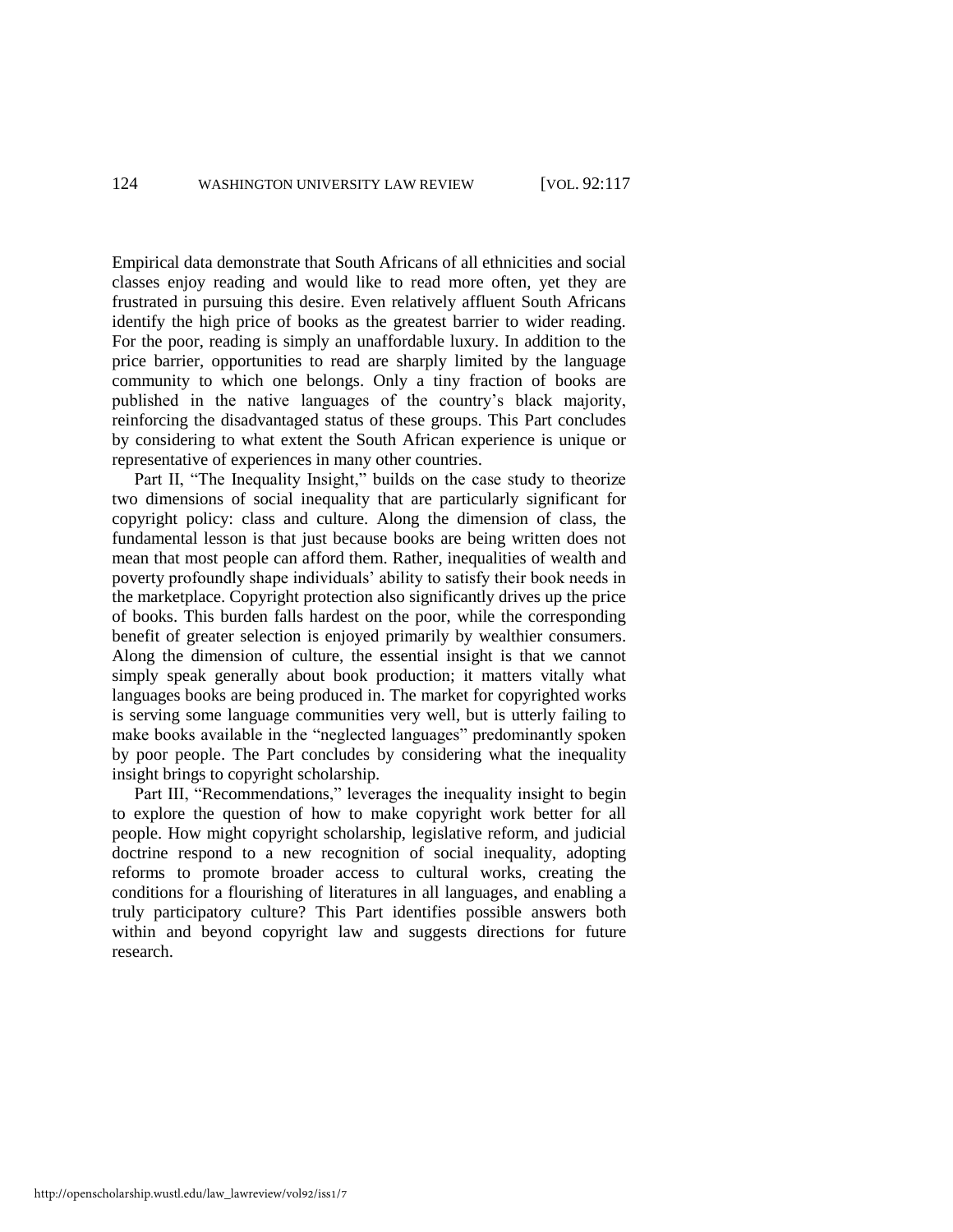#### I. A CASE STUDY IN BOOK HUNGER

South Africa's long struggle against racial apartheid is well known. Although formal discrimination is now overcome, its legacy lingers. President Thabo Mbeki famously spoke of post-apartheid South Africa as comprised of not one, but two nations: one white and prosperous, the other black and poor.<sup>26</sup> Though white and black are "*no longer* synonymous with rich and poor" in South Africa, the correlation remains very strong.<sup>27</sup> A three-nation metaphor is probably more accurate today.<sup>28</sup> At the top sits an increasingly racially diverse elite. A narrow middle class consists mostly of urban white-collar workers, including most of the country's white, Indian, and "coloured" populations, as well as many black South Africans. The marginalized black majority includes the urban unemployed and the rural poor.<sup>29</sup>

Intersecting with these economic and racial inequalities is the overlapping dimension of linguistic group membership. Under its postapartheid constitution, South Africa recognizes eleven official languages. These include nine African languages native to the country's black majority, of which the two most widely spoken are Zulu and Xhosa. $30$ Afrikaans, a language descended from Dutch and unique to South Africa, is the third most significant native tongue, spoken both by the white minority that controlled the apartheid government and by the "coloured" ethnic group, which was assigned by apartheid rules to a middle status

*Id*. at 45.

<sup>26.</sup> *See* Nicoli Nattrass & Jeremy Seekings, *"Two Nations"? Race and Economic Inequality in South Africa Today*, 130 DAEDALUS 45 (2001). The source quotes Mbeki's 1998 speech:

One of these nations is white, relatively prosperous, regardless of gender or geographical dispersal. It has ready access to a developed economic, physical, educational, communication and other infrastructure. This enables it to argue that, except for the persistence of gender discrimination against women, all members of this nation have the possibility of exercising their right to equal opportunity, and the development opportunities to which the Constitution of 1993 committed our country. The second and larger nation of South Africa is black and poor, with the worst-affected being women in the rural areas, the black rural population in general and the disabled. This nation lives under conditions of grossly underdeveloped economic, physical, educational, communication and other infrastructure. It has virtually no possibility of exercising what in reality amounts to a theoretical right to equal opportunity, that right being equal within this black nation only to the extent that it is equally incapable of realisation.

<sup>27.</sup> *Id.* at 47–49.

<sup>28.</sup> *Id.* at 48. 29. *See id.*

<sup>30.</sup> STATISTICS SOUTH AFRICA, CENSUS 2011: CENSUS IN BRIEF 23 (2012), http://www.statssa. gov.za/Census2011/Products/Census\_2011\_Census\_in\_brief.pdf, *archived at* http://perma.cc/S443- 9HC3.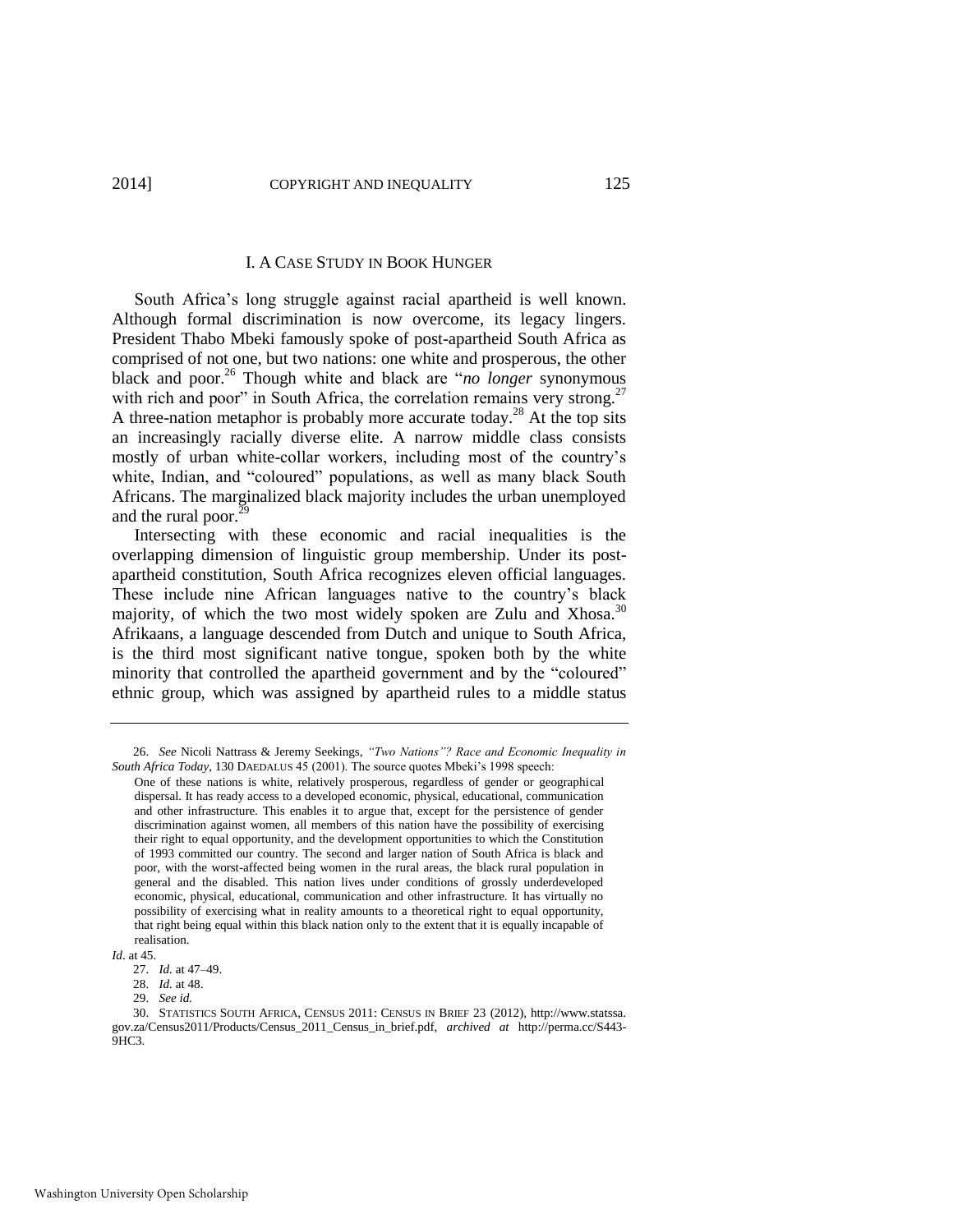between the white and African populations. English, initially brought to South Africa through British colonization, has more recently emerged as the dominant language of government and commerce. Yet few South Africans speak English at home. In descending order, the most widely spoken languages in South Africa are: Zulu (23%), Xhosa (16%), Afrikaans (13%), and English (10%), followed by the less populous African languages.<sup>31</sup>

Both the economic and linguistic dimensions of social inequality play a significant role in shaping access to reading material.

# *A. The Language Barrier*

<span id="page-10-0"></span>South Africa's constitution imposes a positive duty upon the State to promote the use of the country's native languages: "Recognising the historically diminished use and status of the indigenous languages of our people, the state must take practical and positive measures to elevate the status and advance the use of these languages." $32$  The politics of language in South Africa are deeply bound up with the country's colonial and apartheid past.<sup>33</sup> Yet the problem of "diminished use and status of the indigenous languages" very much continues into the present.<sup>34</sup>

<sup>31.</sup> *Id.* at 24 fig.2.3. The total South African population is estimated at 51 million. IsiZulu is the first language for approximately 11.6 million; isiXhosa for 8.2 million; Afrikaans for 6.9 million; English for 4.9 million; Sepedi for 4.6 million; and Setswana for 4.1 million; IsiNdebele, Sesotho, Setswana, SiSwati, Tshivenda, and Xitsonga each have between one million and four million native speakers.

<sup>32.</sup> S. AFR. CONST., 1996, ch. 1 § 6.

<sup>33.</sup> *See, e.g.*, Vic Webb, *Language Policy in Post-Apartheid South Africa*, *in* MEDIUM OF INSTRUCTION POLICIES: WHICH AGENDA? WHOSE AGENDA? 217, 228 (James W. Tollefson & Amy B. M. Tsui eds., 2003). Webb writes:

The main South African languages are deeply embedded in the political history of the country. Colonialism and apartheid have meant that the languages have all acquired sociopolitical meanings, with English currently highly prestigious, Afrikaans generally stigmatized, and the Bantu languages [including Zulu] largely without economic or educational value. The languages have thus developed asymmetric power relations: although the main Bantu languages are numerically in the majority, they are, along with Afrikaans, 'minority languages' in terms of power and prestige. In contrast, English, although numerically a smaller language, is politically, economically, and educationally dominant, and is by far the preferred language of the public media, with a very high status. In the South African context, English is the major language, with Afrikaans lower on the power hierarchy, and the Bantu languages effectively marginalized.

*Id*.

<sup>34.</sup> *Id.* The diminished status of indigenous languages is a problem across the African continent. *See* ORG. OF AFR. UNITY, THE LANGUAGE PLAN OF ACTION FOR AFRICA 4 (1986) (referring to the "negative estimation in which indigenous African languages are generally held in Africa, by the general public," and laying out plans of action "to counter the present widespread negative attitudes in Africa towards these languages"). *See generally* ROBERT PHILLIPSON, LINGUISTIC IMPERIALISM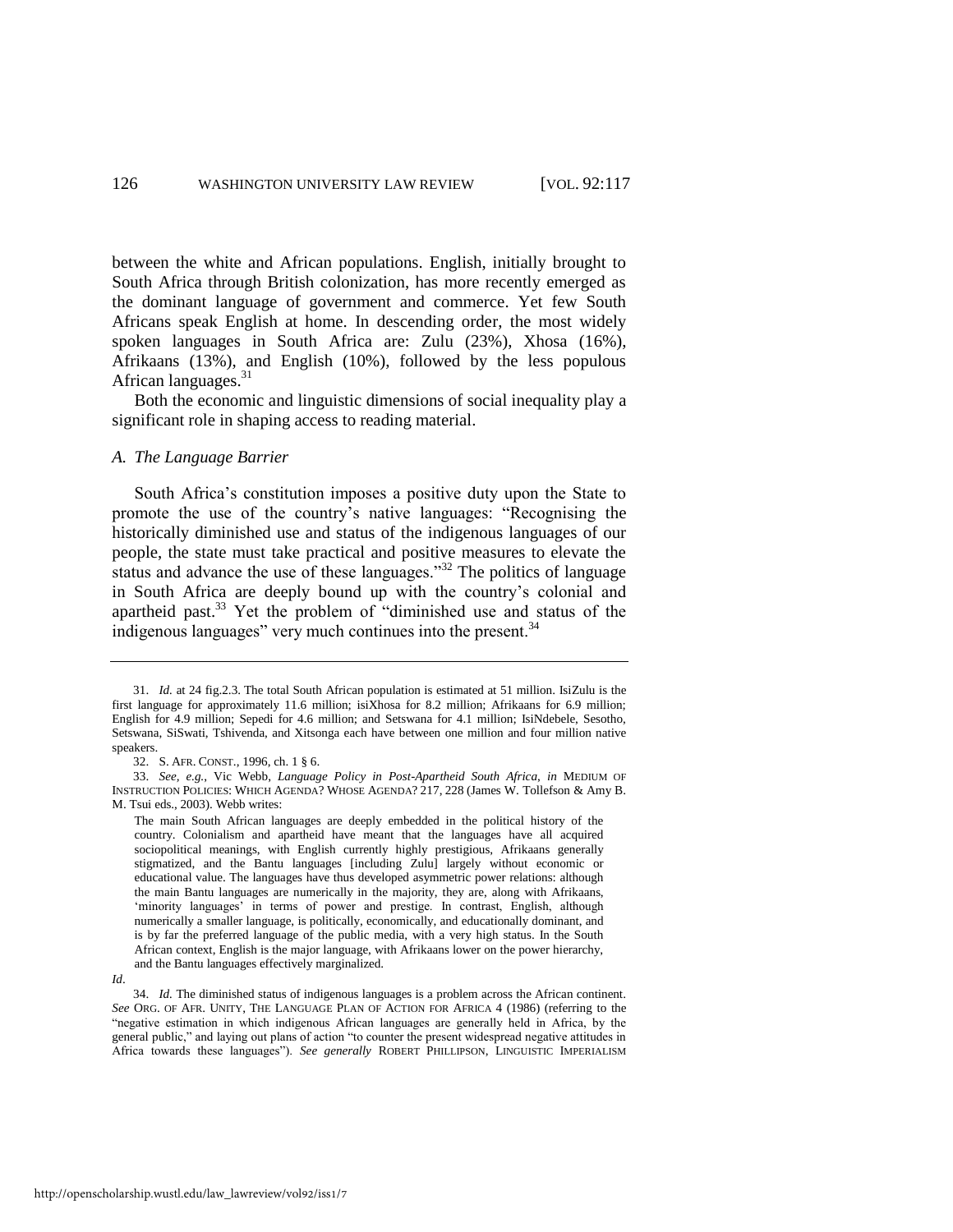One objective indicator of this unequal status is the relative poverty of literature available in the African languages, as reflected in industry data.<sup>35</sup> Among locally-produced books, a supermajority are in English (71.7%), followed by Afrikaans  $(16.6\%)$ .<sup>36</sup> Sales of locally-produced books in all African languages combined (11.3%) totaled R231 million or \$27 million annually. The overwhelming majority of these (89% or R205 million) are student textbooks developed to facilitate primary education in the African languages. $37$  This genre is of recent origin, a direct result of post-apartheid education policy, which has prioritized native language instruction. As a distant second, religious books in the African languages account for a bit over R24 million.<sup>38</sup> Only R1.13 million—approximately \$127,000—of general trade books (adult and child fiction and nonfiction) are sold each year in all the African languages combined.<sup>39</sup> This represents 0.04% of total South African book sales. It does not amount to even one U.S. cent for every African-language speaker in South Africa.

Given these spending patterns, it becomes clear that the majority of South Africans—precisely that majority historically most abused by colonialism and apartheid—have almost no access to books in their native language for pleasure reading or adult learning. Indeed, variations on this theme prevail across the African continent. Kwesi Kwaa Prah, speaking of the African book famine, notes: "It is important to remember that only about 10 per cent of Africans can read and write the colonial languages with any degree of finesse. It is in these colonial languages that over 95 per cent of the literature currently circulating in Africa are written in  $[sic]$ ."<sup>40</sup>

This is not to say that there are *no* books written in South Africa's indigenous languages. The tradition of publishing in African languages dates back to missionary efforts in the 1800s, including both translations of foreign works and original works by local authors.<sup>41</sup> South Africa has

CONTINUED (2009) (summarizing one academically influential view on the politics of indigenous and colonial languages in Africa).

<sup>35.</sup> PUBLISHERS' ASS'N OF SOUTH AFRICA, ANNUAL BOOK PUBLISHING INDUSTRY SURVEY REPORT 2010 (2011).

<sup>36.</sup> *Id*. at 43 fig.8.2. These data exclude imported books.

<sup>37.</sup> Educational books include R 204,984,000 in school book purchases and R 429,000 in ABET workbooks. This represents a total of R 205,413,000 or 89% of total sales of print books in the African languages. *Id*.

<sup>38.</sup> *Id*.

<sup>39.</sup> *Id*.

<sup>40.</sup> Prah, *supra* not[e 2,](#page-3-1) at 301–02.

<sup>41.</sup> *See generally* Nhlanhla Maake, *Publishing and Perishing: Books, People and Reading in African Languages in South Africa*, *in* THE POLITICS OF PUBLISHING IN SOUTH AFRICA 127 (Nicholas Evans & Monica Seeber eds., 2000) (providing a history of how publishing in South Africa's various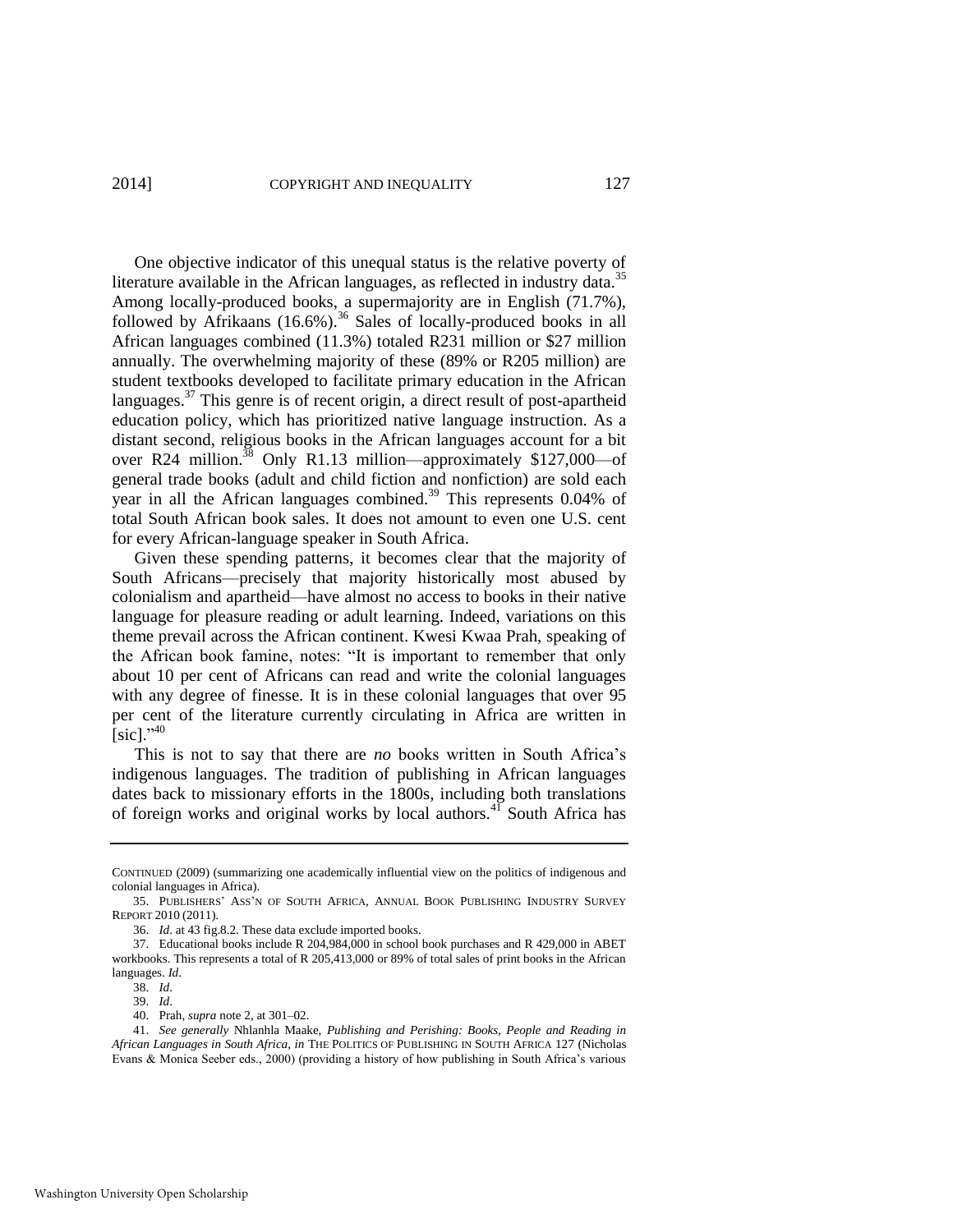produced a number of noteworthy authors and works of literary significance in African languages. The total number of works produced in these languages is very small, however, resulting in extremely limited selection for would-be readers. Moreover, many of these works are out of print or have very few copies in circulation.

The shortage of published literature in South Africa's African languages has been identified as holding back effective education for speakers of these languages. Bilingual education leveraging students' mother-tongue competency has been found to be dramatically more effective than teaching students only in a language foreign to them.<sup>42</sup> South Africa's official policy on language-in-education reflects these findings. Yet implementation often lags behind policy, even in primary schooling, due to the absence of teaching materials in the local languages. $43$  It is currently impossible to pursue higher education in South Africa in languages other than English and Afrikaans. This creates a tremendous disadvantage for the majority of South Africans who do not speak either as their native language.<sup> $44$ </sup> A primary reason for the failure to

42. *See also* ADAMA OUANE & CHRISTINE GLANZ, WHY AND HOW AFRICA SHOULD INVEST IN AFRICAN LANGUAGES AND MULTILINGUAL EDUCATION 4 (2010), http://www.eric.ed.gov/ERICWeb Portal/detail?accno=ED540509, *archived at* http://perma.cc/Z9AV-3ZFM (noting that "Africa is the only continent where the majority of children start school using a foreign language").

43. VIV EDWARDS & JACOB MARRIOTE NGWARU, AFRICAN LANGUAGE PUBLISHING FOR CHILDREN: WHERE NEXT? iv (2010), http://www.informafrica.com/wp-content/uploads/2012/05/ African-Language-Publishing-children.pdf, *archived at* http://perma.cc/FN7Z-NVXV. According to the report:

One of the major obstacles to the expansion of African language publishing for the schools market is the failure to implement the language-in-education policy. At the international level, the arguments for mother-tongue based bilingual education are well rehearsed: students who have a sound foundation in the mother tongue participate more actively, feel more confident about their learning and outperform peers who operate only through the medium of a second language. While language-in-education policy in South Africa is supportive of this policy, the rate of implementation is extremely slow and, in the absence of bilingual provision, parents [selecting a school for their child] veer to education in English, the language of highest status. A further consequence is that publishers are reluctant to invest without a market-spend large enough to make African language publishing viable. The absence of teaching materials in turn affects the willingness of teachers to use African languages as the medium of instruction.

*Id*.

44. E. Koch & B. Burkett, *Making the Role of African Languages in Higher Education a Reality*, 19 SOUTH AFRICAN J. OF HIGHER EDU. 1089, 1089–1107 (2005).

<span id="page-12-0"></span>languages, with special emphasis on the African languages, has been impacted by the social dynamics of missionary influence, British colonialism, apartheid, and the modern post-apartheid era). *See also*  Phaswane Mpe & Monica Seeber, *The Politics of Book Publishing in South Africa: A Critical Overview*, *in* THE POLITICS OF PUBLISHING IN SOUTH AFRICA 15 (Nicholas Evans & Monica Seeber eds., 2000) (providing a general history of book publishing in South Africa in the nineteenth and twentieth centuries); Bgoya, *supra* not[e 2,](#page-3-1) at 165 (providing an insightful broader sketch of publishing in European and African languages on the African continent).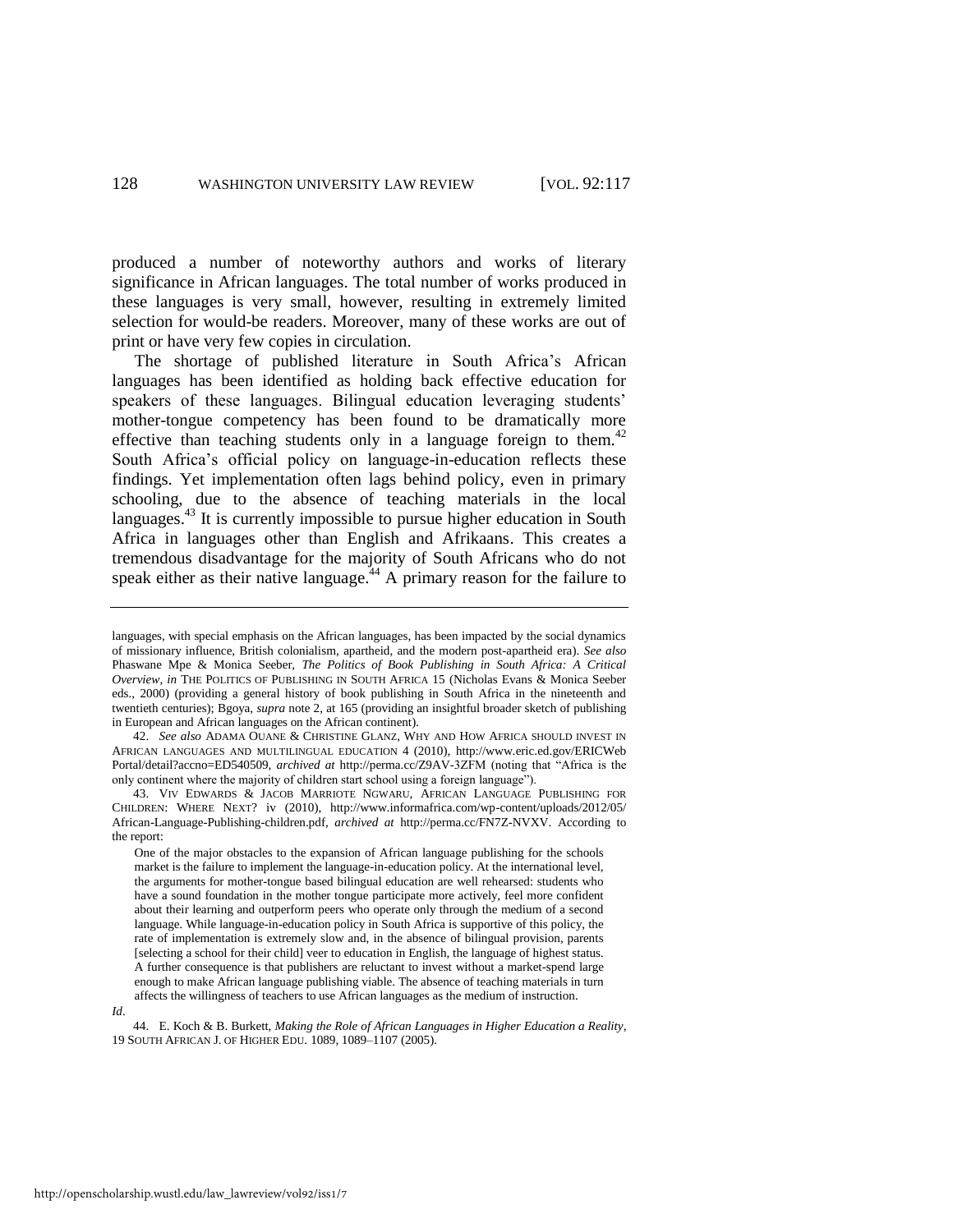develop higher education systems accessible to speakers of the African languages is the lack of linguistically appropriate teaching materials.<sup>45</sup> Unsurprisingly, higher education achievement varies dramatically according to ethnic group.<sup>46</sup>

<span id="page-13-1"></span><span id="page-13-0"></span>In response to criticism of the dearth of publishing in languages beyond English and Afrikaans, the Publisher's Association of South Africa produced a comprehensive catalog of African-language titles.<sup>47</sup> The catalog was praised for being "attractively produced,"<sup>48</sup> as well as for offering helpful insight into the state of South African publishing.<sup>49</sup> It did not, however, stem the public criticism. On the one hand, the catalog clearly demonstrates that there is not a complete absence of literature in African languages. On the other hand, it reveals how limited such publishing is: fewer than 600 titles per African language, across all genres.<sup>50</sup> Reflecting the dependency of the African-language publishing market on the educational market, nearly all of the titles in the catalog are geared toward children and teenagers.<sup>51</sup> Indeed, it may well may be that most copies of these books are being purchased by affluent parents and elite schools to help English-speaking children develop acquired fluency in an African language.

<span id="page-13-2"></span>An outsider might suppose that the best way to overcome the language barrier to reading in countries like South Africa is to target efforts to help non-English speakers acquire fluency in English. Yet this proposal is unrealistic. The vast majority of South African children are not from

50. *See* EDWARDS & NGWARU, *supra* not[e 43,](#page-12-0) at 5 (noting that the catalog does not indicate year of publication or whether the work is still in print).

<sup>45.</sup> *See id.* at 1095–97.

<sup>46.</sup> Whereas 18% of white South Africans enroll in a tertiary educational institution, only 8% of black South Africans do. Vusi Gumede, *Poverty, Inequality and Human Development in a Post-Apartheid South Africa*, 14 tbl.3 (Sept. 2010) (conference paper) (presented at "Overcoming inequality and structural poverty in South Africa: Towards inclusive growth and development," Johannesburg, Sept. 20–22, 2010), http://www.vusigumede.com/content/academic%20papers/Poverty%20&%20 Inequality%20Conference%20paper%20(Sept%202010).pdf, *archived at* http://perma.cc/YH5-HEMV (analyzing 2008 government data).

<sup>47.</sup> PUBLISHERS'ASS'N OF SOUTH AFRICA, WRITING IN NINE TONGUES: A CATALOGUE OF LITERATURE AND READERS IN NINE AFRICAN LANGUAGES FOR SOUTH AFRICA (2007) (updated with supplements in 2008 and 2009) [hereinafter WRITING IN NINE TONGUES]. *See* EDWARDS & NGWARU, *supra* note [43,](#page-12-0) at iii (describing the publication of the catalog as a response to criticism from the Ministry of Arts and Culture).

<sup>48.</sup> Hans M. Zell, *Publishing in Africa: Where Are We Now? Part Two: Accomplishments and Failures*, 20/1 LOGOS 169, 173 (2009), *available at* http://www.hanszell.co.uk/articles/LOGOS\_ 20.1\_final\_06Apr09.pdf, *archived at* http://perma.cc/7CV5-TCKM.

<sup>49.</sup> EDWARDS & NGWARU, *supra* not[e 43,](#page-12-0) at iii.

<sup>51.</sup> *See generally* WRITING IN NINE TONGUES, *supra* note [47.](#page-13-0)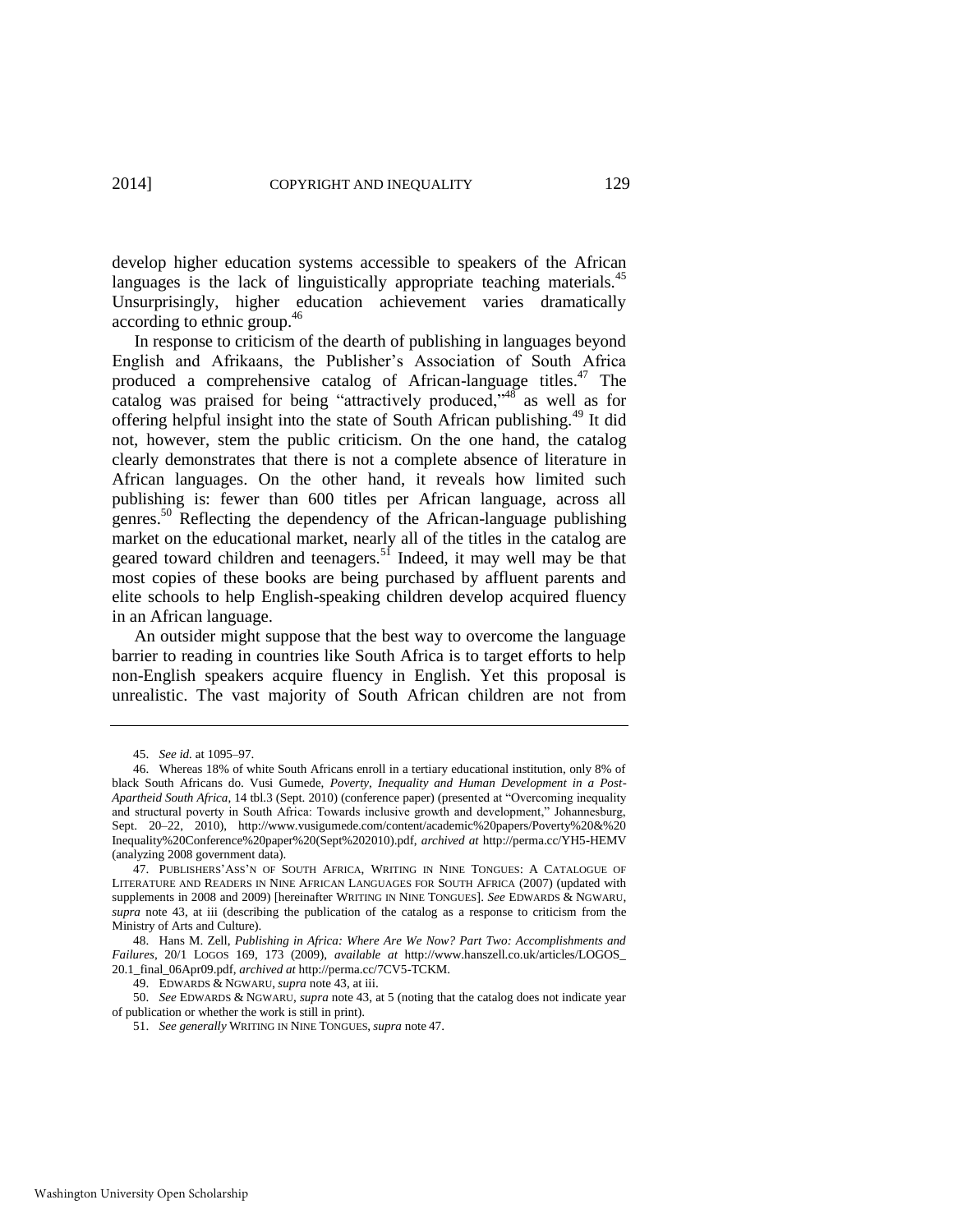<span id="page-14-0"></span>English-speaking families, and a super-majority live in poverty.<sup>52</sup> Although the formal apartheid policy of racially segregated and profoundly unequal public education was abolished in 1995, two separate and unequal school systems still exist.<sup>53</sup> This is not a context in which it is a simple matter to universalize literacy in a second language.<sup>54</sup> Over several generations, South Africa may eventually achieve the goal of nearuniversal literacy and fluency in English, as have a few much-wealthier countries, such as Sweden or Singapore. Achieving that goal, however, will require reaching other milestones along the way: building a skilled workforce, enhancing incomes, making substantially greater public investments in education, and leveraging a "virtuous cycle" of intergenerational human capital accumulation. Enabling children and adults to read and learn in the languages they already understand is a critical part of this process.

# *B. The Cost Barrier*

<span id="page-14-1"></span>A common complaint among South African publishers is that South Africa lacks "a reading culture.<sup>555</sup> The claim is typically asserted without

<sup>52.</sup> In 2010, 60% of South African children were estimated to live below the poverty line, which is set at a monthly income of R575 (approximately \$50) per capita. KATHARINE HALL ET AL., SOUTH AFRICAN CHILD GAUGE 2012 81 (2012).

<sup>53.</sup> *See generally* Nicholas Spaull, *Poverty & Privilege: Primary School Inequality in South Africa* (Stellenbosch Econ. Working Papers, Paper No. 13/12, 2012), *available at* http://www. ekon.sun.ac.za/wpapers/2012/wp132012/wp-13-2012.pdf, *archived at* http://perma.cc/5TNL-6Q2K (describing the dualistic nature of education in South Africa, its roots in apartheid history, and identifying the factors that contribute to high or low educational achievement between and within them). Affluent and middle-class South Africans pay a significant portion of their income in school fees to send their students to well-resourced, high-functioning schools; the poor majority of South Africans, unable to afford high school fees, send their children to poorly resourced, dysfunctional schools.

<sup>54.</sup> Philippe Van Parijs, a philosopher who writes on language policy and justice, has helpfully framed the challenges involved in using education to remedy linguistic disadvantage. He notes that providing all children with the life advantages of fluency in a dominant language is relatively simple and cost-effective when there are only a few non-native speakers easily immersed in a publiclysubsidized education system. This situation exists in many parts of the United States, where children of immigrants can easily be integrated into the English-speaking school system. The immersion strategy rapidly becomes more difficult and expensive, however, when the number of children needing secondlanguage instruction is high, and teachers with the requisite fluency in the target language are costly to recruit. PHILIPPE VAN PARIJS, LINGUISTIC JUSTICE FOR EUROPE AND FOR THE WORLD 103–06 (2011).

<sup>55.</sup> *See, e.g.*, PUBLISHERS'ASS'N OF SOUTH AFRICA & PRINT INDUSTRITIES CLUSTERS COUNCIL, PICC REPORT ON INTELLECTUAL PROPERTY RIGHTS IN THE PRINT INDUSTRIES SECTOR 94–95 (2004), www.publishsa.co.za/downloads/intellectual\_property\_report.pdf, *archived at* http://perma.cc/WS2J-LABB (asserting that "lack of a reading culture" plagues Africa generally, resulting in low readership for published products); SOUTH AFRICAN BOOK DEV. COUNCIL, FACTORS INFLUENCING THE COST OF BOOKS IN SOUTH AFRICA 1 (2007) [hereinafter SABDC FACTORS] ("It is generally accepted that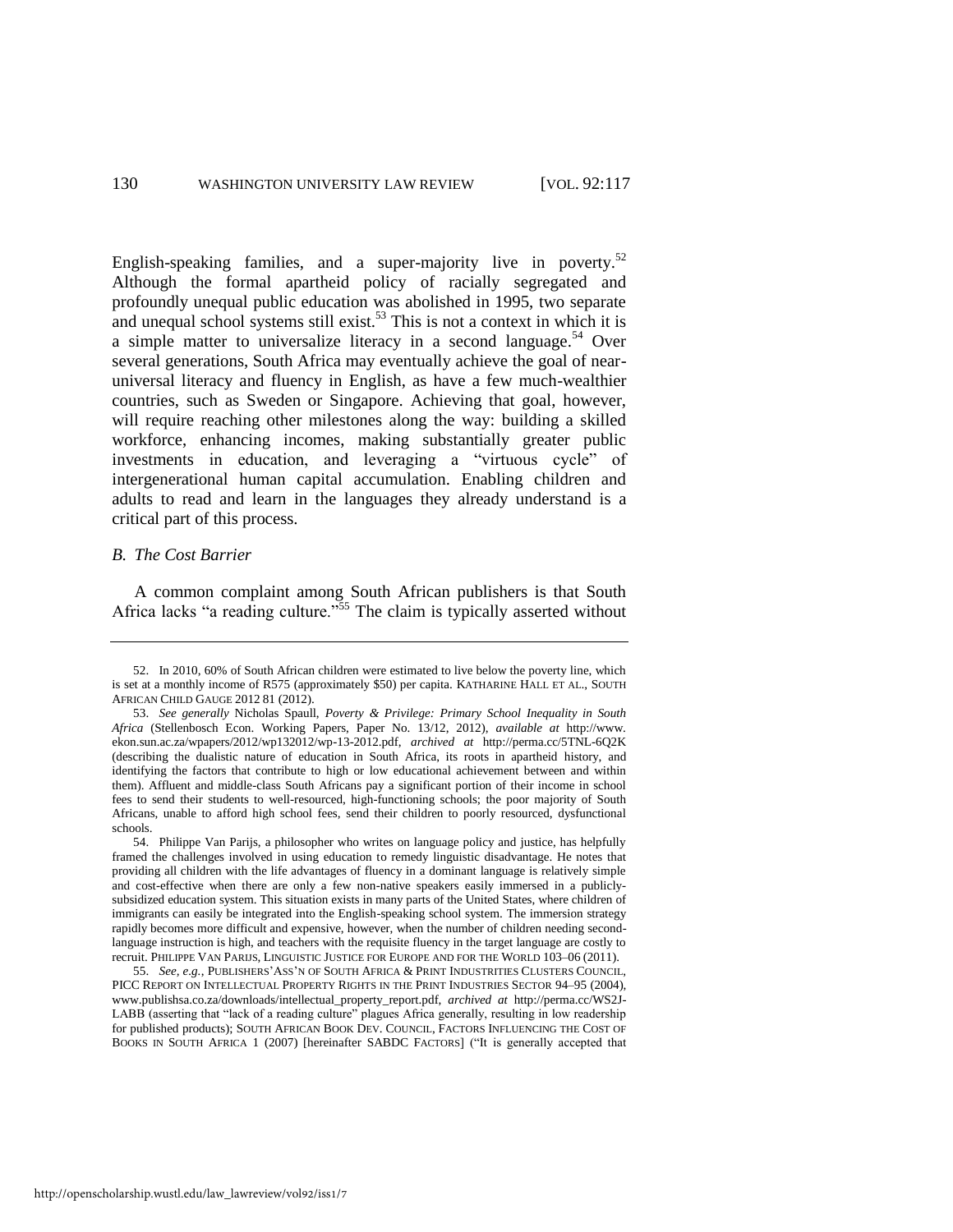pointing to any evidence, as if the conclusion were too obvious to require support. To some, the phrase simply reflects the observable fact that South Africans—of all races and classes—engage with books less frequently than their counterparts in the United Kingdom. Others see a thinly veiled racism lurking behind the invocation of "culture": the suggestion that black South Africans in particular are somehow culturally uninterested in reading. Edwards and Ngwaru suggest that the "culture of reading" discourse must acknowledge the realities of poverty, book affordability, and language barriers.<sup>56</sup> Indeed, empirical evidence demonstrates that South Africans of all classes and ethnicities value and enjoy reading, and would prefer to read more often—but they are frustrated in realizing this desire by the unaffordably high cost of books.

<span id="page-15-0"></span>The National Survey into the Reading and Book Reading Behavior of Adult South Africans, funded by the South African government working in collaboration with groups representing publishers and booksellers, serves to illustrate this point.<sup>57</sup> The National Survey documented very high levels of basic literacy: 92% of South Africans are able to read in their native language.<sup>58</sup> Among the illiterate, the overwhelming majority  $(89\%)$ explain that they did not have the opportunity to learn to read as a child, but would like to learn to do so now  $(75%)$ .<sup>59</sup> Despite a lingering pocket of illiteracy, South Africans as a whole indicate that they enjoy reading more than shopping and just as much as watching sports. $60$ 

Taken together, these data points cast doubt on the theory that a majority of South Africans are somehow culturally uninterested in reading.<sup>61</sup> As one publisher more accurately put it: "People often say

59. *Id*. at slide 27.

60. *Id.* at slide 15.

South Africa lacks a culture of reading."). *See also id*. at x (identifying the creation of a reading culture in South Africa as an important but long-term goal).

<sup>56.</sup> EDWARDS & NGWARU, *supra* not[e 43,](#page-12-0) at 16–19.

<sup>57.</sup> The survey was conducted by TNS Research Surveys with funding from the Department of Arts and Culture through the South African Book Development Council in June 2007. To achieve a sample of respondents reflective of the nation's diversity, the survey was conducted along the national census model, using researchers who visited households door-to-door and interviewed the adult (16 and over) member of the household who most recently celebrated his or her birthday. SOUTH AFRICAN BOOK DEVELOPMENT COUNCIL, NATIONAL SURVEY INTO THE READING AND BOOK READING BEHAVIOUR OF ADULT SOUTH AFRICANS (2007) [hereinafter SABDC NATIONAL SURVEY].

<sup>58.</sup> *Id.* at slide 26. The survey methodology did not rely on self-reported literacy, but actually required respondents to demonstrate literacy to the interviewer by reading text from a card in the language of their choice. The remaining pocket of illiteracy is overwhelmingly concentrated among elderly black South Africans—a legacy of the country's history of racially segregated and unequal education.

<sup>61.</sup> *See also* EDWARDS & NGWARU, *supra* not[e 43,](#page-12-0) at v ("There are many indications in fact that Africans *do* read when the content is affordable, accessible, and of interest. *Isolezwe*, the daily Zulu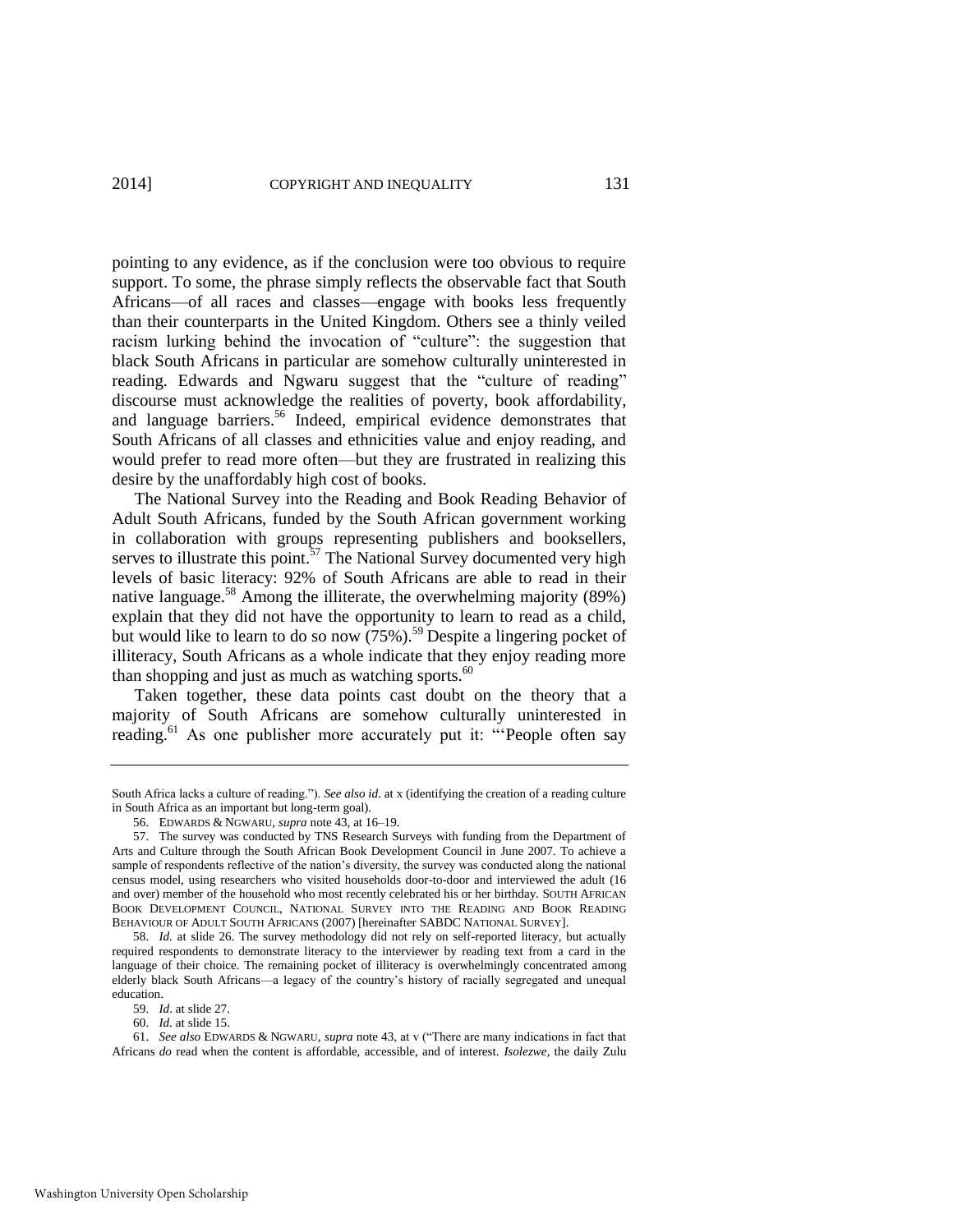Black people don't read. A lot of rubbish! Of course they read, but for some reason they don't buy books."<sup>62</sup> Given that the vast majority of South Africans *can* read and *enjoy* reading, why do so many of them purchase so few books? One answer, of course, is that for many South Africans there is a problematic mismatch between the language they speak and the language in which books are being published. $63$  A second important answer also emerges quite clearly from the National Survey: the books are unaffordable.

Several different data points from the National Survey converge on this conclusion. First, when asked why they do not read more often, respondents overwhelmingly cite the affordability and availability of books as the primary barriers. The most common answers include: "Books are expensive" (45%), "Books are so expensive that you cannot afford to buy them" (33%), and "There is no library near where you live"  $(27\%)$ .<sup>64</sup> In contrast, few respondents cite limited time  $(15%)$  or disinterest  $(7%)$  as reasons for not reading more.<sup>65</sup> Readers' complaints about the high cost of books also match up with their answers to questions about what materials they read. South Africans overwhelmingly report that they primarily read newspapers (84%) and magazines (64%), which can be purchased much more cheaply than books. $\frac{66}{6}$  Dramatically fewer readers report that they usually read books, either fiction (28%) or nonfiction (22%).<sup>67</sup> When they do obtain a book, respondents are much more likely to borrow it from a library (48%) or a friend (41%) than to purchase a book either new (26%) or second-hand (18%).<sup>68</sup> In short, the data indicate that South Africans highly value and enjoy reading, but they experience difficulty getting their hands on books.

Extreme poverty is a very real problem in South Africa. Nearly half of the South African population lives below the official poverty line, defined by a monthly per capita income of approximately \$50.<sup>69</sup> Yet poverty alone

newspaper in Durban, for instance, has a circulation of more than 95,000, outperforming the Englishlanguage dailies from the same publisher.").

<sup>62.</sup> *Id.* at 17.

<sup>63.</sup> *See* discussion *supra* notes [32 t](#page-10-0)[o 53.](#page-14-0)

<sup>64.</sup> *Id.* at slide 67.

<sup>65.</sup> *Id.* ("You don't have time to read books at home" (15%) and "The library nearest to you does not have any new or interesting books" (7%)).

<sup>66.</sup> *Id.* at slide 57.

<sup>67.</sup> *Id.*

<sup>68.</sup> *Id.* at slide 74.

<sup>69.</sup> Based on 2008 government data using the poverty line of 502 Rand. Gumede, *supra* not[e 46,](#page-13-1)  at 15. Approximately half of black South Africans live in poverty, compared to only 2% of whites. *Id*. at 15 tbl.4. Reflecting this material inequality, life expectancy is 74 years among white South Africans, but only 45 years among blacks. *Id*. at 10–11 tbl.1.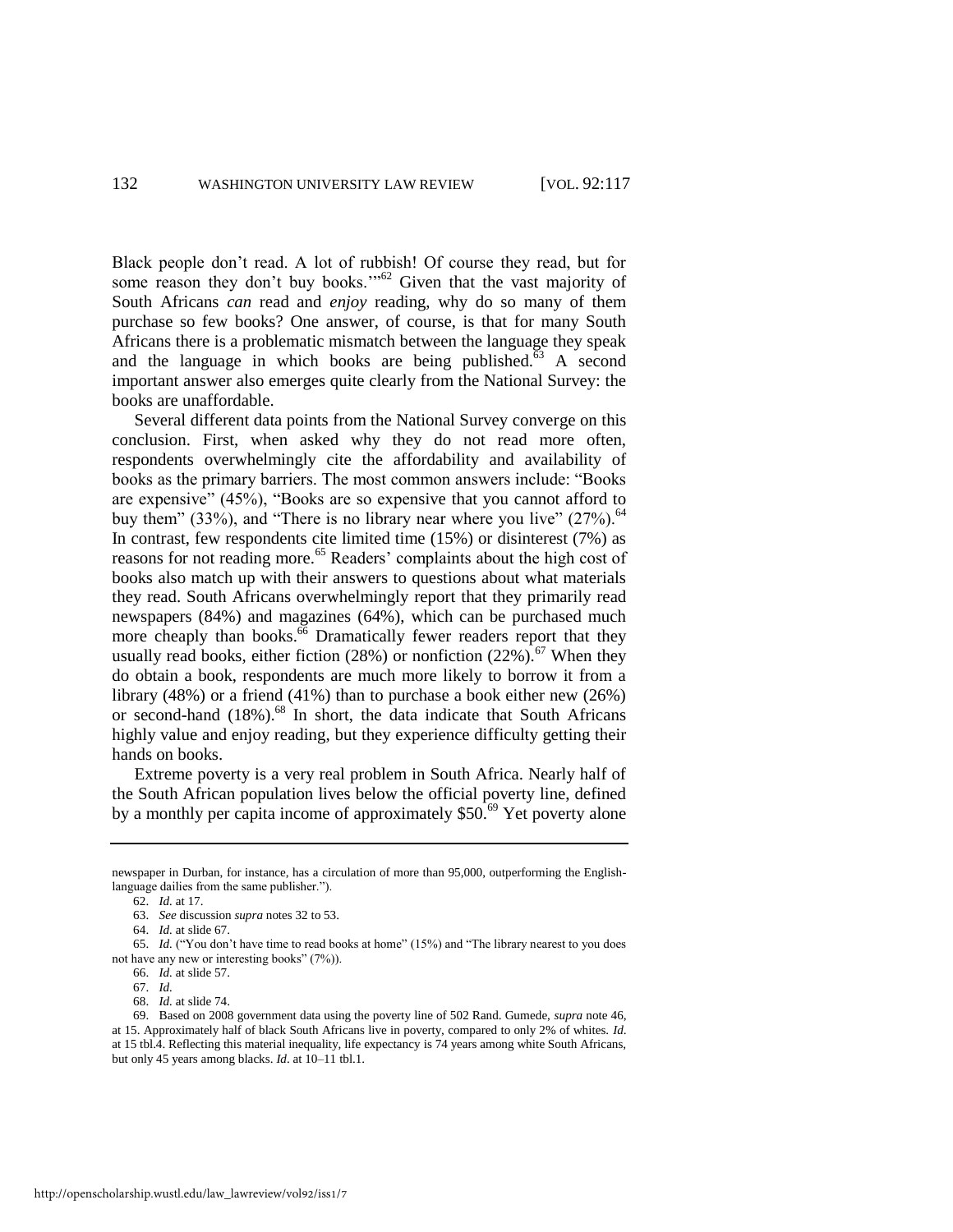2014] **COPYRIGHT AND INEQUALITY** 133

<span id="page-17-1"></span>does not explain the widespread complaints about the high cost of books. Even respondents identified by the survey analysts as "affluent" complained that books were so expensive they could not afford them.<sup>70</sup> Books are indeed expensive in South Africa. Copies of Nelson Mandela's autobiography, the Oxford English Dictionary, and South African literary Nobelist J.M. Coetzee's most famous novel all sell for approximately *twice* as much in South Africa as in the United States or United Kingdom.<sup>71</sup> The price disparity is even more problematic in light of the fact that South African incomes are substantially lower than those in the U.S. or U.K.<sup>72</sup> Per capita gross national income is approximately \$7,500 in South Africa, compared to \$40,000 in the United Kingdom and \$50,000 in the United States.<sup>7</sup>

<span id="page-17-2"></span><span id="page-17-0"></span>The basic difficulty of accessing books dwarfs other reasons people give for not reading more often, across all social classes.<sup>74</sup> The degree of difficulty experienced, however, varies in proportion to the level of wealth of the individual or household. More affluent South Africans cope with high prices by rationing their book purchases, borrowing books from libraries and friends, or opting for reading material that is made freely available online. Another popular approach among South Africans who travel internationally is to stock up on books while abroad in countries where the selection is much broader and the prices lower. South Africans of the middle and lower classes have progressively fewer of these options available to them. A typical black South African family spends 25–50% of

73. *Id*.

<sup>70.</sup> SABDC NATIONAL SURVEY, *supra* note [57,](#page-15-0) at slide 95. The "white affluent" group reports obtaining books primarily by sharing with friends and through book clubs. *Id*. During the year that my husband and I lived in South Africa, borrowing from friends was the major way that we gained access to books, having found the university library inadequate and the private bookstores quite expensive. Among less affluent South Africans, expense remains the primary complaint, joined by complaint of lack of access to a library. *Id*.

<sup>71.</sup> Andrew Rens, Achal Prabhala & Dick Kawooya, *Intellectual Property, Education and Access to Knowledge in Southern Africa* 6 (tralac, Working Paper No. 13/2006, 2006), *available at* http://www.tralac.org/wp-content/blogs.dir/12/files/2011/uploads/20061002\_Rens\_IntellectualProperty. pdf, *archived at* http://perma.cc/W9S8-CTXQ.

<sup>72.</sup> *GNI Per Capita, Atlas Method (Current US\$)*, WORLD BANK, http://data.worldbank.org/ indicator/NY.GNP.PCAP.CD (data tables) (last visited Feb. 5, 2014). The World Bank data tables indicate that, for 2012, the gross national income per capita for the following countries were: South Africa, \$7,610; United Kingdom, \$38,670; United States, \$52,340.

<sup>74.</sup> SABDC NATIONAL SURVEY, *supra* not[e 57,](#page-15-0) at slide 95. Only the elderly poor and teenagers expressed agreement with the statement that reading was difficult and therefore less enjoyable than other activities. The elderly poor will have limited fluency as readers because they were denied educational opportunities during apartheid. Teenagers have limited fluency because their educations are not yet complete. Yet even among these reading-challenged groups, the technical difficulty of reading was cited as a less important factor than the cost of obtaining books. Time pressures were not cited in significant numbers as a reason for limited reading by any subgroup of survey respondents.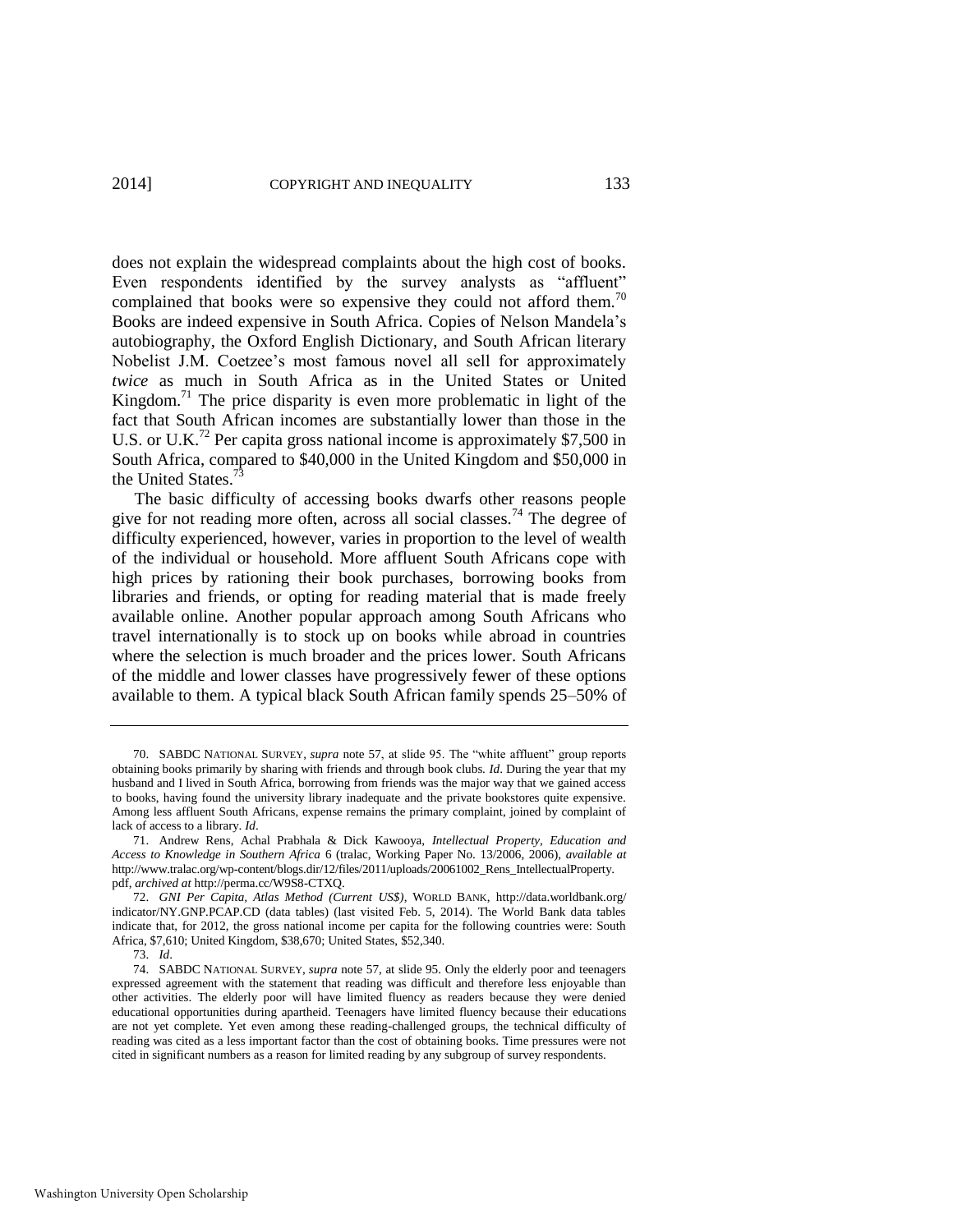its household income on food.<sup>75</sup> In the context of painful choices to be made between basic necessities such as food and shelter, high book prices make it impossible for most families to purchase even the basic textbooks required for their children's schooling.<sup>76</sup> It should come as no surprise, then, that most South African households have no books in the home (51%); while relatively few have 20 or more  $(10\%)$ .<sup>77</sup>

In this context, there is no irony in the fact that South Africa's largest book retailer is named Exclusive Books; book-buying is indeed a very exclusive activity. South Africa boasts a population of nearly 50 million people, but the market of individual book buyers is estimated at only 50,000.<sup>78</sup> Targeting a tiny market of affluent book-buyers in just two of the country's eleven official languages, South African publishers print small runs and set prices as high as this elite market segment can bear. A book that sells  $5,000$  copies is considered a bestseller.<sup>79</sup> Meanwhile, Zululanguage newspapers, which sell for just twenty-five cents a copy, are doing a thriving business.<sup>80</sup> *Isolezwe* publishes daily with a circulation of more than one million readers. Its competitor *Ilanga* publishes twice a week with a readership upwards of 800,000.<sup>81</sup> To put these numbers in perspective: nearly *twenty times* as many South Africans purchase a Zululanguage newspaper *each day* than will purchase books in *any language* during the course of a year. South African publishers seem remarkably resistant, however, to admitting that high prices on books create a barrier

http://openscholarship.wustl.edu/law\_lawreview/vol92/iss1/7

<sup>75.</sup> Achal Prabhala, *Economic Analysis of Income and Expenditure Patterns in South Africa: Implications for the Affordability of Essential Learning Materials* 8, 15 tbl.1 (Access to Learning Materials Project of the Consumer Institute SA, Working Paper No. SA-9-11, 2004).

<sup>76.</sup> *Id.* at 10.

<sup>77.</sup> SABDC NATIONAL SURVEY, *supra* not[e 57,](#page-15-0) at slide 66.

<sup>78.</sup> EDWARDS & NGWARU, *supra* not[e 43,](#page-12-0) at iv.

<sup>79.</sup> Edward Nawotka, *Cape Town Book Fair Looks to Conquer Africa*, PUBLISHER'S WEEKLY, July 9, 2007, at 10. As a point of contrast, Indianapolis author John Green's bestselling work *The Fault in Our Stars*, sold 150,000 copies in its first month of publication—primarily to teenaged readers. Frank Bruni, *Kids, Books and a Five-Hankie Gem*, N.Y. TIMES, Feb. 22, 2012, http://bruni.blogs. nytimes.com/2012/02/22/kids-books-and-a-five-hankie-gem/?\_r=0 (noting also that the first run printing was 300,000).

<sup>80.</sup> The Zulu-language newspaper *Isolezwe* sold for 2.80 South African Rand per copy in 2011 approximately twenty-five cents in U.S. currency. *Isolezwe* was launched in 2002 and is the third-most popular newspaper in the country. *Zulu Newspapers Thrive in SA*, NEWS24 (Apr. 4, 2011), http://www.news24.com/SouthAfrica/News/Zulu-newspapers-thrive-in-SA-20110404. *See also*  EDWARDS & NGWARU, *supra* note [43,](#page-12-0) at v ("There are many indications in fact that Africans *do* read when the content is affordable, accessible and of interest. *Isolezwe*, the daily Zulu newspaper in Durban, for instance, has a circulation of more than 95,000, outperforming the English-language dailies from the same publisher").

<sup>81.</sup> SOUTH AFRICAN AUDIENCE RESEARCH FOUNDATION, MAGAZINE AND NEWSPAPER READERSHIP, Dec. 2013, 1, 3, http://www.saarf.co.za/amps/readership.asp. The exact estimates are 1,065, 000 for *Isolezwe* and 812,000 for *Ilanga*.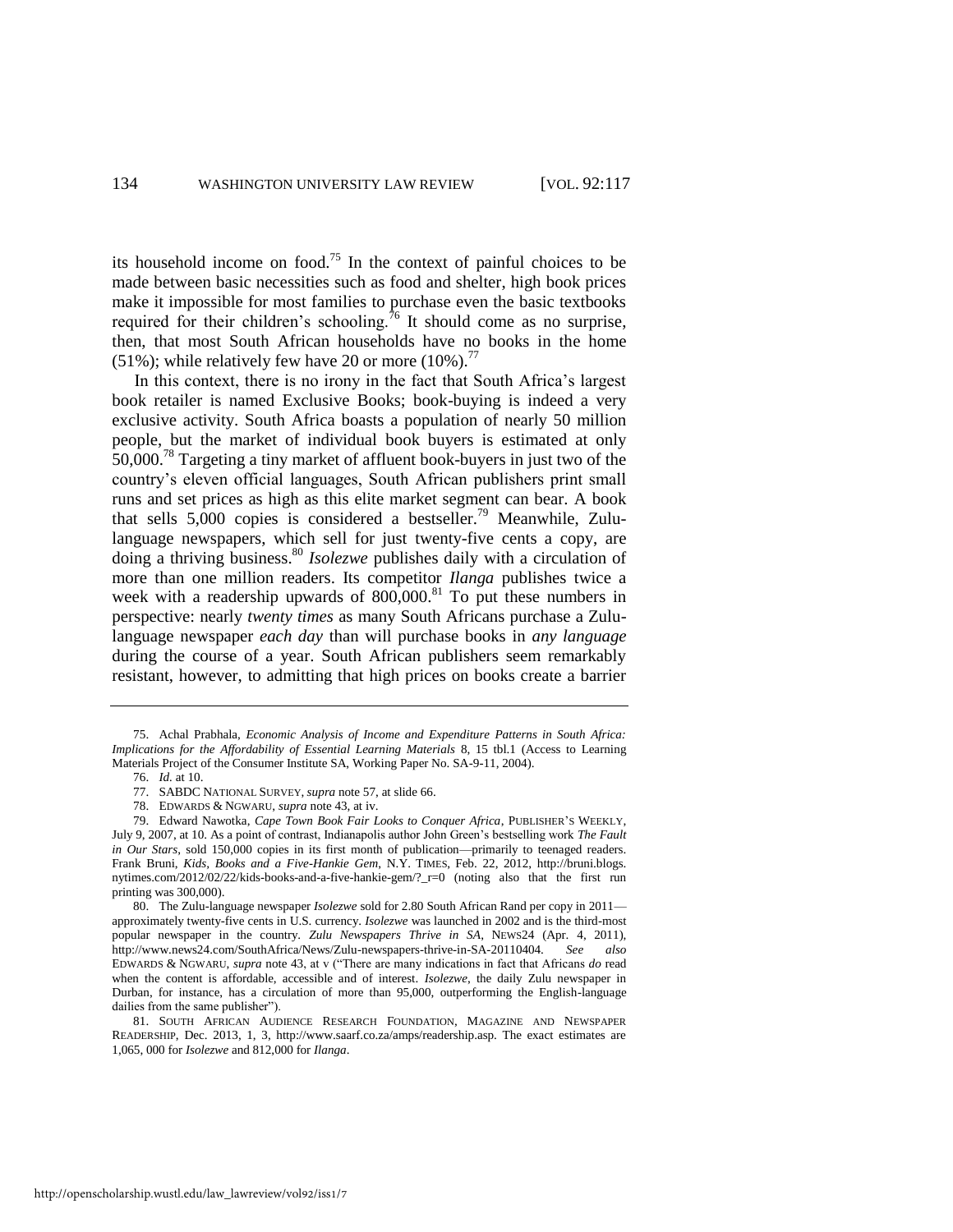to greater reading. This conclusion was stubbornly resisted in the National Survey's concluding narrative, which dismissed readers' complaints about the expense of books as a "perception" problem to be "managed" by booksellers.<sup>82</sup>

# *C. General Lessons*

In beginning with a case study, my aim was to move beyond traditional theoretical predictions to depict the actual workings of a copyright industry within the context of historical and economic realities.<sup>83</sup> The prevailing theory of copyright law imagines a marketplace efficiently serving up new works to an undifferentiated set of consumers. Empirical inquiry, however, suggests a much different story. Copyright protection has succeeded in creating a profitable publishing industry in South Africa. Yet this industry effectively serves only a tiny sliver of society. The market for copyrighted works is functioning reasonably well only from the perspective of affluent English speakers. From the perspective of the disadvantaged majority, the market is dysfunctional. Very few books are being produced in the needed languages, and even these are largely unaffordable. For the vast majority of South Africa's population, copyright protection is failing at its intended purpose.

This failure stems in part from inequalities of wealth. The market responds to the "effective demand" of readers with significant discretionary income, but not to the "latent demand" of poor readers who want and need books but cannot afford to pay the prevailing price. The

<sup>82.</sup> SABDC NATIONAL SURVEY, *supra* note [57,](#page-15-0) at slides 135–36. The South African Book Development Council is a nonprofit organization that lobbies the South African government on book policy; historically it emerged out of several industry groups involved in publishing, such as the Publishers' Association of South Africa, the South African Booksellers' Association, and the Paper Manufacturers Association of South Africa. Perhaps not coincidentally, however, the survey was soon followed by another report on "Factors influencing the cost of books in South Africa." SABDC FACTORS, *supra* not[e 55.](#page-14-1) Yet this second report does more to obscure than to reveal the true sources of high book prices in the South African context. The tone of the report overwhelmingly offers a justification for high book prices. The report complains of the expense of paper, the high markup in retail, the shortage of skilled employees, and generally bemoans the difficult situation of publishers. Ultimately, it advises that the government should spend more on purchasing books through libraries. SABDC FACTORS, *supra* not[e 55,](#page-14-1) at xii. The report never suggests that publishers should or can bring down prices in order to target a larger readership.

<sup>83.</sup> An earlier work of mine applied a similar approach to patent law, using a case study of the workings of patent law around the development and commercialization of the light bulb to test and refine patent theory. That article also offered an in-depth discussion of the merits and limits of the case study methodology for intellectual property scholarship. *See* Lea Shaver, *Illuminating Innovation: From Patent Racing to Patent War*, 69 WASH. & LEE L. REV. 1891 (2012), *available at* http://ssrn. com/abstract=1658643.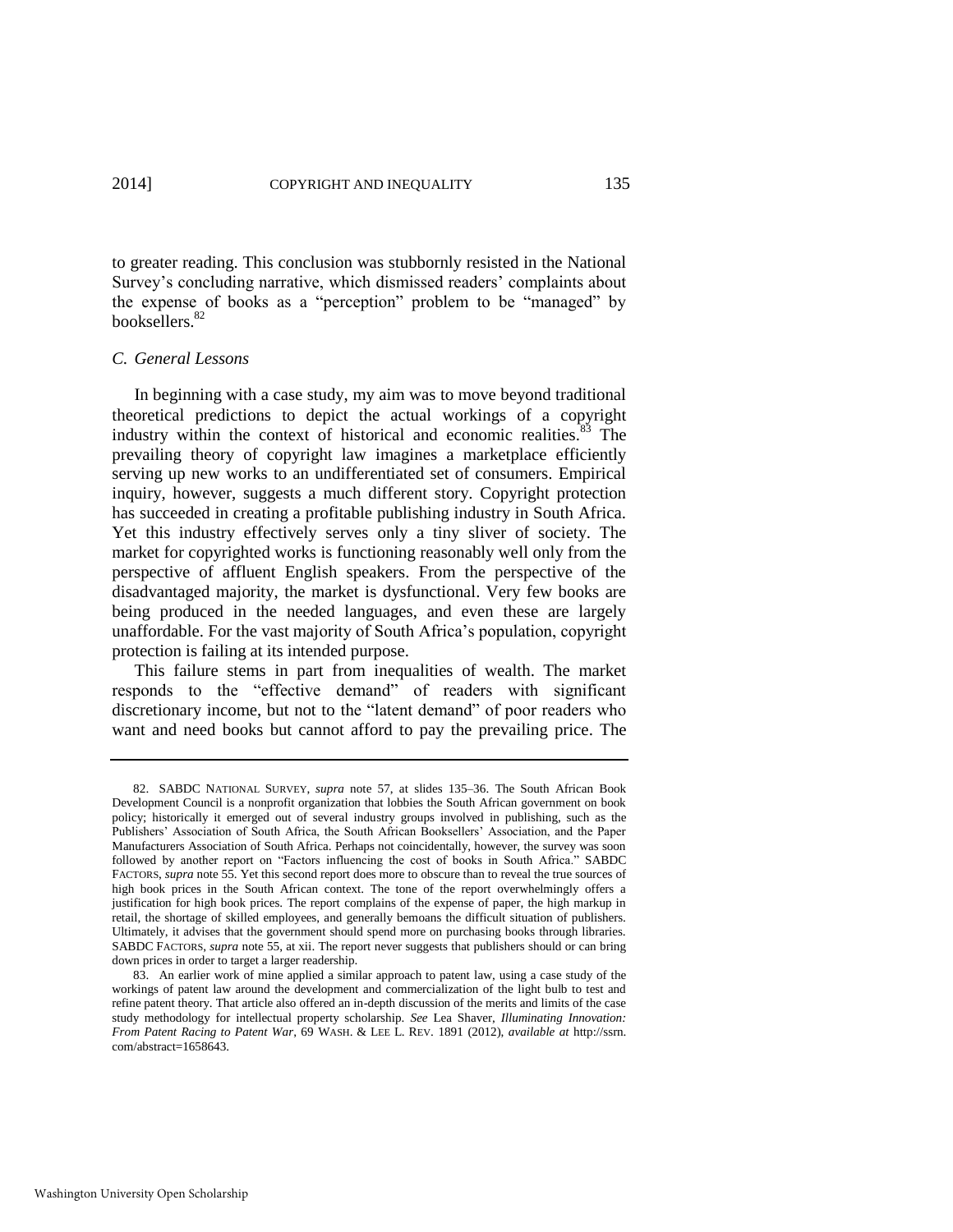failure also has to do with inequalities of language. The market responds more strongly to the high-volume sales potential of dominant languages and rationally declines to invest resources in serving smaller language markets. Particularly where culture and class overlap—where speakers of local languages are also poor—the market-based incentives generated by copyright protection are simply insufficient to motivate publishing.

While the particular politics of inequality will vary from country to country, I suggest that the basic dynamics of the price and language barriers will be observed in most developing countries. South Africa is a unique country, as every country is unique. Its widespread poverty and many languages, however, are hardly exceptional for a developing country. South Africa may fairly be characterized as the most industrialized, wealthiest, and best-educated country in Sub-Saharan Africa. Even South Africa's great linguistic diversity is common to developing countries, whose borders were often drawn by colonial powers without regard to cultural geographies. There are 190 countries in the world, but more than 5000 languages. I chose South Africa as the site of my case study primarily because I was relatively familiar with the country's social and political context, having studied and worked there for nearly a year early in my career. It also offered the important advantage that I could draw on an ample body of secondary literature available in English. I hope that one result of this Article will be to inspire similar case studies exploring the problems of unequal access to reading material in other countries, which may identify similarities and differences across national contexts.

Perhaps less intuitively, the experiences of a developing country such as South Africa can also shed important light on the workings of copyright law in more affluent countries. Poverty, inequality, and the legacies of racial discrimination are acute, glaring features of the modern South African reality. But they are also present in the United States. Even in the U.S., books are too expensive for many would-be readers, and linguistic minorities face very limited selections at any price. Fifty million Americans are poor. Sixty million Americans speak a language other than English. Book famine may be a problem confined to developing countries, but book hunger exists much more broadly. Developing countries present contexts where poverty, income inequality, and linguistic divides are more extreme. The very starkness of these dynamics in a country like South Africa can serve to render visible previously overlooked ways in which copyright protection interacts with such inequalities. Having once recognized these dynamics in an extreme case, it becomes easier to notice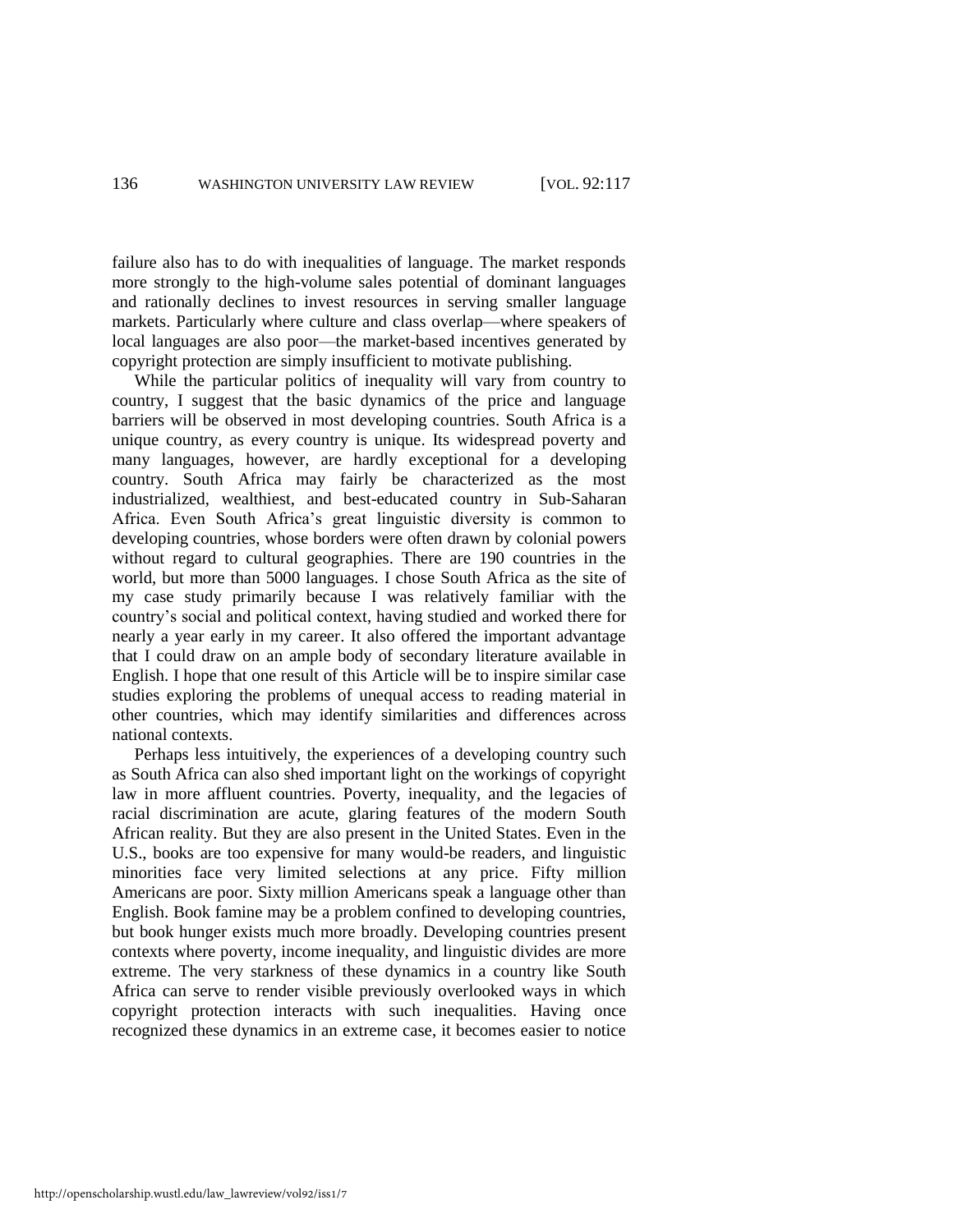that similar dynamics are also at work, more subtly, in industrialized countries.

#### II. THE INEQUALITY INSIGHT

This Part builds upon the case study to elaborate a broader theoretical framework for thinking about how the market-based mechanisms of the copyright system interact with social inequality. Class and culture combine to explain who wins, and who loses, from copyright law. Along the dimension of class, the key insight is that copyright protection makes cultural works more expensive, pricing out a substantial portion of the potential readers. Along the dimension of culture, the lesson is that copyright's incentive system is more effective in some language markets than in others. The creative industry is hard at work to provide more and more material to the lucrative English-speaking market; meanwhile, entire language communities are neglected because of their relative poverty. My point is not that copyright law is inevitably bad for the poor. My point is that copyright law been designed without awareness of these unequal impacts—and as a result, has tended to worsen them rather than alleviate them. To achieve a creative economy that includes everyone, and offers opportunities to all, we must approach the design of copyright law with a better understanding of these disparities. Social inequality cannot be a side note, an asterisk, or an afterthought to theories about how copyright law incentivizes the production of creative works. Although neglected by standard copyright theory, inequality is a glaring fact of the real world that profoundly shapes the impact of copyright protection on the production of books and other cultural goods. Only when the inequality insight is brought to bear can copyright regimes be designed in ways that will preserve incentives and rewards for authors while also addressing social justice.

# *A. Copyright and Class*

<span id="page-21-0"></span>The traditional law-and-economics account of copyright, as articulated by William Landes and Richard Posner, offers a utilitarian justification for protection against unauthorized reproduction as an effective incentive for the production of new works. $84$ <sup>t</sup> Less frequently acknowledged is a concerning corollary of their model: stronger copyright protection will

<sup>84.</sup> *See generally* William M. Landes & Richard A. Posner, *An Economic Analysis of Copyright Law*, 18 J. LEGAL STUD. 325 (1989).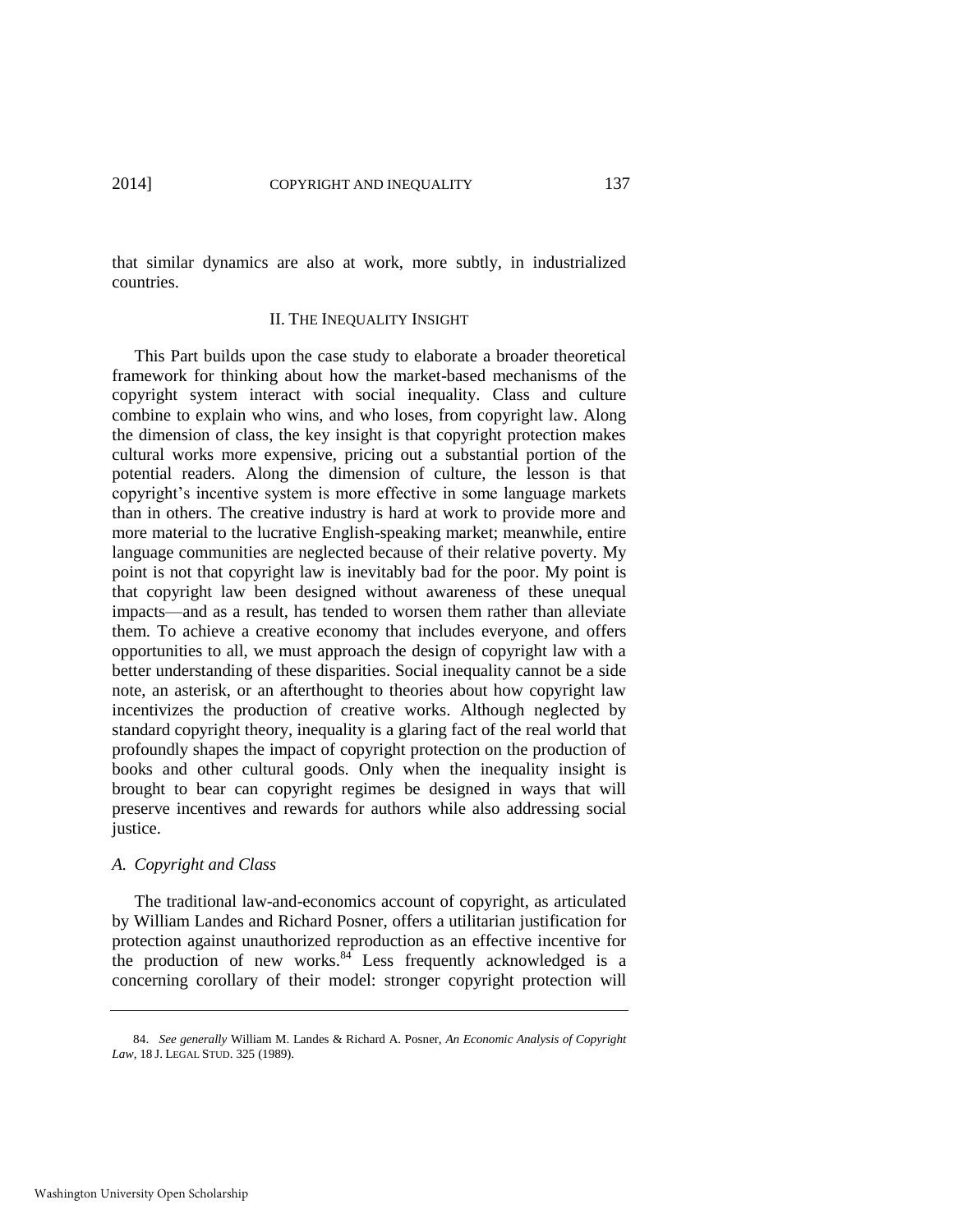also lower the number of copies produced and increase the price of each copy.<sup>85</sup> Landes and Posner did not venture to predict whether the resulting price increases and output reductions would be large or small. Later empirical research, however, suggests that copyright protection inflates the cost of books significantly. Paul Heald has documented that popular American novels still under copyright are on average 40 to 80% more expensive, available in half as many editions, and more than ten times as likely to be out of print, compared to similar titles in which copyright has expired.<sup>86</sup> Using historical data from the United Kingdom, Xing Li, Megan MacGarvie, and Petra Moser found that an extension in the term of copyright protection increased the prices of books to which it applied by nearly 150%.<sup>87</sup>

86. *See generally* Paul J. Heald, *Property Rights and the Efficient Exploitation of Copyrighted Works: An Empirical Analysis of Public Domain and Copyrighted Fiction Bestsellers*, 92 MINN. L. REV. 1031 (2008). Heald's analysis focused on popular American novels originally published between 1913 and 1933. This time period allowed comparison of works for which copyright protection had already expired (those published 1913–1922) with works still under copyright protection (those published 1923–1932). Some of the more famous titles in the public domain set included *Pollyanna*, *O Pioneers!*, *Tarzan of the Apes*, *A Portrait of the Artist as a Young Man*, *The Age of Innocence*, and *Ulysses.* The copyrighted set included titles such as *The Great Gatsby*, *Winnie-the-Pooh*, *A Farewell to Arms*, *The Good Earth*, and *Brave New World*. In all, each data set included more than 160 individual titles. Heald compared the modern availability of these two groups of popular books. Heald found that the two sets of works were indistinguishable during their respective terms of copyright protection, both in terms of the percentage of works still in print and the number of editions available. This confirmed that the two groups were good points of comparison, without significant underlying differences due to other causes. As the earlier set of works fell into the public domain, however, the indicators of availability began to diverge. Works that had entered the public domain were more likely to be currently in print, were available in a greater number of editions, and were less expensive. The scale of these differences was significant. For example, of the titles still under copyright, 26% were out of print at the time of the study. (Keep in mind that the data set looked only at best-selling novels, which are more likely than most books to remain in print decades later.) Of the titles that had fallen into the public domain, however, only 2% were currently out of print. Overall, both sets of books sold for an average price of \$20. But when the lens is narrowed to compare subsets of these books that are most popular today—for which economies of scale in printing may be greatest—a strong pricing differential emerges. Depending on the precise methodology of comparing prices, the copyrighted books were on average 40% to 80% more expensive than the public domain titles.

87. Xing Li, Megan MacGarvie, & Petra Moser, *Dead Poets' Property—How Does Copyright Influence Price?*, 17–18 (June 8, 2014), *available at* http://ssrn.com/abstract=2170447. The authors' analysis is made possible by a change in U.K. copyright law that doubled the term of copyright protection for works whose authors were still living, but not for works whose authors had already passed away. Prior to passage of the U.K. Copyright Act of 1814, the term of copyright in that jurisdiction was 14 years, renewable for another 14 years if the author was still living at the time of expiration. The Act extended the term of copyright protection from 14 years to 28 years for works by dead authors. The authors found that publishers would routinely lower the cost of books as they approached their copyright expiration date, as both buyers and sellers anticipated that titles would become available more cheaply once they fell out of copyright protection. The authors found that

<span id="page-22-1"></span><span id="page-22-0"></span><sup>85.</sup> Landes & Posner, *supra* note [84,](#page-21-0) at 336–39. "What happens to the number of copies produced by copiers and by the author as the level of copyright protection rises? Since price will rise, the total number of copies will fall." *Id.* at 339.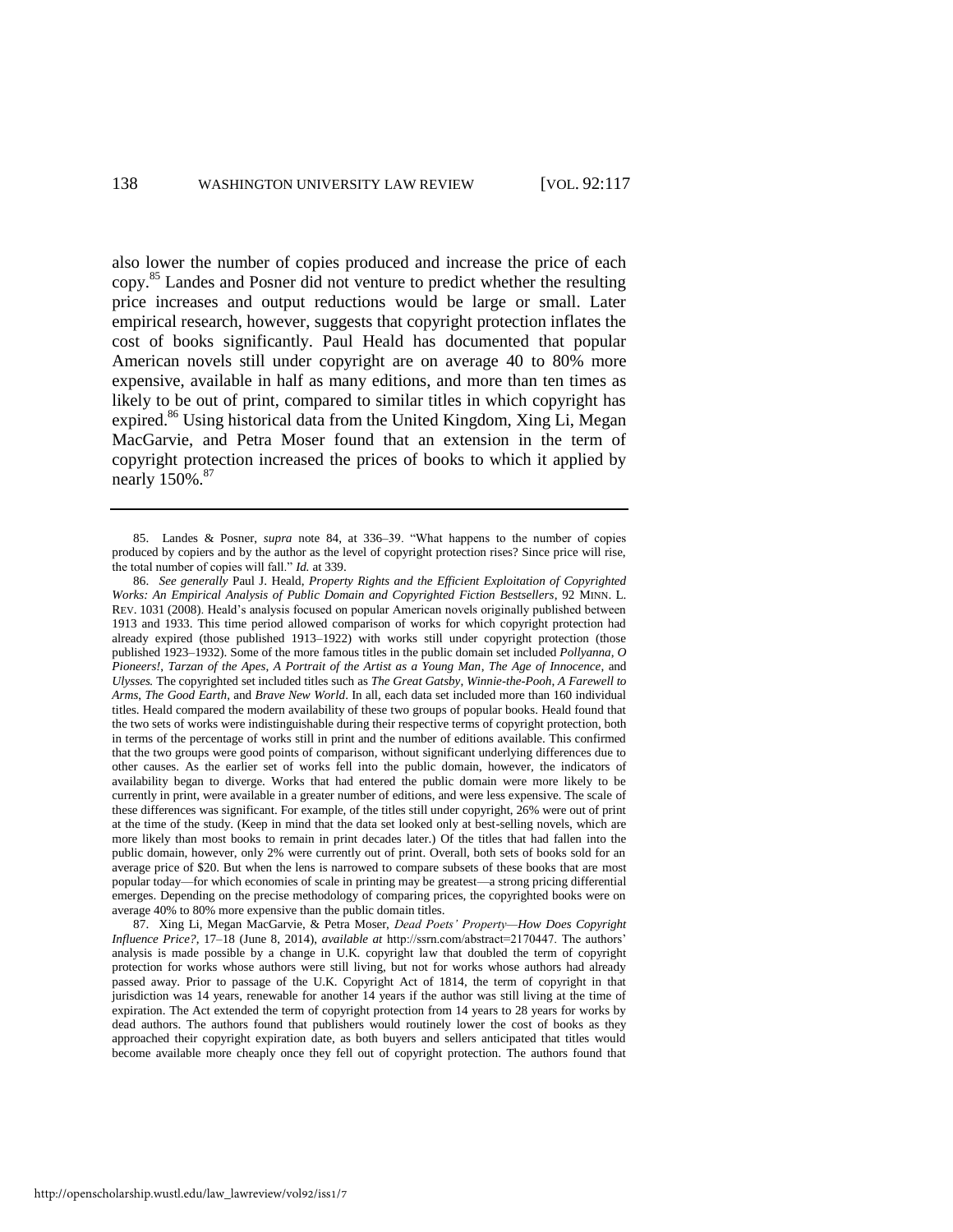Authors typically earn a royalty of only 15% of a book's sale price in exchange for their copyright.<sup>88</sup> So what explains these substantially more dramatic price impacts? One answer is that copyright distorts the normally efficient nature of free markets, by restricting competition between book suppliers. Economic theory suggests that industries will naturally gravitate to the lowest profitable price point for their goods, given the prevailing demand curve and the costs of production. An assumption of this theory, however, is that the market is perfectly competitive. In the context of copyright protection, however, this assumption simply does not hold. Coyright protection guarantees that a book publisher will *not* have competition, at least as to the supply of any particular title. The publisher can thus set the price of a particular title at whatever level it chooses, rather than responding to competitive pressure to lower price to the marginal cost of production, as microeconomic theory generally predicts. Particularly in the context of great wealth inequality, it may be most profitable to set prices high, targeting only the narrow segment of consumers able to pay a premium.<sup>89</sup>

To be sure, significant pressure to compete on price exists in many book markets. Even where no *identical* book is available from a

publishers would routinely lower the cost of books as they approached their copyright expiration date, as both buyers and sellers anticipated that titles would become available more cheaply once they fell out of copyright protection. The authors also offer anecdotal historical evidence that books were affordable only to wealthy and institutional purchasers during the term of copyright, but often became available at popular prices after copyright expired. *Id.* at 26–27.

<sup>88.</sup> *See E-Book Royalty Math: The House Always Wins*, AUTHORS GUILD (Feb. 3, 2011), http://www.authorsguild.org/authorship/e-book-royalty-math-the-house-always-wins-2/; *Royalty Rates for Introductory Textbooks?*, CHRONICLE OF HIGHER EDUCATION (last visited Feb. 5, 2014) http://chronicle.com/forums/index.php?topic=73372.0; *Quick Contract Guide*, PUBLISHLAWYER.COM, http://publishlawyer.com/quick-guide/#QTell\_me\_about\_royalties\_in\_book\_contracts (last visited Feb. 5, 2014).

<sup>89.</sup> In the book-publishing context, it is unclear whether the low-volume, high-price sales strategy actually *is* the most profitable one, or whether the industry has simply not yet explored a potentially *more profitable* low-cost, high-volume strategy. To be sure, publishers must recoup the costs of reviewing, editing, printing, and delivering books, while also promising royalties to the author. But there are multiple strategies for making this economic equation work. Economies of scale make it possible to reduce the price of a book when a publisher increases the number of copies printed. In a print-run of 250 copies, the costs of printing are R60—about \$6 U.S. currency—per book. In a printrun of 10,000 copies, however, that figure drops to R10—about \$1 U.S.—per book. *See* SABDC FACTORS, *supra* note [55,](#page-14-1) at 14. Thus it is possible to greatly reduce book prices in the context of a high-volume, low-cost sales strategy. A publisher that is risk-averse, however, would rather print too few copies than too many. There is surely also an inertia involved in attempting to buck the prevailing model. Lower-cost books will require lower-cost distribution systems, for example. The dominant strategy in the South African book sector currently is to target the most affluent segment of the market by printing few copies and selling them at a high price per copy. Newspapers offer a dramatic example of the other extreme, printing on cheap paper with low-cost distribution mechanisms, and selling the same content to tens of thousands of readers.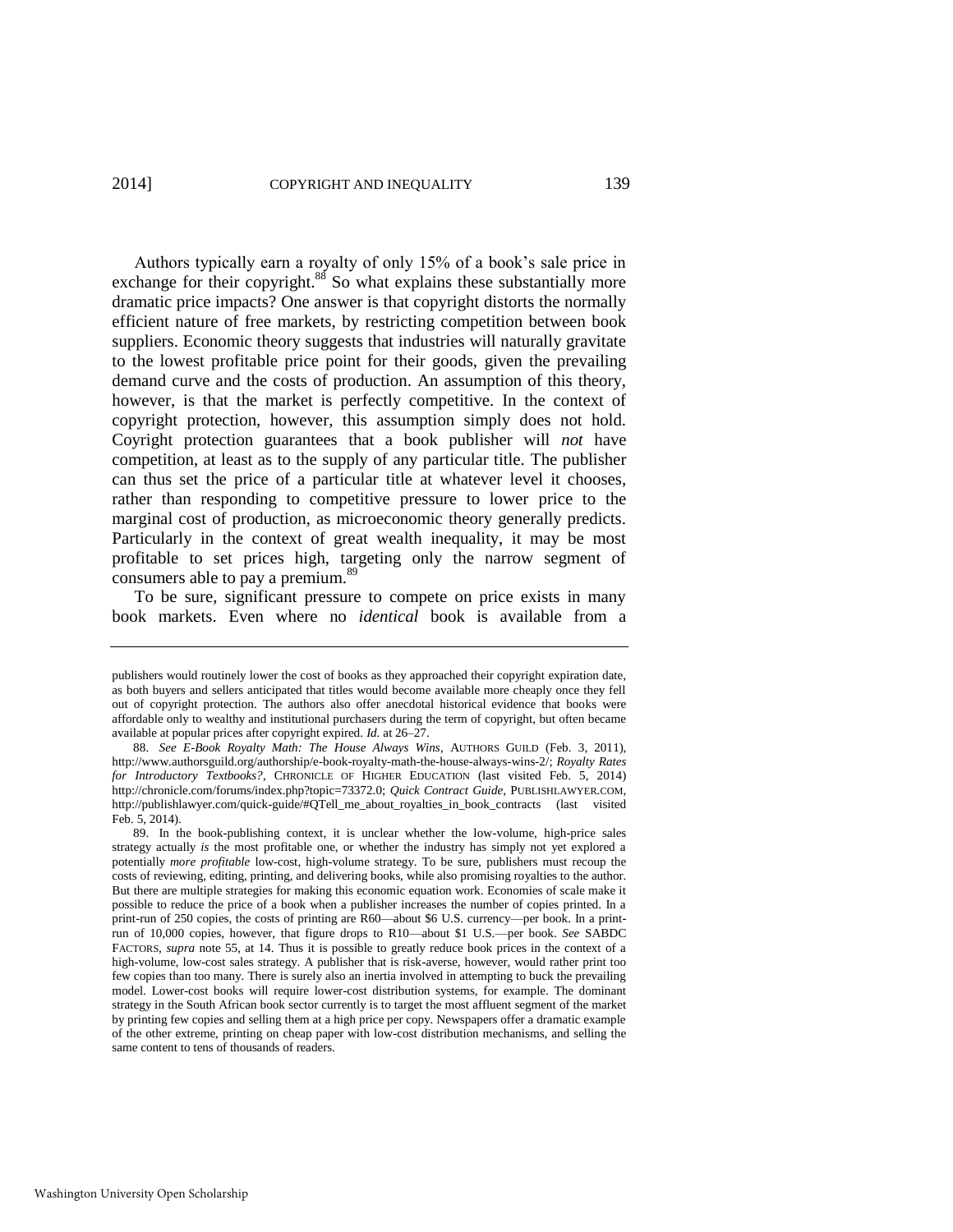competitor, an effective substitute might well be. One publisher's *Cooking Vegetarian Meals* may be forced to compete on price with another publisher's *Guide to Vegetarian Cooking.* For some types of works, consumers may view various titles as entirely interchangeable, making decisions essentially on price. "Pulp fiction" romance and crime novels come to mind as examples or works the market likely views as highly substitutable. Retailers may put pressure on publishers to lower prices, because they share consumers' interest in high-volume sales. Publishers of new books may also have to set their prices lower to compete with the availability of books on the second-hand market and availability through public libraries.

All of these competitive pressures on price, however, are likely to be weaker in smaller book markets, such as in developing countries and in local languages. These smaller, less mature markets will feature fewer publishers, limiting the ability of retailers to play one off the other to get the steepest discount. The second-hand market in developing countries will also be less robust than in book-wealthy countries, because fewer used books are in circulation. Developing countries also cannot afford to maintain robust public library systems, weakening that source of price competition. The total number of available titles makes a difference as well. English-speaking consumers can choose from *a million* titles in the Kindle marketplace alone. Within this pool, there should be at least reasonably close substitutes for most works. In languages where there may be only *a few hundred* titles in print, however, there is much less ability for readers to substitute between titles.

An analogy to the context of pharmaceutical drugs may be helpful. Firms within the brand-name drug industry, protected from competition by patents, leverages their market power to charge higher prices. In contrast, firms within the generic drug industry must compete to find cheaper ways of producing and delivering the same drug as their competitors.<sup>90</sup> Price differences between these two models of production are therefore extreme. For example, when Thailand issued a compulsory license in 2007 for the heart medication Clopidogrel, it was able to secure the drug from an Indian generic producer at a cost of USD \$0.028 per tablet—less than three pennies. The brand-name company holding patents on Clopidogrel

<sup>90.</sup> The generic drug industry produces medicines whose patent terms have expired, or which are not protected in the country of production, even if they may still be under patent in other countries.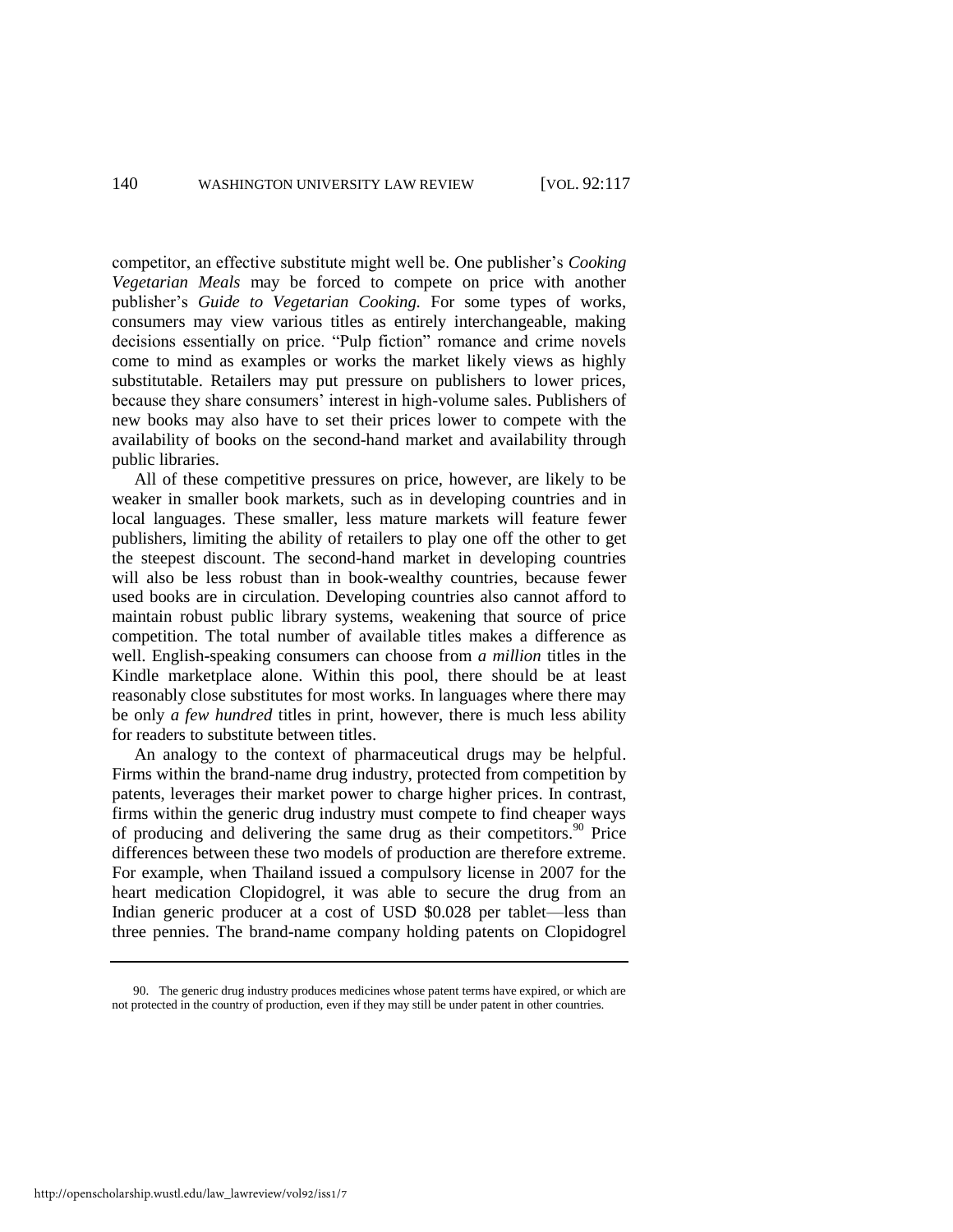had offered to sell the same drug to Thailand's government for USD \$2.00 per tablet.<sup>91</sup>

The existence of a vibrant generic drug industry has been fundamental to expanding access to essential medicines. In the area of cultural production, however, we lack a similarly vibrant "generic book industry." The much longer term of copyright protection limits the "generic" publishing industry to marketing only extremely old books.<sup>92</sup> Among these, only a few are classics of enduring appeal, primarily in the fields of fiction and poetry—precisely the category of books where Heald found large price reductions when copyright protection was removed. $93$  On the whole, copyright law restricts the publishing industry to the "brand-name" model of production.

To put it another way, copyright's restrictions on reproduction create an artificial scarcity, which predictably results in higher prices. In the context of income inequality, these higher prices have a much greater impact on some consumers than on others. The wealthiest consumers are able to pay top dollar to fully satisfy their information and entertainment desires. For people of modest incomes, higher prices significantly limit access to cultural works. Worldwide, one *billion* people currently live on incomes of less than \$1.25 per day, or less than \$500 per year.<sup>94</sup> The advantages of copyright protection are reaped primarily by those already privileged: affluent consumers, the most successful creators, and major publishing houses and other copyright holders located in industrialized countries. Meanwhile the burdens of copyright protection, in the form of higher prices, fall hardest on the already disadvantaged. Copyright was

<sup>91.</sup> *Thailand Issues Compulsory Licence to Buy Plavix Generics from India*, THIRD WORLD NETWORK, Aug. 29, 2007, http://www.twnside.org.sg/title2/wto.info/twninfo080706.htm, *archived at* http://perma.cc/Z3EZ-QQKJ. For a discussion of the Clopidogrel case and more extensive data on price differentials between on-patent and off-patent medicines, see Chan Park & Arjun Jayadev, *Access to Medicines in India: A Review of Recent Concerns*, *in* ACCESS TO KNOWLEDGE IN INDIA: NEW RESEARCH ON INTELLECTUAL PROPERTY, INNOVATION, AND DEVELOPMENT 78, 88 (Ramesh Subramanian & Lea Shaver eds., 2011).

<sup>92.</sup> The precise term of copyright protection varies from country to country, and may be dependent upon the type of work, the date it was published, and other unique facts, such as when the author died. Only books published in 1871 or earlier can be counted upon to be free of copyright restrictions in every country. *See* Kristina Eden & Anne K. Beaubien, *HathiTrust: digital access at the intersection of interlibrary lending potential and the protection of intellectual property rights*, 40 INTERLENDING & DOCUMENT SUPPLY 94, 96 (2012).

<sup>93.</sup> *See* discussion *supra* notes 84–86.

<sup>94.</sup> WORLD BANK, THE WORLD BANK GROUP GOALS: END EXTREME POVERTY AND PROMOTE SHARED PROSPERITY 6–7 (2013), *available at* http://www.worldbank.org/content/dam/Worldbank/ document/WB-goals2013.pdf, *archived at* http://perma.cc/99ZW-LNYQ.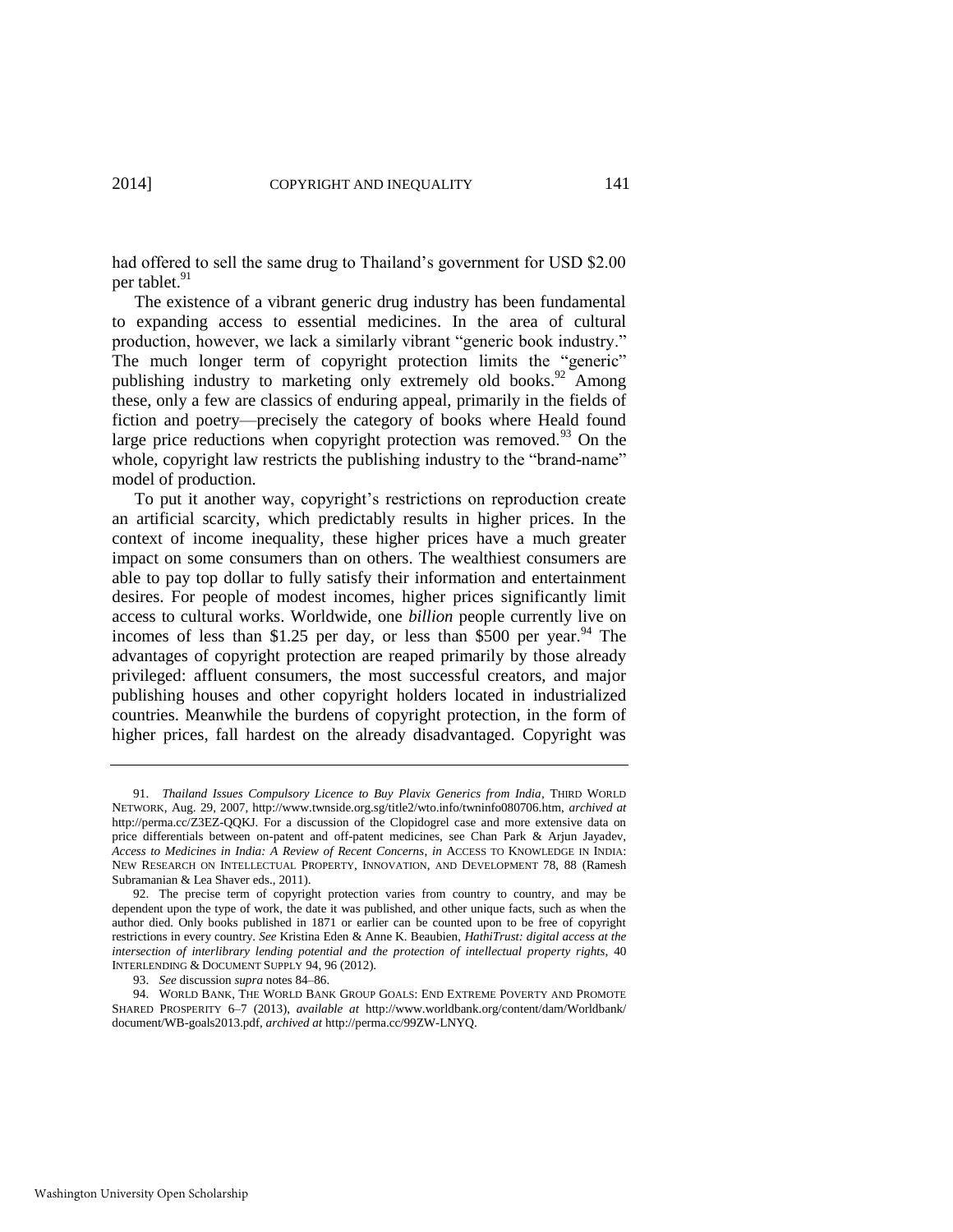long ago described as a tax on readers, for the benefit of authors.<sup>95</sup> The inequality insight enables us to recognize this tax as a regressive one.

# *B. Copyright and Culture*

Copyright also complicates the emergence and flourishing of literature in languages spoken predominantly by the poor—what we might call the "neglected languages" of for-profit publishing.<sup>96</sup> By accident of birth, each of us belongs to a particular language community. We are English speakers, or Thai speakers, or Zulu speakers. These linguistic differences have little to no importance when it comes to artistic genres that are not linguistically encoded, such as visual art or instrumental music. But language has profound importance for text-based material, which can only be enjoyed by speakers of the language in which it was written (or translated). This reality is captured by the Estonian poet problem: an author working in the Estonian language might be the most gifted poet on earth, but there will be little to no market demand for her works.<sup>97</sup>

LORD MACAULAY & LADY TREVELYAN, SPEECHES: THE COMPLETE WRITINGS OF LORD MACAULAY 279 (Kessinger Publishing 2004).

96. The analogy is to the "neglected diseases" problem identified in medicine, where the marketbased incentives for drug research cause more resources to be directed to baldness than to tuberculosis. *See, e.g.*, Belen Pedrique et al, *The Drug and Vaccine Landscape for Neglected Diseases (2000–11): A Systematic Assessment*, Oct. 24, 2013, *available at* http://www.msf.org/sites/msf.org/files/ed0f-piis 2214109x 13700780.pdf .

<sup>95.</sup> The notion of copyright as a tax dates back at least to February 5th, 1841, when Macaulay invoked it to oppose an extension of copyright's term in Britain, arguing that a term extension would significantly raise prices but only negligibly impact incentives:

The principle of copyright is this. It is a tax on readers for the purpose of giving a bounty to writers. The tax is an exceedingly bad one; it is a tax on one of the most innocent and most salutary of human pleasures; and never let us forget that a tax on innocent pleasures is a premium on vicious pleasures. I admit, however, the necessity of giving a bounty to genius and learning. In order to give such a bounty, I willingly submit to even this severe and burdensome tax. Nay, I am ready to increase the tax, if it can be shown that by so doing I should proportionally increase the bounty. My complaint is this, that my honorable and learned friend doubles, triples, quadruples the tax, and makes scarcely any perceptible addition to the bounty.

<sup>97.</sup> *See* Ilse Lehiste & Rimvydas Šilbajoris, *Marie Under's Poetry: Some Problems of Translation*, 29 LITHUANIAN Q.J. ARTS & SCI. (1983), *available at* http://www.lituanus.org/1983\_ 3/83\_ 3\_05.htm (exploring the difficulties of translating Estonian poetry and bemoaning that despite the incredible beauty and sophstication of Under's poetry and the devoted efforts of many talented translators into English and German, she has not gained the international recognition she deserves); Harvey Hix & Kätlin Kaldmaa, *An Anthology of Contemporary Estonian Poetry, On the Way Home*, 24 ESTONIAN LITERARY MAGAZINE (2007), *available at* http://elm.estinst.ee/issue/24/anthologycontemporary-estonian-poetry-way-home/ (discussing the high quality of Estonian poetry, the difficulties of translating it, and the difficulty of publishing it because of fear that no one will buy it).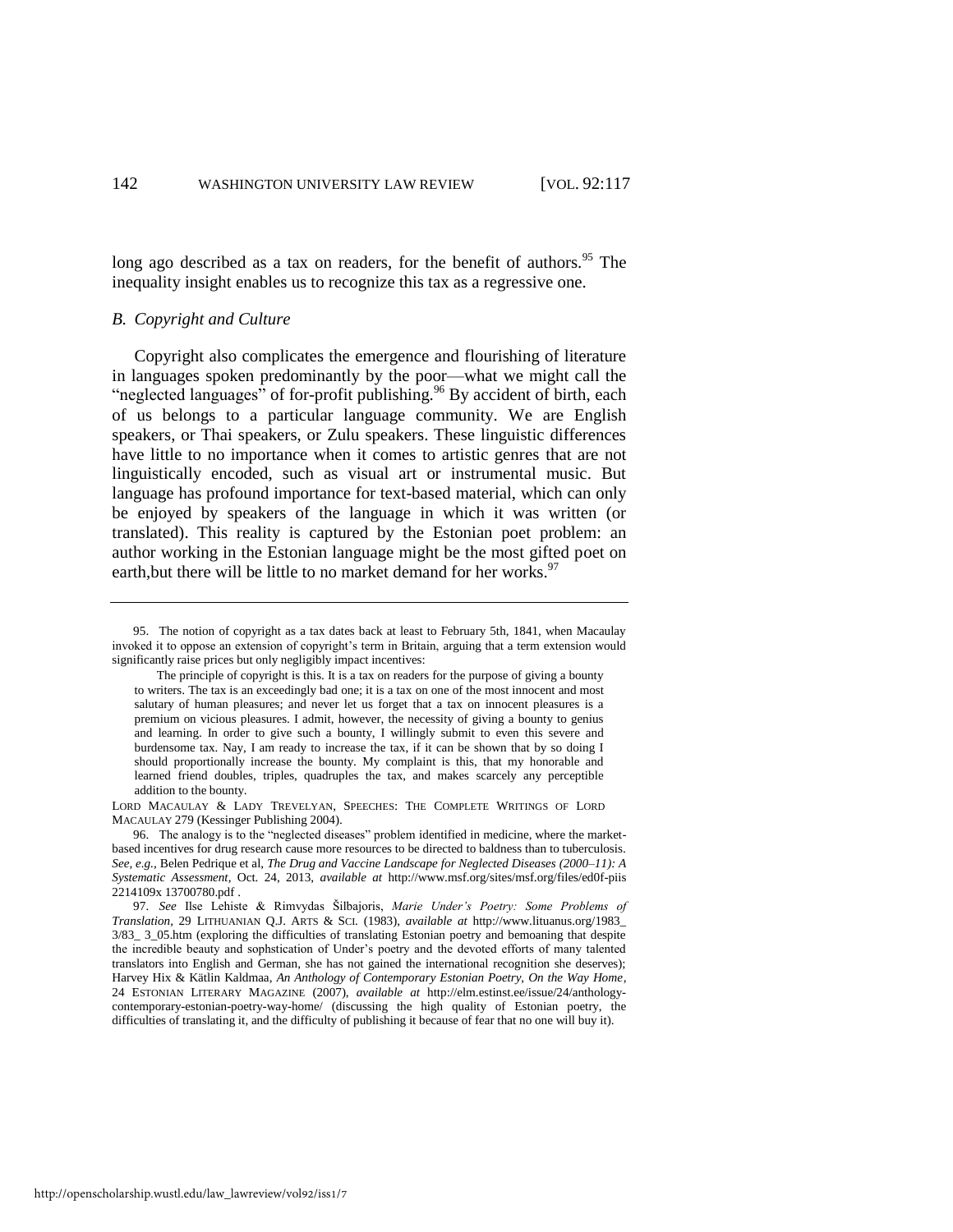Although linguistic group membership dramatically shapes access to reading material, language seems to be a blind spot in thinking about copyright and book policy. Birgit Brock-Utne and Halla Holmarsdottir have commented:

 Language is without doubt the most important factor in the learning process, for the transfer of knowledge and skills is mediated through the spoken or written word. The paradox is that educational programs and schemes are often designed to pay more attention to the structures and curricula than to language policy.<sup>98</sup>

<span id="page-27-0"></span>Similarly, language is without a doubt the most important factor in the market for cultural works, yet efforts to inform copyright policy typically overlook it.<sup>99</sup> This is problematic. The market for books in English is profoundly different from the market for books in Zulu. It is very likely that the particular system of incentives and limitations that works very well for one language community will not be ideal for others.

Copyright's rules establish a formal equality among linguistic groups: protection is equally available to authors from all language communities, creating works in any language. But beyond this formal equality lies a very disparate impact, because not all languages are equal from the perspective of the marketplace. The global book publishing industry is organized around specific language communities, and the Anglo-American

<sup>98.</sup> Birgit Brock-Utne & Halla B. Holmarsdottir, *Language Policies and Practices in Tanzania and South Africa: Problems and Challenges*, 24 INT'L J. EDUC. DEV. 67, 73 (2004), *available at* http://www.hakielimu.org/files/publications/document54lang\_policies\_tz\_sa\_en.pdf, *archived at* http://perma.cc/M247-S92Q (citation omitted).

<sup>99.</sup> The National Survey into the Reading and Book Buying Behavior of Adult South Africans was not well designed to explore the impact of language barriers on reading. The only languagerelated item offered to respondents as a possible reason for not reading more was, "The library nearest to you does not have any books in your language." SABDC NATIONAL SURVEY, *supra* not[e 57,](#page-15-0) at slide 64. Yet most South Africans lack any reasonable access to a library, putting them in a poor position to evaluate the nature of its offerings. The phrasing of this item also makes it impossible for a survey respondent to accurately agree with it if their library has even a *single* book in their language. Yet a library with only a handful of books in one's language is scarcely better than no library. A recent study of copyright's impact on learning materials in several African countries also largely overlooked this dimension of inequality, even as it worked mightily to incorporate a gender perspective, seeking with limited success to identify ways in which the copyright environment might disadvantage women. *See*  Chris Armstrong, Jeremy de Beer, Dick Kawooya, Achal Prabhala & Tobias Schonwetter, *Introduction*, *in* ACCESS TO KNOWLEDGE IN AFRICA: THE ROLE OF COPYRIGHT 1, 14–17 (Armstrong et al. eds., 2010) (acknowledging that extensive efforts to illuminate gender inequalities at the intersection of copyright and access to learning materials produced hints of possible dynamics but not yet meaningful conclusions). *But see* Rens, Prabhala & Kawooya, *supra* not[e 71,](#page-17-0) at 9–11 (highlighting both language barriers and sensory disabilities as significant factors in accessing suitable educational materials in the South African context, and advocating procurement of open access textbooks and various copyright reforms as solutions).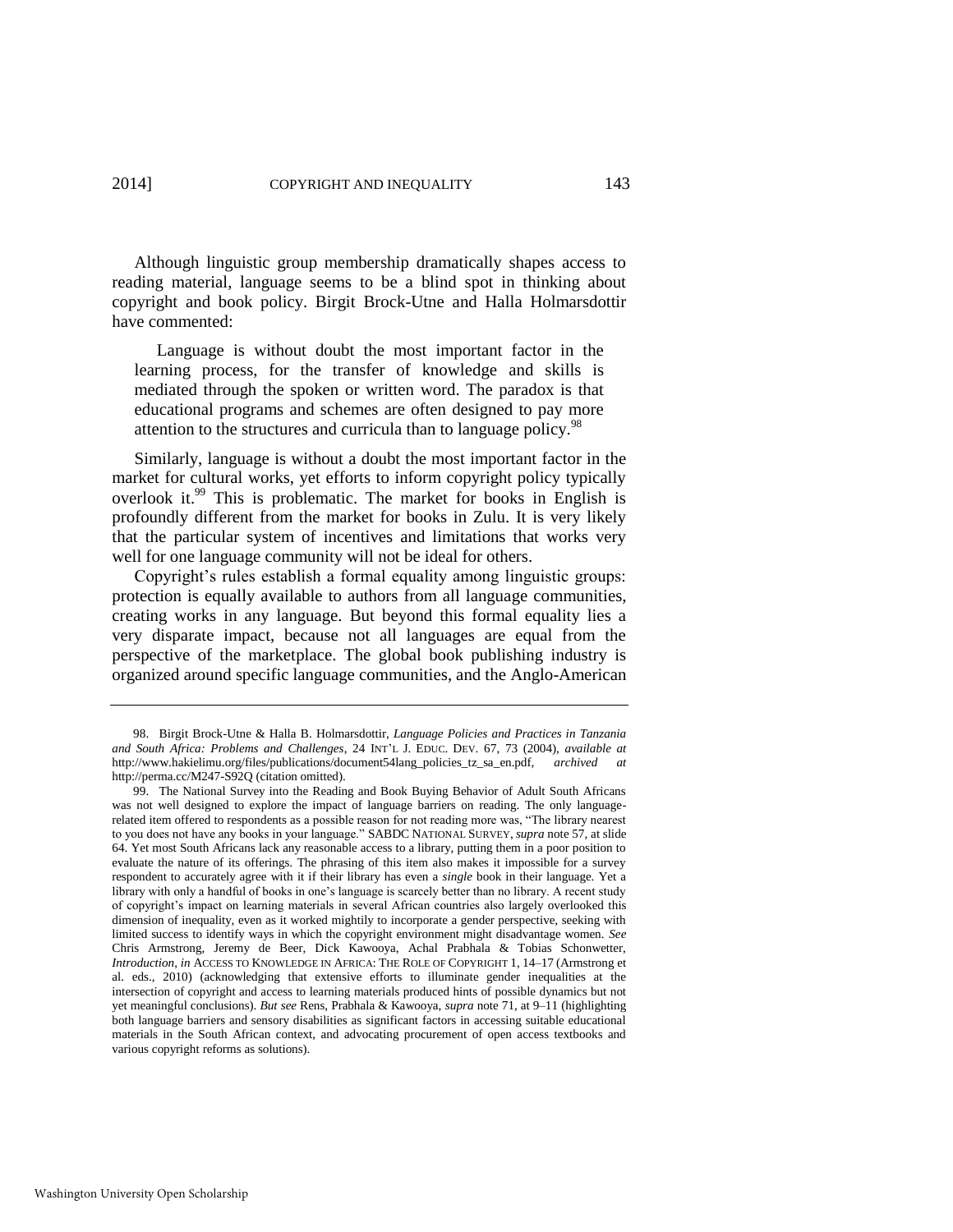publishing industry occupies the dominant position vis-à-vis second-tier publishing markets such as German and Korean.<sup>100</sup> Systematically, we should expect profit-seeking publishers to publish in languages read by large numbers of affluent consumers, where the returns on investment will be greatest. Profit-minded actors should rationally show less interest in publishing in languages read by smaller numbers of predominantly poor people. Indeed, the market for copyrighted works has produced millions of original books in English, but only several hundred in Zulu, and even fewer in South Africa's other African languages.<sup>101</sup>

Compounding this problem, those works that have been translated for smaller book markets tend to go out of print more quickly. When an author wins the Nobel Prize for literature, the substantial global publicity helps to drive sales of their books, at least temporarily. Novels of recent Nobel Prize winners are therefore among the works most commonly translated into foreign languages. In languages such as German and French, these translations will remain in a publisher's "backlist" and be continually available for sale, even after the initial wave of high demand has passed. In a language such as Slovenian, however, the book is likely to become unavailable for sale after just a few years.<sup>102</sup> In short, not all cultures are equally well served by a market-oriented approach to cultural production.

It is not merely that copyright *fails to encourage* the production of books in neglected langauges; copyright law is to some extent *actively stifling* such production. Copyright law requires anyone who would translate a work into another language to seek a license from the copyright holder. This imposes significant transaction costs—the effort of locating the proper rightsholder, negotiating the terms of the contract, and arranging for payment—in addition to the fee actually charged for the translation rights and the cost of the translation itself. In some language markets, these costs are bearable and many foreign works are in fact translated and made available to readers beyond the author's own language community. In languages with small but affluent populations—such as Dutch or Korean—a substantial portion of literature is available because it has been translated from an original in another language, typically

http://openscholarship.wustl.edu/law\_lawreview/vol92/iss1/7

<sup>100.</sup> JOHN B. THOMPSON, MERCHANTS OF CULTURE 12–13 (2010).

<sup>101.</sup> *Supra* note[s 47](#page-13-0)[–51](#page-13-2) and accompanying discussion.

<sup>102.</sup> MIHA KOVAČ ET AL., DIVERSITY REPORT 2010: LITERARY TRANSLATION IN CURRENT EUROPEAN BOOK MARKETS: AN ANALYSIS OF AUTHORS, LANGUAGES, AND FLOWS 28 (2010), *available at* http://www.wischenbart.com/upload/Diversity-Report\_2010.pdf.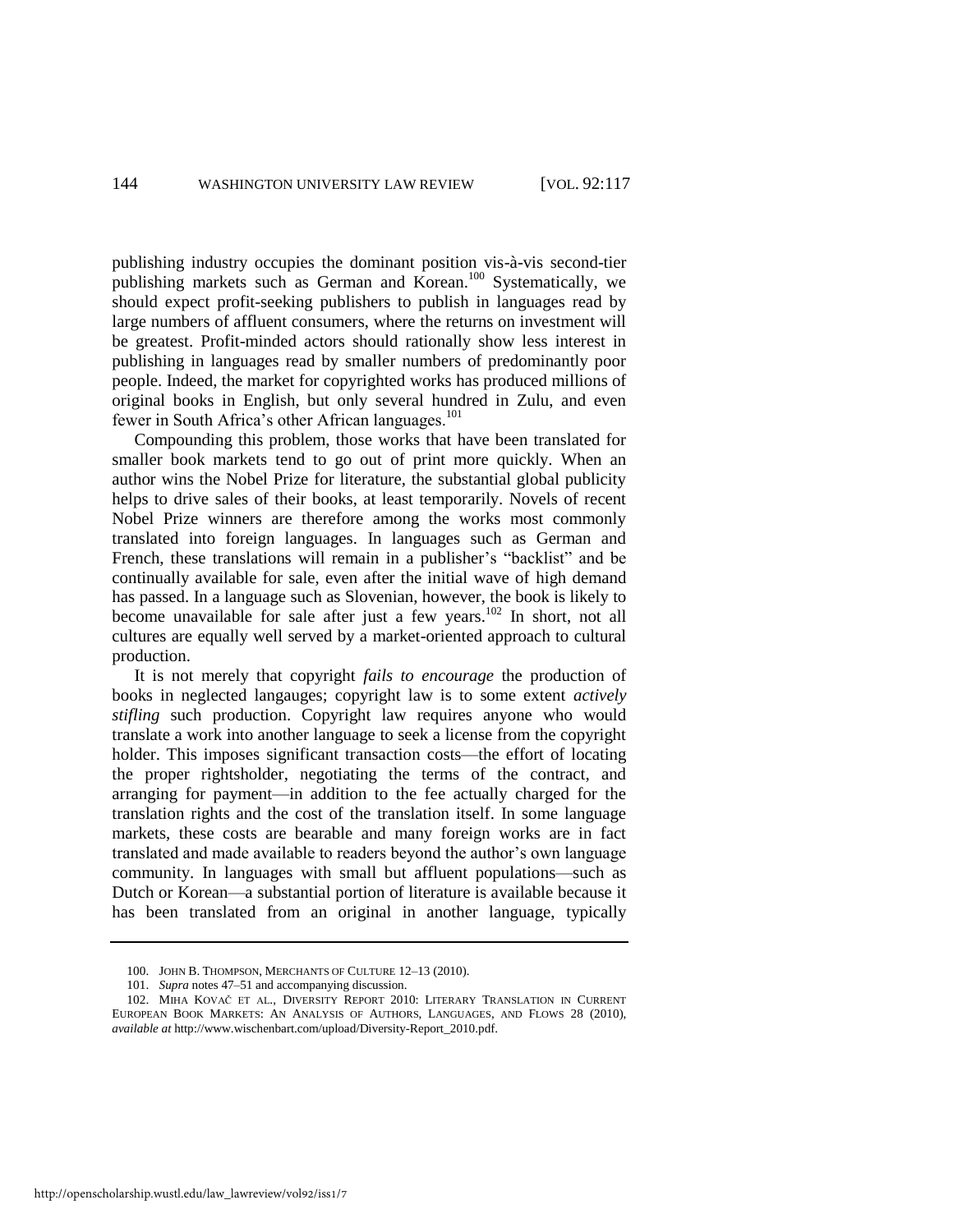English.<sup>103</sup> But in less affluent language communities, the economics of translation are not as favorable. This is the situation of Zulu in South Africa. It is also the situation of some languages spoken within the United States, such as Navajo (the Native American language in widest use in North America) and Tagalog (spoken by more than one million Filipinos living in the U.S. as well as millions more still living in the Philippines).<sup>104</sup>

An analogy may be drawn between the problem of translation for speakers of nondominant languages and the problem of adaptation for disabled readers. <sup>105</sup> In both instances, a published work must be converted into the specific format that can be understood by a particular reader.<sup>106</sup> Copyright law imposes a hurdle to the creation of translations and accessible formats, by treating them as adaptations that require explicit permission from the copyright holder. Such permission may be burdensome to negotiate, even if the copyright holder were willing to grant it without a fee. At the same time, mainstream publishers may view these markets as too small to be economically worth serving by producing special editions.

With awareness of this problem, however, copyright law can be reformed in ways that facilitate access for readers not served by the marketplace. In 1996, the United States enacted a limitation to copyright protection, which permits authorized nonprofits to make and distribute books to print-disabled persons, without obtaining a license from the

106. For example, blind readers might require their books to be converted into braille, printed in a large-print edition, recorded into an audio format, or read aloud by specialized software.

<sup>103.</sup> JOHN B. THOMPSON, MERCHANTS OF CULTURE 12–13 (2010).

<sup>104.</sup> *See supra* not[e 12 a](#page-4-1)nd accompanying text.

<sup>105.</sup> Scholars and activists have recently drawn attention to the need for copyright law to be attentive to the special needs of persons with perceptual disabilities, such as blindness, deafness, or dyslexia. *See, e.g.*, Brook K. Baker, *Challenges Facing a Proposed WIPO Treaty for Persons Who are Blind or Print Disabled*, 3 (Ne. Univ. Sch. of Law Pub. Law & Theory Faculty Research Paper Series, No. 142, 2013) (noting that a "book famine" also exists for the blind and print-disabled even in wealthy countries, although the problem is worse in developing countries and for blind readers not fluent in English, and laying the blame on copyright's barriers to translation and adaptation of texts into alternative formats); Nicolas Suzor et al., *Digital Copyright and Disablity Discrimination: From Braille Books to Bookshare*, 13 MEDIA & ARTS L. REV. 1 (2008), *available at* http://ssrn.com/ abstract=1138809; Raja Kushalnagar, Balancing Perceptually Disabled Consumers' Rights Against Copyright Holders' Rights (May 7, 2010) (unpublished L.L.M. thesis, University of Houston Law Center), *available at* http://ssrn.com/abstract=1475449; James Love, *KEI Statement on the Marrakesh Agreement on Copyright Exceptions for Blind Persons*, KNOWLEDGE ECOLOGY INTERNATIONAL (June 26, 2013), http://www.keionline.org/node/1765, *archived at* http://perma.cc/8CQU-GLT9; James Love, *KEI (Press) Statement on Adoption of Marrakesh Treaty for Blind*, KNOWLEDGE ECOLOGY INTERNATIONAL (June 27, 2013), http://www.keionline.org/node/1767, *archived at* http://perma.cc /DR66-RG9A. *See also infra* note [110](#page-30-0) and accompanying text (describing the Marrakesh treaty to facilitate access to works for print-disabled audiences).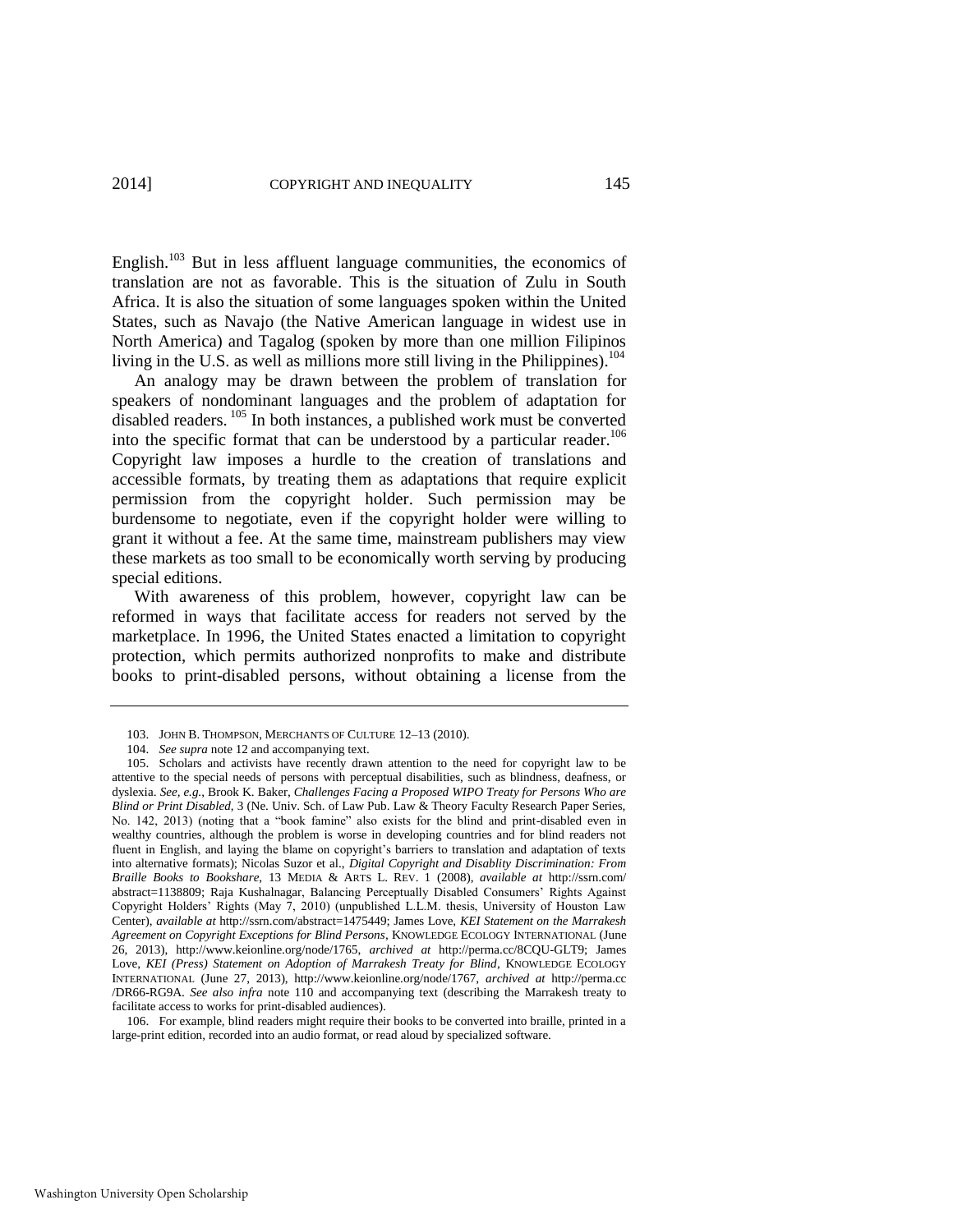copyright holder.<sup>107</sup> Operating under this provision, the nonprofit organization Benetech offers more than 200,000 titles free of charge to hundreds of thousands of print-disabled readers.<sup>108</sup> More recently, the University of Michigan and the Hathi Trust have partnered to make millions of library books available to blind readers in accessible digital formats.<sup>109</sup> Such efforts are now expanding internationally, aided by the adoption of the Marrakesh Treaty at the World Intellectual Property Organization.<sup>110</sup>

<span id="page-30-0"></span>This experience demonstrates that when copyright barriers are lowered, not-for-profit solutions may emerge to serve neglected audiences.<sup>111</sup> Similarly, targeted exceptions or limitations to copyright protection might create the room for innovative non-profit models to serve readers in neglected languages. To be sure, translation involves unique challenges. Converting a work into adaptive formats is a largely automatic process that can be done almost instantly by computer.<sup> $112$ </sup> Translating a novel requires a great deal more time and skill. The distribution of adaptiveformat works in the U.S. has also taken advantage of Internet and postal delivery infrastructures that are not as well developed in poorer countries, particularly in rural areas. Copyright law needs to allow room for

<sup>107.</sup> Legislative Branch Appropriations Act, 1997, Pub. L. No. 104-197 § 316 (codified at 17 U.S.C. § 121 (2013)) ("Limitations on Exclusive Rights: Reproduction for Blind or Other People with Disabilities"). *See also* DAVID NIMMER, NIMMER ON COPYRIGHT §§ 8.07[B], 8.13[E] (describing accommodations for disability in U.S. copyright statutes). Mary Bertlesman describes the law's operation in practice:

<sup>[</sup>T]he "Chafee exception" has provided a remedy for organizations devoted to supplying accessible materials. Prior to the "Chafee exception," organizations would need to get permission from individual copyright owners, which proved to be a slow and laborious process filled with significant administrative complexities. While this exception has provided a remedy, there is a caveat—only authorized entities have been provided this remedy.

Mary Bertlesman, *The Fight for Accessible Formats: Technology as a Catalyst for a World Effort to Improve Accessibility Domestically*, 27 SYRACUSE J. SCI. & TECH. L. 26, 36–37 (2012).

<sup>108.</sup> *How Bookshare Works*, BOOKSHARE, https://www.bookshare.org/\_/aboutUs/howBookshare Works, *archived at* http://perma.cc/5H9H-DUDE (last visited Jan. 23, 2014).

<sup>109.</sup> These operations were challenged by publishers but upheld in U.S. courts as permitted by the Chafee Amendment and fair use. Authors' Guild, Inc. v. Hathi Trust, 755 F.3d 87 (2d Cir. 2014).

<sup>110.</sup> Marrakesh Treaty to Facilitate Access to Published Works for Persons Who Are Blind, Visually Impaired, or Otherwise Print Disabled, June 27, 2013. The Marrakesh Agreement encourages countries to enact limitations on copyright protection to facilitate the production of adaptive formats for disabled readers. *See also* Marjorie Kennedy, *Seeing a Future for Accessible Reading Materials: The WIPO Treaty for the Visually Disabled*, 18 PUB. INT. L. REP. 27, 31 (2012); Aaron Scheinwald, Note, *"Who Could Possibly Be Against a Treaty for the Blind?"*, 22 FORDHAM INTELL. PROP. MEDIA & ENT. L.J. 445, 477 (2012).

<sup>111.</sup> *See also* discussion *infra* notes 156–60 and accompanying text (discussion of social publishing models to serve low-income readers in neglected languages).

<sup>112.</sup> The website www.robobraille.org offers a free service for noncommercial users, which will convert common text files into mp3 audio files, braille, accessible e-book files, and other formats.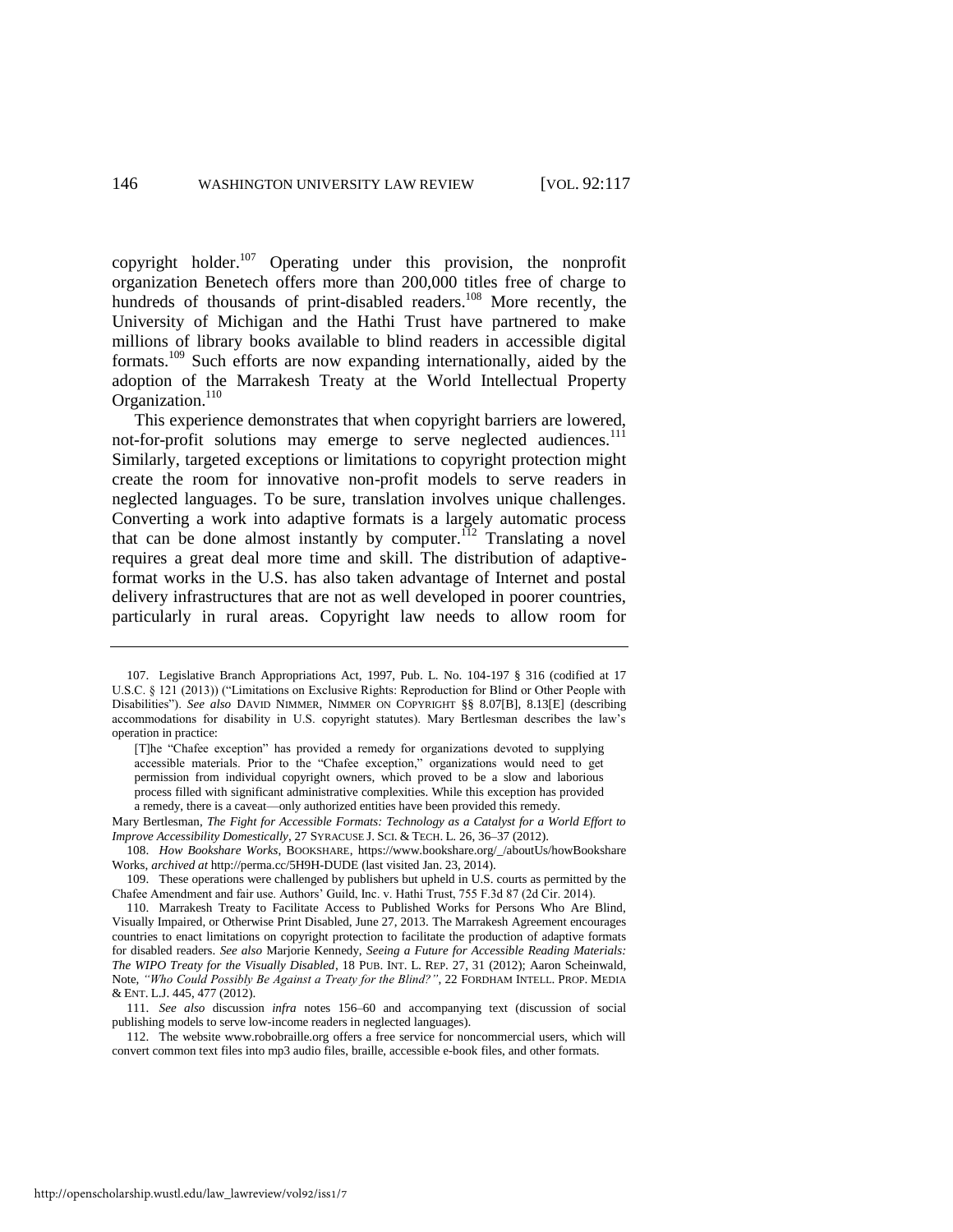innovative approaches to solve those problems. For example, crowdsourcing software could help to coordinate volunteer labor to translate large numbers of works—but not if those activities are condemned as copyright infringement. Similarly, cell phone companies could deliver translated works to mobile platforms in rural areas—but they need assurance that this will not open them to legal liability.

During the Marrakesh Treaty's negotiation, the issue of the need for translation for blind readers of non-dominant languages was raised but proved too controversial.<sup>113</sup> As finally adopted, the treaty specifically abstained from addressing the problem of translation.<sup>114</sup> This is not the first time that international treaty-making processes have recognized but failed to meaningfully address the problem of language barriers in access to reading material. In the nineteenth century, many nations freely permitted unauthorized translations.<sup>115</sup> Around the turn of the century, France led an international push to require all countries to reserve translation rights to the holder of the copyright in the original work.<sup>116</sup> Colonial administrators and others in India repeatedly objected that exclusive translation rights would impede the production of works in India's many native languages.<sup>117</sup> As a dependent colony, however, India did not have the political heft to defend its national interests in copyright treaty negotiations. $^{118}$ 

During the post-WWII era of decolonization, newly independent countries pushed mightily for modifications to international copyright

116. This was achieved through a series of international treaties beginning in the latter half of the 1800s and culminating in amendments to the Berne Convention in 1808. *See* Bently, *id.* at 1216–20.

117. *Id*. at 1187–88, 1218, 1221–22, 1226–32.

118. To my knowledge, no one has yet done the empirical work to ascertain exactly what impact India's shift on translation rights had on the production of works in translations, along the lines of research by Paul Heald, Xing Li, Megan MacGarvie, and Petra Moser discussed *supra* at note[s 70–](#page-17-1)[72.](#page-17-2) 

<sup>113.</sup> Catherine Saez, *How the Main Issues for the Marrakesh Treaty for the Blind Were Solved in the Nick of Time*, IP WATCH, July 1, 2013, http://www.ip-watch.org/2013/07/01/how-the-main-issuesof-the-marrakesh-treaty-for-the-blind-were-solved-in-the-nick-of-time/.

<sup>114.</sup> Marrakesh Treaty at footnote 4: "Agreed Statement concerning Article 4(3): It is understood that this paragraph neither reduces nor extends the scope of applicability of limitations and exceptions permitted under the Berne Convention, as regards the right of translation, with respect to persons with visual impairments or with other print disabilities."

<sup>115.</sup> *See, e.g.*, Paul Goldstein, *Derivative Rights and Derivative Works in Copyright,* 30 J. COPYRIGHT SOC'Y U.S.A. 209, 212 nn.8–27, 217 (1983) (discussing early English and American cases declining to treat translations as infringement, and the legislative shifts in 1870 and 1909 that expanded control over translations). *See also*, Lionel Bently, *Copyright, Translations, and Relations between Britain and India in the Nineteenth and Early Twentieth Centuries*, 82 CHI.-KENT L. REV. 1181 (2007) at 1205–08 (discussing Indian cases in the 1890s holding that unauthorized translations were not an infringement of either Indian or United Kingdom copyright law).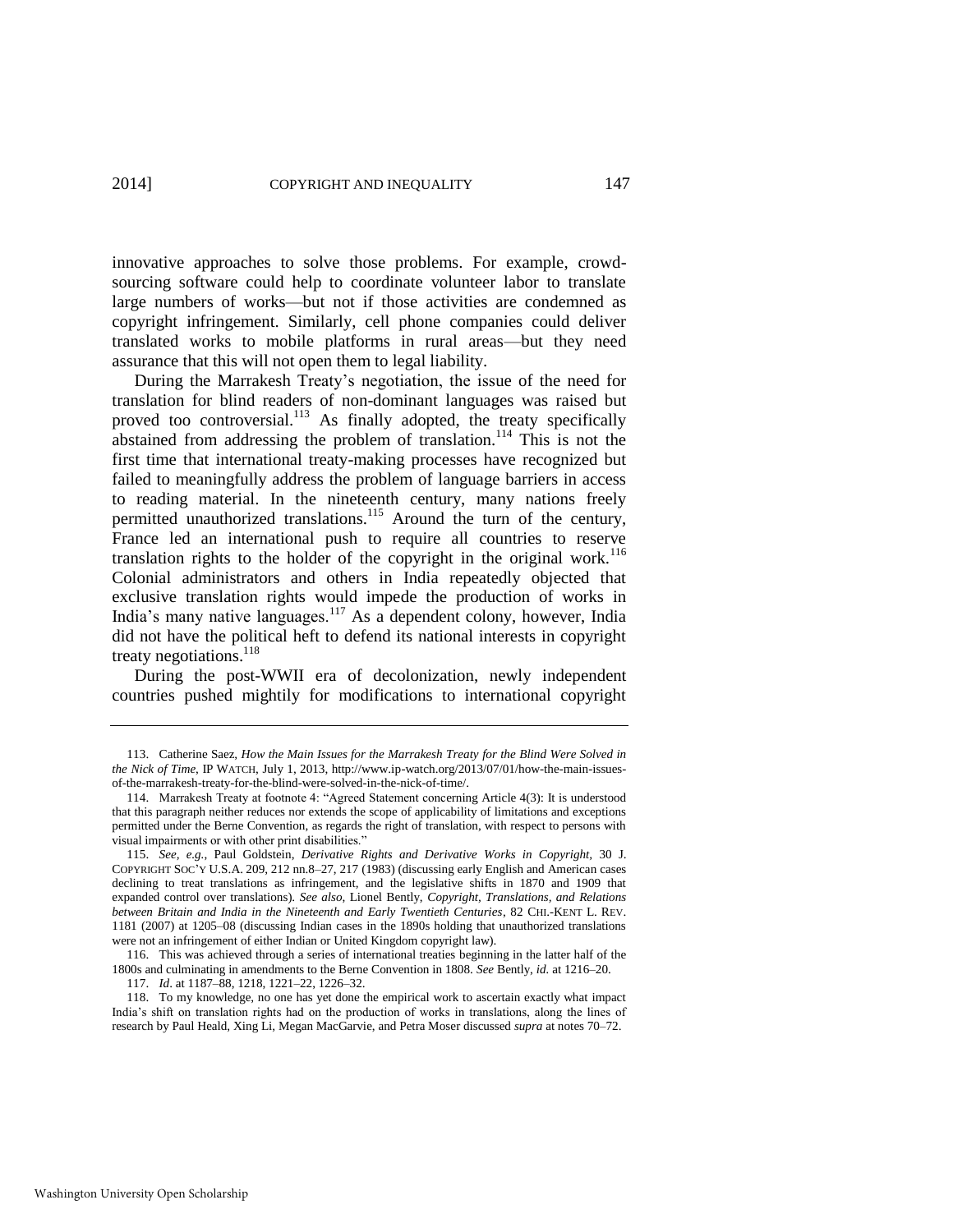<span id="page-32-0"></span>treaties to facilitate translation into their native languages.<sup>119</sup> The issue prompted a confrontation described by some commentators as a "crisis in international copyright."<sup>120</sup> As a compromise measure, the Berne Appendix was amended to permit compulsory licenses for translations.<sup>121</sup> Yet the apparent victory by developing countries proved illusory. The treaty placed so many conditions and restrictions upon the issuing of such translation licenses as to make the mechanism completely impractical.<sup>122</sup> Few countries have ever enacted the domestic legislation required to take advantage of the translation provisions, and it appears that no licenses have actually issued.<sup>123</sup> The Berne Appendix remains a monument to the failure of copyright law to effectively address the problem of linguistic inequality in access to reading material.

Copyright may also be stifling the production of works in neglected languages by impeding open, commons-based production models that might be more effective in reaching low-income readers. Folktales and folk music, which exist in every culture, demonstrate the potential vibrancy—and egalitarianism—of collective creativity. Folk culture flourishes in the freedom to retell a story heard from another. Yet once that story is put down on paper, copyright law restricts this traditional freedom. Copyright's regime of exclusive ownership facilitates the investment of capital in production and distribution, but it throws sand in the gears of collective creativity. This trade-off is likely worthwhile in languages such as English, where the copyright-based publishing model has proven highly productive. But neglected languages may be suffering the disadvantages of copyright protection for grassroots creativity, without reaping the benefits of copyright protection for corporate-financed creativity.<sup>124</sup>

<sup>119.</sup> Charles F. Johnson, *The Origins of the Stockholm Protocol*, 18 BULL. COPYRIGHT SOC'Y U.S.A. 91 (1970). *See also* Nora Maija Tocups, *The Development of Special Provisions in International Copyright Law for the Benefit of Developing Countries*, 29 J. COPYRIGHT SOC'Y U.S.A. 402 (1982); Irwin A. Olian, Jr., *International Copyright and the Needs of Developing Countries: The Awakening at Stockholm and Paris,* 7 CORNELL INT'L L.J. 81 (1974).

<sup>120.</sup> Sacks, *Crisis in International Copyright: The Protocol Regarding Developing Countries*, J. BUS. L. (U.K.), Jan.–Apr. 1969, at 26; Johnson, *supra* not[e 119 a](#page-32-0)t 91.

<sup>121.</sup> Protocol Regarding Developing Countries, U.N.T.S. No. 11850, vol. 828, pp. 221–93. *See also* Saleh Basalamah, *Compulsory Licensing for Translation: An Instrument of Development?*, 40 IDEA 503 (2000).

<sup>122.</sup> Ruth Okediji, *Toward an International Fair Use Doctrine*, 39 COLUM. J. TRANSNAT'L L. 75, 107–09 (2000).

<sup>123.</sup> SUSAN ŠTRBA, INTERNATIONAL COPYRIGHT LAW AND ACCESS TO EDUCATION IN DEVELOPING COUNTRIES 108 (2012).

<sup>124.</sup> *See also infra* note[s 155–](#page-43-0)82 and accompanying text (offering suggestions for how to leverage the inequality insight to promote affordable publishing, particularly in neglected languages).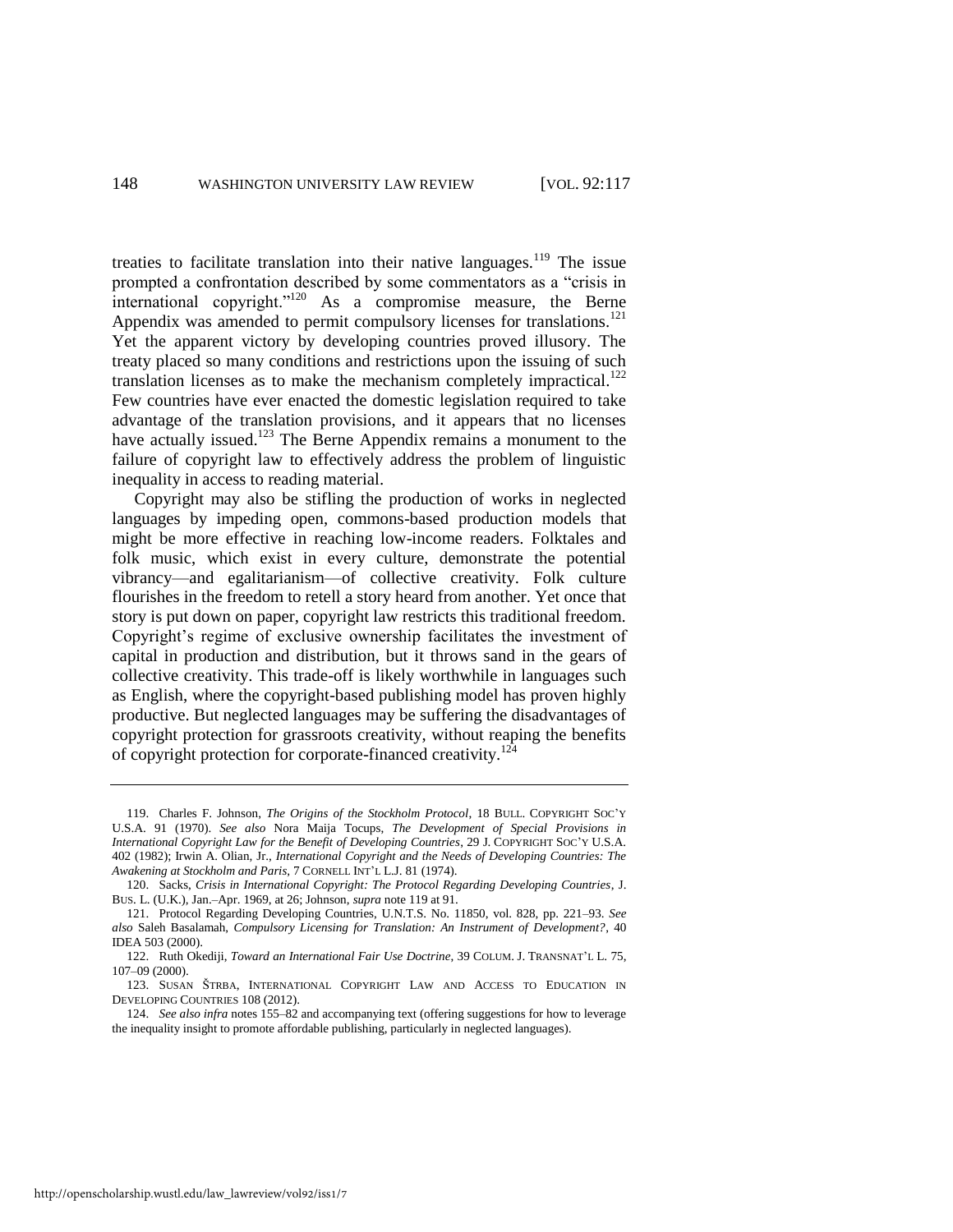#### *C. More Books for Whom?*

Almost two decades ago, Ruth Gana Okediji invoked a "development perspective" to suggest that the specific modes of intellectual property protection practiced today are likely inappropriate for promoting innovation and economic development in African and other developing nations.<sup>125</sup> More recently, a growing number of scholars have used the philosophical framework of "human development" to frame normative critiques of international intellectual property law.<sup>126</sup> An important contribution of this line of scholarship is to call attention to the reality that the goods protected by copyright are not simply another "widget," but have particular importance to human flourishing.<sup>127</sup>

Yet the rhetorical frame of "development" can make it seem as if the only inequality that matters is the inequality between rich countries and poor ones. In fact, copyright protection implicates issues of distributive

<sup>125.</sup> Ruth L. Gana [Okediji], *The Myth of Development, the Progress of Rights: Human Rights to Intellectual Property and Development*, 18 LAW & POL'Y 315, 317 (1996). *See also id.* at 319–20 (identifying the philosophical roots of a natural rights-based justification for intellectual property protection specifically in the worldview of the French Enlightenment). Okediji's argument is that neither patent nor copyright protection are inherently problematic for development; rather, the problem lies in the particular models of protection currently practiced in the West, which were exported to developing countries. *Id.* at 326. In particular, she argued that the high degree of copyright protection and blanket prohibitions on reproducing printed works without payment to a copyright holder as fundamentally inappropriate to a developing country context where access to literature must be expanded cheaply. She pointed out that developed countries in Europe and North America went through periods where the law tolerated widespread copying of books to encourage access to learning, arguing that all countries need time to leverage this strategy of development before it becomes viable to consider higher levels of copyright protection. *Id.* at 327. As some scholars have since put it, a "contextual 'calibration'" is needed to adapt copyright law to the differing circumstances of countries at different stages of economic development, recognizing both the costs and benefits of copyright protection for public welfare. Armstrong et al., *supra* not[e 99,](#page-27-0) at 4 (quoting Daniel Gervais, *TRIPS and Development*, *in* INTELLECTUAL PROPERTY, TRADE AND DEVELOPMENT: STRATEGIES TO OPTIMIZE ECONOMIC DEVELOPMENT IN A TRIPS-PLUS ERA (Daniel Gervais ed., 2007)).

<sup>126.</sup> *See, e.g.*, SUNDER, GOOD LIFE, *supra* note [20,](#page-6-0) at 15–16; Chon, *Intellectual Property "From Below*,*" supra* note [14](#page-5-0) (offering a distributive justice critique of international copyright law, drawing in part on human capabilities theory); Chon, *Intellectual Property and the Development Divide*, *supra* note [14;](#page-5-0) Julie E. Cohen, *Creativity and Culture in Copyright Theory*, 40 U.C. DAVIS L. REV. 1151 (2007). *See also* Mary W. S. Wong, *Toward an Alternative Normative Framework for Copyright: From Private Property to Human Rights*, 26 CARDOZO ARTS & ENT. L.J. 775 (2009) (calling for a shift from a "property paradigm" to a framework of human rights). This more explicitly normative framework, Wong argues, better accommodates the wide range of moral valufes implicated by copyright law, including self-expression, cultural development, the generation of new knowledge, access to knowledge, and inclusive economic growth. *Id*. at 792–93. As Wong acknowledges, human rights norms do not themselves tell us how to resolve the tensions inherent in copyright rules' allocation of exclusive control and common access, but they can provide a useful grounding for understanding the public interests implicated by copyright law.

<sup>127.</sup> *See, e.g.*, JULIE E. COHEN, CONFIGURING THE NETWORKED SELF: LAW, CODE, AND THE PLAY OF EVERYDAY PRACTICE 227–66 (2012).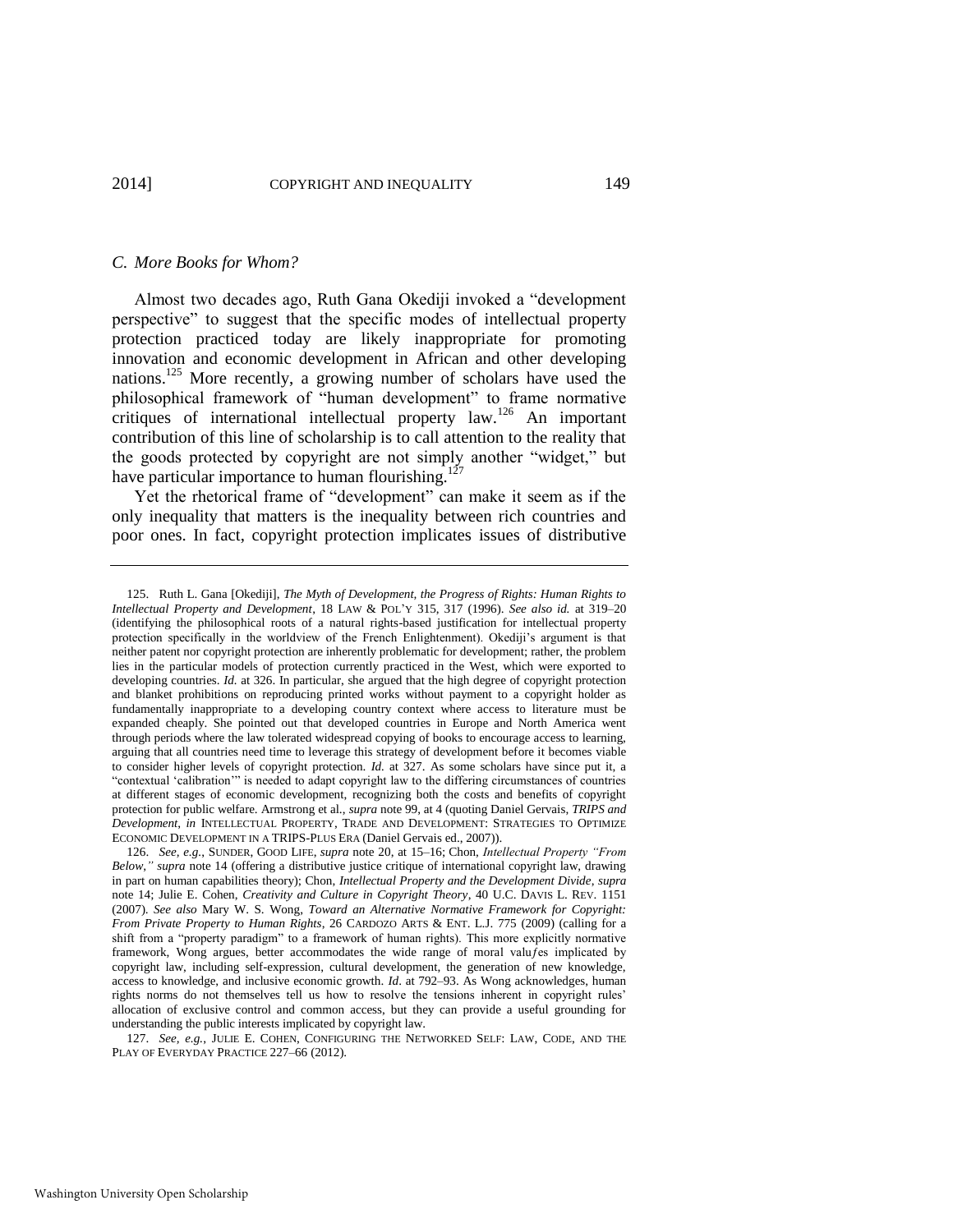justice within every country. Inequalities of class among consumers within those countries powerfully impact the market for copyrighted works. Differences in culture and language are also essential to reckon with, if copyright is to advance, rather than hinder, social justice. The inequality insight challenges us to go beyond national contrasts to more fully account for the complex reality of social inequality, in order to remedy it.

Achieving this goal will require seeing copyright law from a new perspective. The dominant theoretical approach to copyright law understands the project of copyright scholarship and jurisprudence as determining the optimal degree of protection. Sometimes this is conceived as purely an economic question, in which the "optimal" point is defined as maximizing productivity.<sup>128</sup> Other scholars have sought to redefine the optimal level of protection with reference to noneconomic values, such as freedom of speech or democratic culture.<sup>129</sup> Both the law-and-economics and free culture lines of scholarship have largely overlooked the problem of inequality. "More books for whom?" is a question that the prevailing theoretical frameworks of copyright scholarship never  $ask$ <sup>130</sup>

<span id="page-34-1"></span><span id="page-34-0"></span>The dominant narratives of copyright law also serve to obscure problems of inequality and access. Copyright policy has long proceeded from two foundational commitments. First is the notion of romantic authorship—the idea that creators of copyrightable works engage in a unique form of labor, which morally justifies an exclusive property interest. Second is the utilitarian notion that legal protections against cheap reproduction are required to optimally incentivize creative activity.<sup>131</sup>

<sup>128.</sup> *See generally* Landes & Posner, *supra* not[e 84.](#page-21-0) 

<sup>129.</sup> *See, e.g.*, LAWRENCE LESSIG, FREE CULTURE: HOW BIG MEDIA USES TECHNOLOGY AND THE LAW TO LOCK DOWN CULTURE AND CONTROL CREATIVITY (2004); Jack M. Balkin, *Digital Speech and Democratic Culture: A Theory of Freedom of Expression for the Information Society*, 79 N.Y.U. L. REV. 1, 7 (2004); Neil Weinstock Netanel, *Copyright and a Democratic Civil Society*, 106 YALE L.J. 283 (1996).

<sup>130.</sup> Madhavi Sunder has focused sustained criticism on the conventional incentives-focused theory of intellectual property law, citing the "neglect of distribution" as its "central failure." *See, e.g.*, SUNDER, FROM GOODS TO A GOOD LIFE, *supra* note [20,](#page-6-0) at 29 (2012); Madhavi Sunder, *IP<sup>3</sup>* , 59 STAN. L. REV. 257 (2006). Sunder's work queries whether intellectual property law is well designed to enhance opportunities for all people to participate in cultural production and innovation, and whether it effectively enables socially disadvantaged creators to obtain both recognition and remuneration for their creativity.

<sup>131.</sup> More recently, American copyright scholarship has enjoyed a critical turn, more deeply querying these previously sacred assumptions and finding them lacking. This line of scholarship suggests that these two propositions are best understood not as foundational truths, but as ideologically appealing arguments developed to justify copyright protection. *See, e.g.*, JAMES BOYLE, SHAMANS, SOFTWARE, AND SPLEENS: LAW AND THE CONSTRUCTION OF THE INFORMATION SOCIETY (1996); DAVID SAUNDERS, AUTHORSHIP AND COPYRIGHT (1992); MARTHA WOODMANSEE & PETER JASZI, THE CONSTRUCTION OF AUTHORSHIP: TEXTUAL APPROPRIATION IN LAW AND LITERATURE (1994);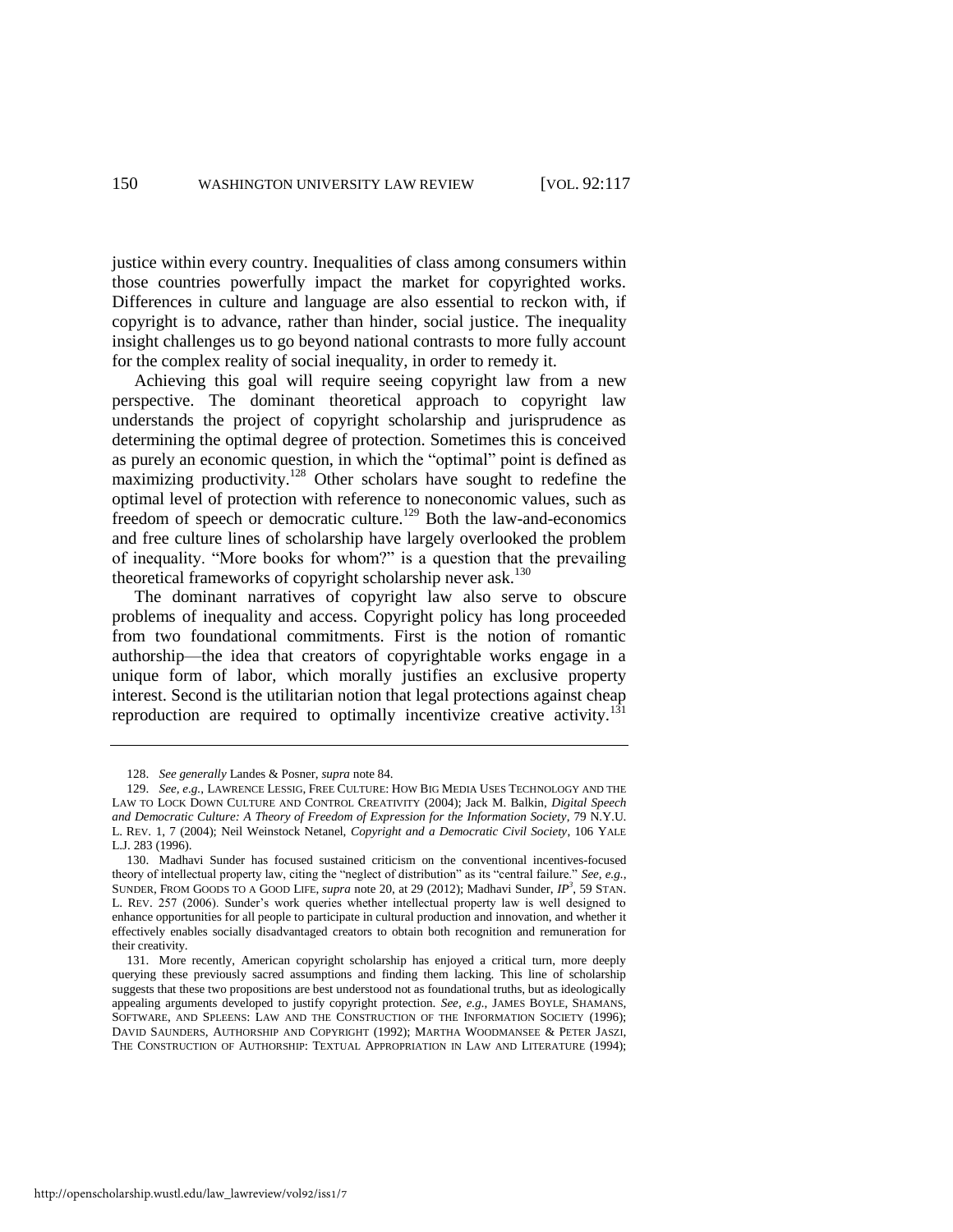Rhetorically, both the narrative of romantic authorship and the narrative of incentives focus attention on authors and publishers. The question for law and policy is thereby framed as how to best protect the financial (and sometimes moral) interests of cultural property holders. The audience who stands to benefit from the hoped-for greater productivity of authors and publishers is present only implicitly. Readers lie at the periphery, rather than the focus, of both the authorship and the incentives narratives.<sup>132</sup>

From the privileged perspective of an affluent English speaker, creative production resembles a constantly expanding buffet of choice laid before us, among which we may select the most appealing options until we are full. For us, the price a copyright holder may set on a copy of a work is only very rarely a barrier to accessing it, if not by personal purchase then by obtaining a borrowed or second-hand copy. We enjoy the good fortune of being able to take it for granted that we will be able to access that portion of new works that appeals to us. Copyright protection promises to raise the number, the diversity, and the quality of offerings placed upon the table. How could this be a bad thing? But can your peripheral vision stretch further still? If so, you might see, standing back behind you, a hungry crowd. They are the poor. They are a majority of the world. They too admire the buffet. But they realize it is not laid for them. For some of us, the proliferation of new works is a bounty, opening up new worlds of consumer choice, new horizons of creativity to explore. For most of the world's population, however, the expanding universe of new cultural works is yet another site of social privilege from which they are effectively excluded.

Moreover, reading may be a particularly important site of social privilege. Reading is a pathway not only to the acquisition of knowledge and educational and professional advancement, but also to becoming an active participant in civic and cultural life, including as a writer offering

Lionel Bently, *Copyright and the Death of the Author in Literature and Law*, 57 MOD. L. REV. 973 (1994) (reviewing THE CONSTRUCTION OF AUTHORSHIP: TEXTUAL APPROPRIATION IN LAW AND LITERATURE and AUTHORSHIP AND COPYRIGHT, and offering an explanation for why copyright law has been relatively impervious to the postmodern critique of authorship, primarily because it relies on the trope of romantic authorship more as a useful fiction than as a foundational commitment); James Boyle, *A Theory of Law and Information: Copyright, Spleens, Blackmail, and Insider Trading*, 80 CALIF. L. REV. 1413 (1992); Eric E. Johnson, *Intellectual Property and the Incentive Fallacy*, 39 FLA. ST. U. L. REV. 623 (2012); Rebecca Tushnet, *Economies of Desire: Fair Use and Marketplace Assumptions*, 51 WM. & MARY L. REV. 513 (2009).

<sup>132.</sup> *See* Jessica Litman, *Readers' Copyright*, 58 J. COPYRIGHT SOC'Y U.S.A. 325 (2011) (suggesting that copyright law has drifted away from its historical concern for readers as authors and owners became central, and arguing that the ultimate purpose of copyright law should be to encourage reading.)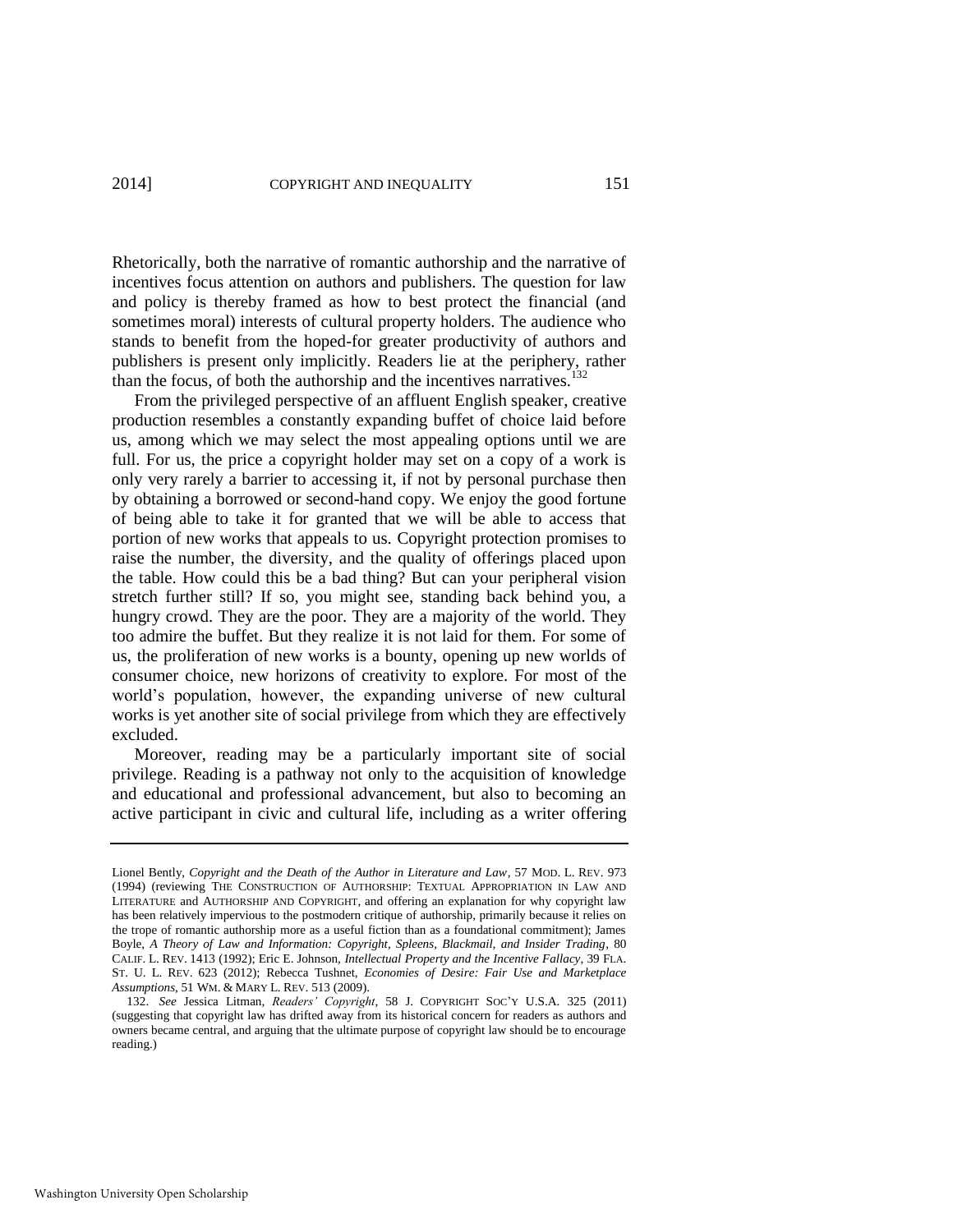one's own ideas and perspectives. In the context of formal education, children from wealthier or poorer families arrive at their first day of school at vastly different starting points in respect to their exposure to books and the development of reading skills. And long after formal education has ended, adults who can easily afford to purchase books offering guidance on career advancement, health practices, and personal finance will continue to enjoy advantages denied to individuals of more meager resources. Making it difficult for the poor and middle classes to read thus has far-reaching consequences for social justice.

<span id="page-36-0"></span>The equal opportunity theory of Joseph Fishkin offers a useful perspective on this problem.<sup>133</sup> Fishkin's work seeks to reorient equal opportunity law by focusing more concretely on "the *how* of unequal opportunity: specific ways different people's opportunities differ, at different junctures, that have consequences for the trajectory of their lives."<sup>134</sup> He posits that law and policy can more effectively respond to promote equal opportunity when we focus on particular decisive moments and developmental processes that produce unequal opportunity.<sup>135</sup> Of particular concern are instances where a particular qualification or instrumental good is necessary to a broad range of later opportunities; such sites often function as "bottlenecks" excluding less advantaged persons from a wide range of later opportunities.<sup>136</sup> Copyright's impact on book production and affordability creates one such "bottleneck" to other life opportunities, making it extremely difficult for people already disadvantaged by class and culture to become literate and thereby access essential developmental opportunities.<sup>137</sup> Indeed, we can think about the bottleneck issue even more broadly. In many countries, speaking and reading the majority or colonial language is a precondition to many life opportunities, forming a very powerful bottleneck. Expanding the availability of vernacular literature can help people around the bottleneck

<sup>133.</sup> Joseph Fishkin, *The How of Unequal Opportunity*, 40 PHIL. TOPICS 27 (2013), *available at* http://ssrn.com/abstract=2252445 [hereinafter Fishkin, *Unequal Opportunity*]. *See also* JOSEPH FISHKIN, BOTTLENECKS: A NEW THEORY OF EQUAL OPPORTUNITY (2014) [hereinafter FISHKIN, BOTTLENECKS].

<sup>134.</sup> Fishkin, *Unequal Opportunity*, *supra* not[e 133,](#page-36-0) at 27.

<sup>135.</sup> *Id*. at 28.

<sup>136.</sup> FISHKIN, BOTTLENECKS, *supra* not[e 133,](#page-36-0) at 10–19.

<sup>137. &</sup>quot;Essential developmental opportunities are those that people need in order to develop the traits and capacities that will enable them to proceed along not just a few paths, but many or even most or all of the paths their society offers." FISHKIN, BOTTLENECKS, *supra* note [133,](#page-36-0) at 124. Fishkin identifies literacy as a prime example of an essential developmental opportunity. *Id*. at 124–25.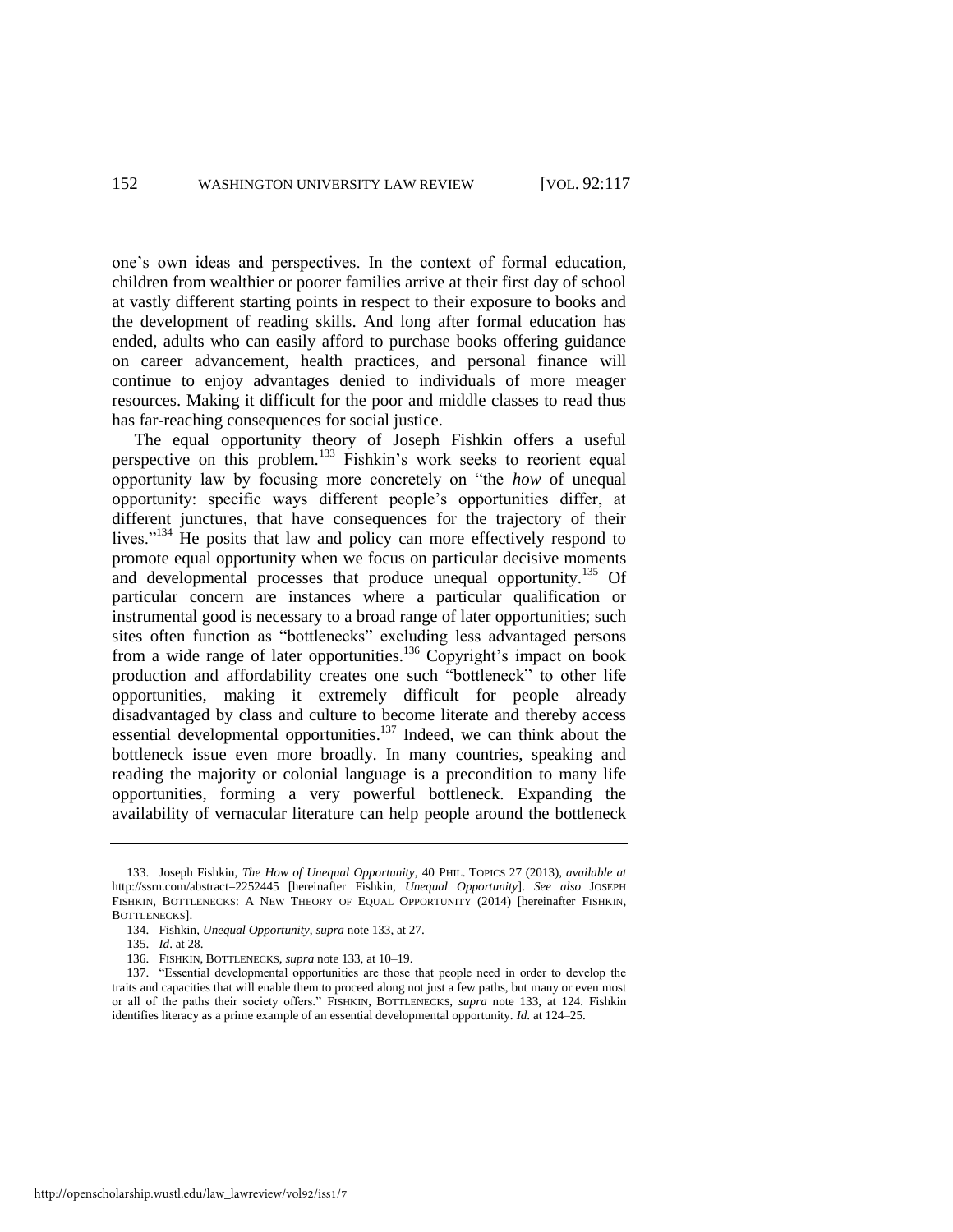by making it possible, for example, to acquire higher education or job training without first mastering a foreign language.<sup>138</sup>

The author and publisher centered narratives obscure copyright law's broad impact on equal opportunity, focusing our attention instead on a much more limited slice of opportunity: opportunities for earning income from creativity as a professional author. Yet very few people can hope to occupy this role. Even among professional writers, most earn their living from a combination of teaching, honoraria, and other expertise and reputation-based mechanisms. Royalties received from the sale of books are typically modest, even within the English-language publishing industry, except for truly blockbuster authors.<sup>139</sup> Everyone has an interest, however, in engaging in culture as an amateur creator and participant—a role that is more active than the role of "consumer." The social value of sports is realized not primarily in the livelihood opportunities offered to professional athletes, but in the broad participation of billions of ordinary people—the same is true of literature and culture. We should ensure that the often-elusive promise of livelihood opportunities from copyright protection does not obscure attention to underlying problems of barriers to access, mass participation, and a truly democratic culture.<sup>140</sup> To do this,

<sup>138.</sup> Fishkin also invites us to think about being born into a family that does not speak society's dominant language as another bottleneck to opportunity, arguing that policy needs to both help people through this bottleneck (for example, by helping them develop English skills) but also around it (by reforming the opportunity structure to increase the range of jobs that do not require English.). FISHKIN, BOTTLENECKS, *supra* not[e 133,](#page-36-0) at 172.

<sup>139.</sup> Novelist Patrick Wensink, author of *Broken Piano for President,* penned a self-revealing piece humorously contrasting public assumptions about the material rewards of literary success with the much more humble reality. Wensink writes:

<sup>[</sup>T]here's a reason most well-known writers still teach English. There's a reason most authors drive dented cars. There's a reason most writers have bad teeth. It's not because we've chosen a life of poverty. It's that poverty has chosen our profession. Even when there's money in writing, there's not much money.

Patrick Wensink, *My Amazon Bestseller Made Me Nothing*, SALON.COM (Mar. 15, 2013, 7:00 PM), http://www.salon.com/2013/03/15/hey\_amazon\_wheres\_my\_money/, *archived at* http://perma.cc/ C2V2-V2PK. In his case, even hitting the Amazon.com bestseller list netted a meager \$12,000 in income. *Id*.

<sup>140.</sup> Balkin, *supra* note [129,](#page-34-0) at 7. In this article, Balkin suggests that the goal of freedom of expression should be expanded beyond traditional concerns with democratic process to emphasize a broader conception of democracy in cultural participation. This requires ensuring that not only elites, but *everyone* has a fair chance to participate in the production of cultural works, ideas, meanings, and communities. *Id*. at 3–6. This requires particular protection for the freedom to appropriate and build on existing cultural resources: to take existing culture, modify it, disagree, and turn it in a new direction. *Id.* at 5. Although Balkin was writing from the perspective of freedom of expression law, the concept of democratic culture and its emphasis on interactivity and mass participation also fit very well with a broader view of social justice and human rights as guiding principles for copyright law. *See also*  Netanel, *supra* note [129](#page-34-0) (arguing that copyright law should be evaluated in terms of its success at promoting the production of cultural and informational works in a democratic sphere relatively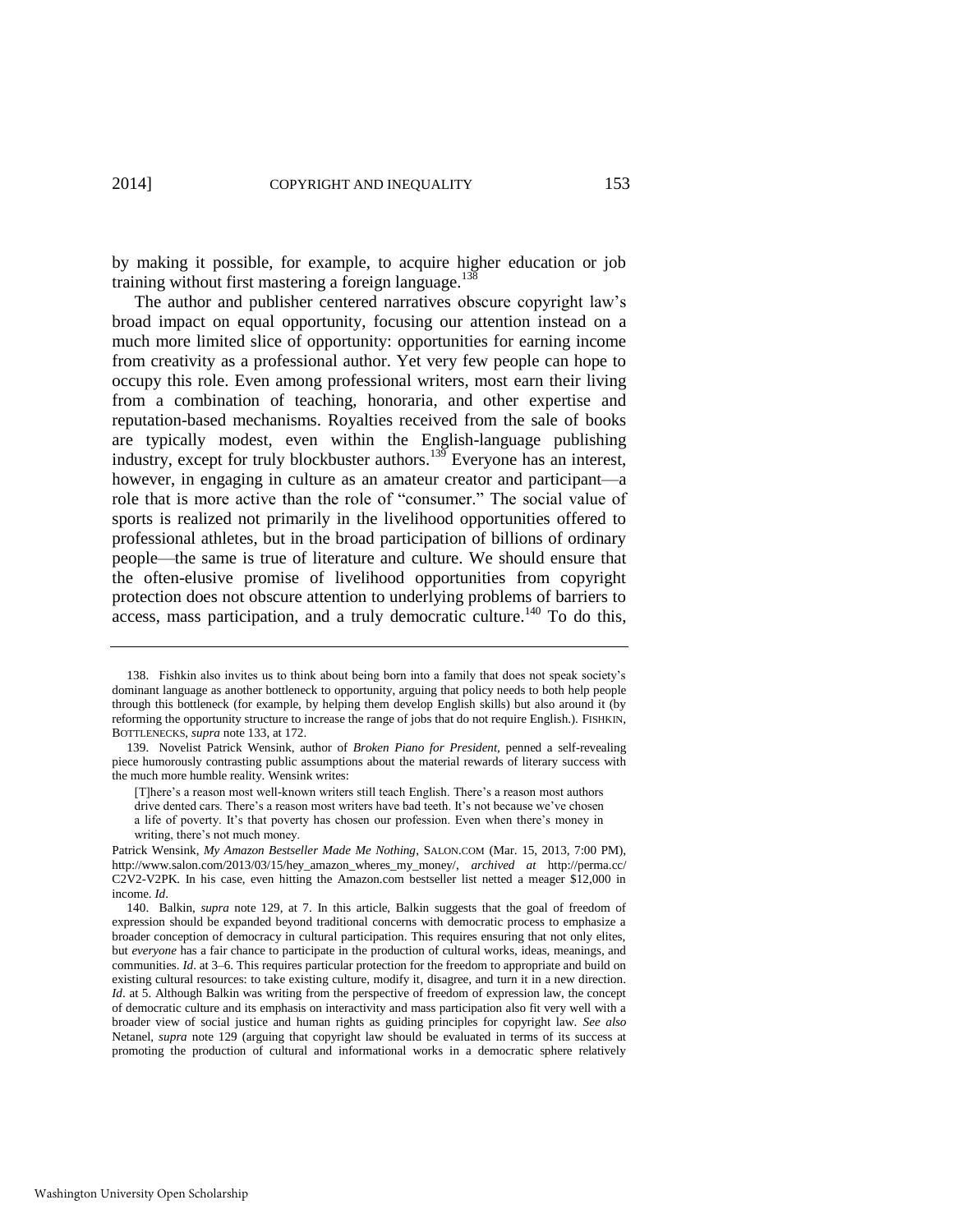however, we must reframe the discussion of copyright law to prioritize expanding access as a policy goal alongside promoting creativity.

# III. RECOMMENDATIONS

Copyright protection is intended to encourage the creation of new works, but its system of exclusive rights also makes it more difficult for people to access and engage with those works. By making reading a privilege of those who can afford to pay, copyright law can create barriers to a broader set of life opportunities for education, personal and professional development, cultural participation, and democratic dissent. These barriers are easily overcome by the relatively privileged, but are often insurmountable for those with fewer advantages in life. This exclusionary dynamic operates at the level of social class, and is additionally complicated by the intersection of class with linguistic group membership. This restricts the ability of most of the world's people not only to read for pleasure and knowledge, but also to use reading as a stepping-stone to their own critical thinking and creativity—to take part in cultural life as both a consumer and a creator of knowledge.

Restructuring copyright law to promote a more equitable vision of cultural exchange and participation begins by recognizing this disparate impact. The final Part of this Article goes further to explore the question of what to do about this problem. How can we transform copyright law into a vehicle for expanding opportunities and advancing equality, instead of accidentally reinforcing social disadvantage? This Part presents several suggestions for how the inequality insight might reshape copyright law and support for creativity, along four lines of enquiry. First, I explore ways that the inequality insight can inform existing debates on aspects of copyright regime design—ranging from the length of the term of protection, to resale rights, to statutory licensing, to fair use and fair dealing. Next, I draw attention to the potential of policy levers and private initiatives beyond copyright law to promote creativity that is accessible to all. Third, I explore the existence of financial incentives for creative production that do not rely on copyright-based exclusion, suggesting that these open business models hold promise for responding to the inequality

independent of government subsidy and elite patronage). Haochen Sun offers a related concept of "cultural power" in arguing that copyright law should reflect the responsibilities of copyright holders to society given the importance of authors' works in empowering the public at large to discuss and critique social issues. Haochen Sun, *Copyright and Responsibility*, 4 HARV. J. SPORTS & ENT. L. 263, 292–95 (2013).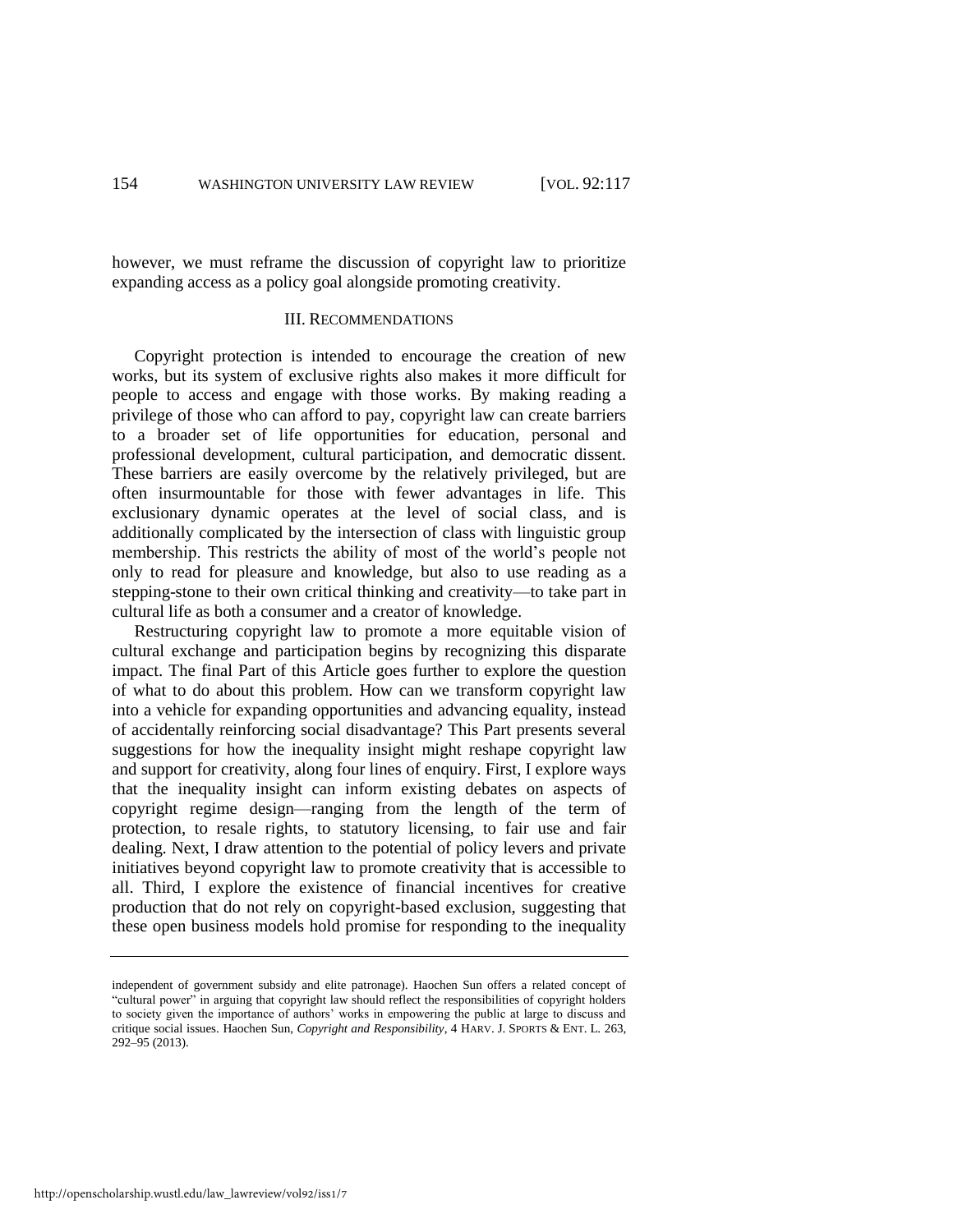insight. Finally, I explore the potential virtues of a "syncretic" approach to copyright design, which more creatively incorporates aspects of protection and openness in light of inequality insight.

### *A. Rethinking Copyright Law*

 Rethinking copyright law in light of the inequality insight requires being attentive to the impact that choices within copyright law—the details of copyright regime design—have on affordability of works. Books may be privately shared, loaned to the public, resold to new owners, rented for a profit, copied for classroom distribution, translated into new languages, or adapted into new formats only to the extent that copyright law permits those practices. At present, these choices are often made without consideration of their impact on accessibility and distributive justice in the context of social inequalities.

For instance, the U.S. "first sale doctrine" limits the ability of copyright holders to forbid the resale or rental of books, artwork, movies, and many other types of works.<sup>141</sup> The first sale doctrine is traditionally justified in terms of economic liberty, reflecting the common law right of a property holder to dispose of his chattels as he pleases.<sup>142</sup> Less frequently acknowledged is its critical impact on price and affordability: thriving markets in used and rental works can bring down the cost to consumers of accessing such works.<sup>143</sup> Used copies are typically resold at a lower cost; the availability of cheaper used works in the marketplace may also provide a competitive pressure to lower the price of new works. Currently, digital works such as music downloads and e-books are often exempted from first sale doctrines, allowing publishers or distributors to prohibit their resale. This may have problematic implications for affordable access as the market increasingly transitions to digital delivery. A greater recognition of inequality in copyright policy suggests that scholars and policymakers should examine whether extending the first sale doctrine to e-books would improve affordability and access.

<sup>141. 17</sup> U.S.C. § 109 (2013). The name comes from the idea that the copyright holder has the right to set the terms of the *first* sale of a work, but not subsequent sales. Thus, law students do not need the permission of the publishers to resell their used textbooks.

<sup>142.</sup> *See* H.R. REP. NO. 98-987, at 2 (1984), *reprinted in* 1984 U.S.C.C.A.N. 2898, 2899 (citing Zechariah Chafee, Jr., *Equitable Servitudes on Chattels*, 41 HARV. L. REV. 945, 982 (1928)).

<sup>143.</sup> R. Anthony Reese, *The First Sale Doctrine in the Era of Digital Networks*, 44 B.C. L. REV. 577, 586 (2003), *available at* http://lawdigitalcommons.bc.edu/cgi/viewcontent.cgi?article=2233& context=bclr.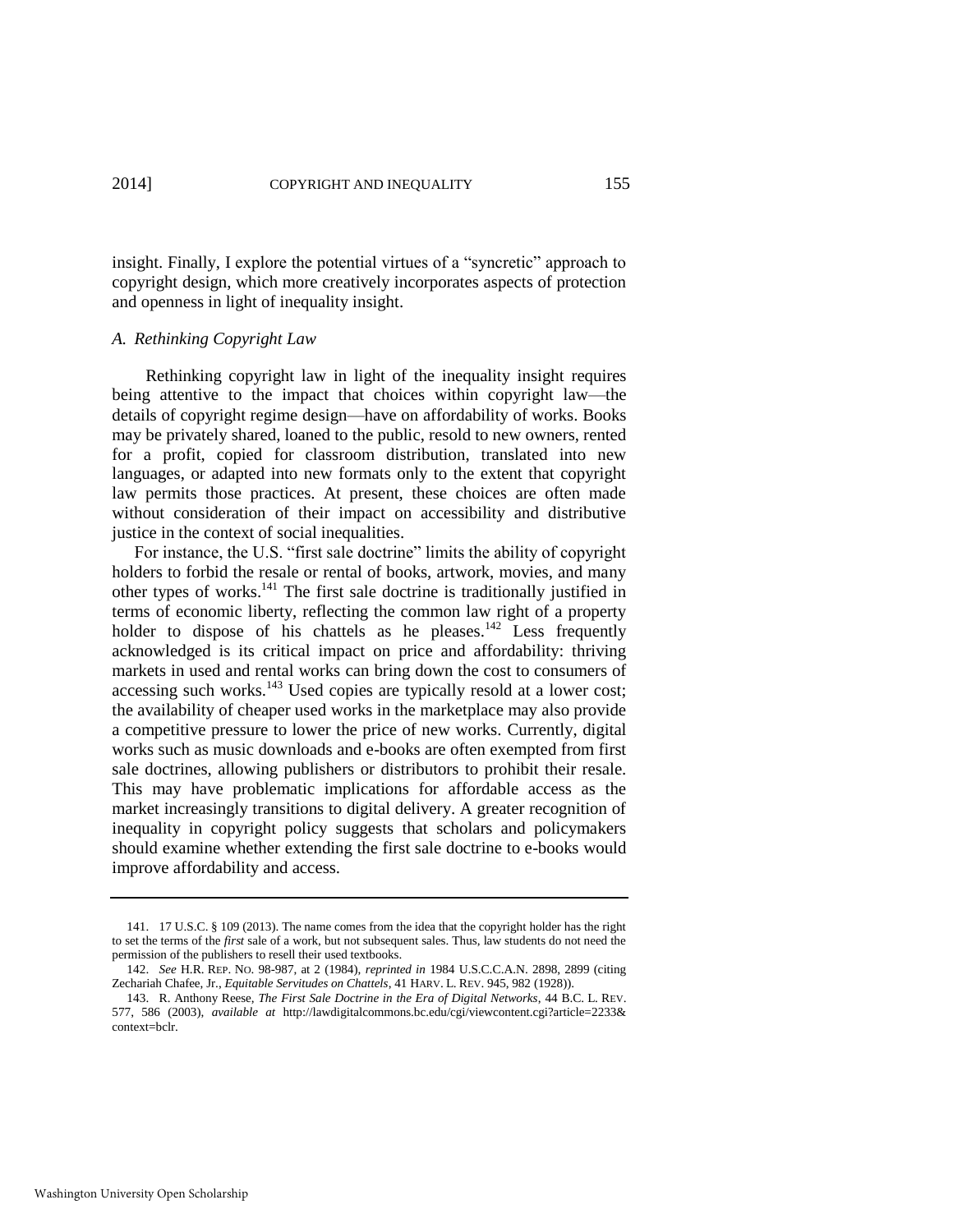A second aspect of copyright regime design that can be informed by the inequality insight is copyright term—the length of time for which copyright protection endures. As discussed earlier, empirical research suggests that copyright term extensions result in much higher prices.<sup>144</sup> This fact suggests that significantly reducing the term of copyright protection—perhaps even to the 14 years originally provided in the U.S. by the Copyright Act of 1790—could dramatically improve the availability and affordability of books. Even the editors at the Economist have argued that increasingly lengthy copyright terms make little sense in a world where the costs of creative production are continually declining.<sup>145</sup> For political reasons, however, a reduction in the term of copyright protection is not a realistic possibility.<sup>146</sup> Further extensions in the term of copyright, however, might be opposed on grounds of distributive justice.

Other aspects of copyright law, however, might more easily be adjusted to promote affordability. For example, American copyright law provides a statutory licensing scheme for musical compositions and recordings.<sup>147</sup> This system reduces the transaction costs of obtaining permission to perform and record musical works. A regulatory body is charged with negotiating standard rates, and private digital rights clearinghouses facilitate easy purchasing at those rates. The result is that it has become relatively easy and cheap to obtain a license to record and sell a song. Composers and musicians probably earn more than they would in the absence of such a streamlined marketplace for permissions. This model might be adapted to facilitate automatic licenses for book translations. This would make it much easier for translators and publishers to obtain rights to market translated works and serve neglected audiences.

Fair use doctrines—known in many countries as fair dealing—could also be adjusted to promote access and affordability across dimensions of social inequality. The touchstone of American fair use jurisprudence is the

<sup>144.</sup> *Supra* note[s 86](#page-22-0)[–87.](#page-22-1)

<sup>145.</sup> Editorial, *Copyright and the Law: Rip. Mix. Burn.*, ECONOMIST, June 30, 2005, http://www. economist.com/node/4128994/print, *archived at* http://perma.cc/3KAJ-4CSY (commenting on the Supreme Court's filesharing decisions and recommending a return to the original term of copyright— 14 years, renewable once at the option of the copyright holder).

<sup>146.</sup> National legislatures have very limited freedom to set the length of copyright protection. International treaties require copyrighted works to be protected for at least the lifetime of the author plus an additional 50 years. Countries are free to provide a longer term of copyright but not a shorter one. Berne Convention for the Protection of Literary and Artistic Works art. 7, Sept. 9, 1886, S. Treaty Doc. No. 99-27, 1161 U.N.T.S. 3; Agreement on Trade-Related Aspects of Intellectual Property Rights, art. 9, 12, Jan. 1, 1996, 1869 U.N.T.S. 299.

<sup>147. 17</sup> U.S.C. § 115 (2010). *See* W. Jonathan Cardi, *Über-Middleman: Reshaping the Broken Landscape of Music Copyright*, 92 IOWA L. REV. 835 (2007).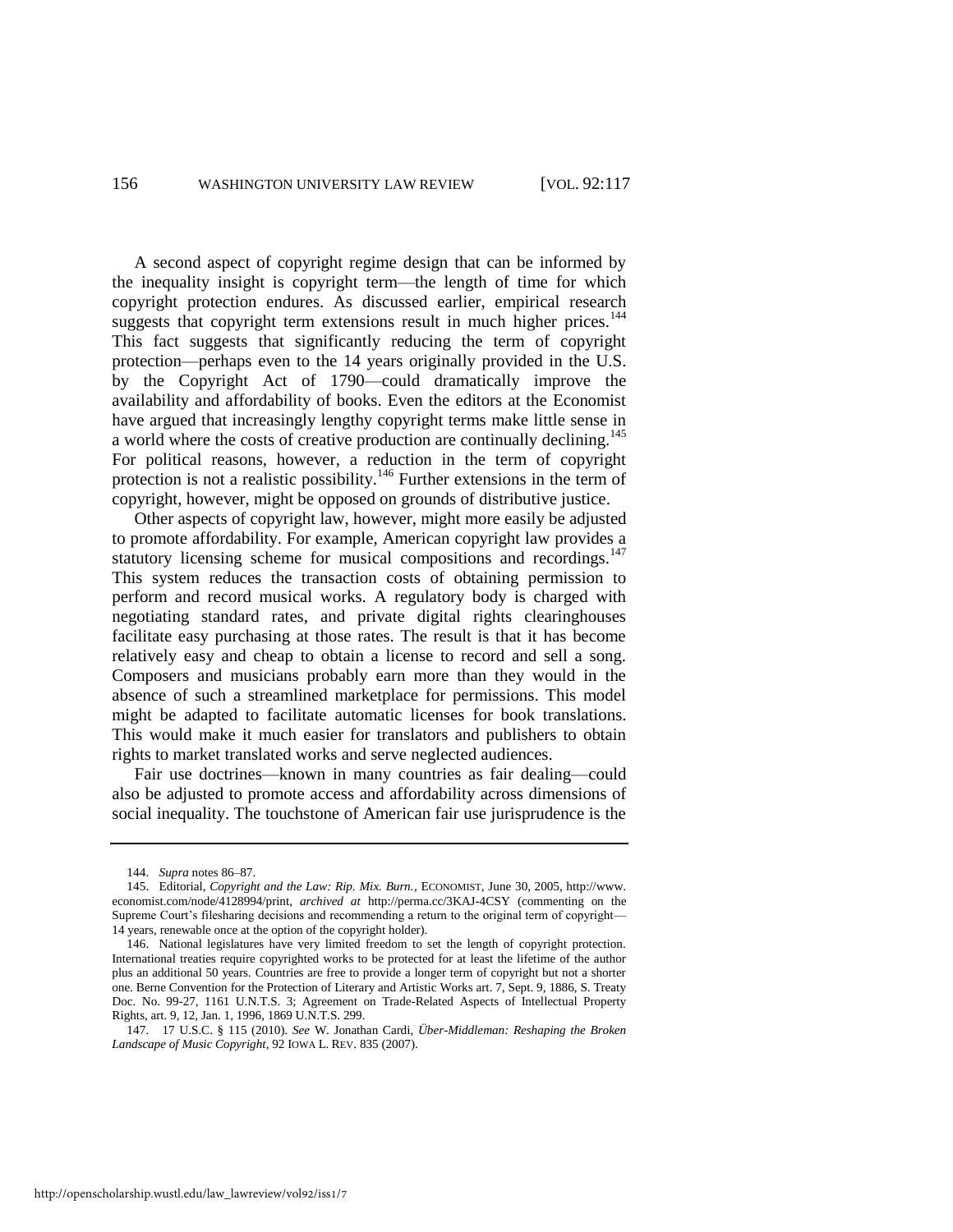concept of "transformative" use, which is generally interpreted to require altering the underlying work in a way that adds new meaning and message. The fair use analysis also takes into account the potential for "market harm," which is understood as depriving the copyright holder of expected sales. With some adjustments, fair use doctrine might be developed to accord greater freedom for translations into neglected languages. Translation has not yet been recognized as a form of transformative use under U.S. copyright law, but arguably it should be. $148$ The ultimate determination of fair use would therefore hinge on the question of market impact, which should take into consideration whether the original author had reasonable expectations of generating sales within a particular language or not. This would allow the law to facilitate unlicensed translations into neglected languages without disrupting the existing market for licensed translations in those languages with a wellfunctioning publishing industry.

# *B. Looking Beyond Copyright Law*

The few examples provided in the previous section demonstrate the potential of the inequality insight to inform choices within copyright law. But the inequality insight should also push us to look beyond copyright law for effective solutions to book hunger. It is already taken for granted that the provision of health care and education require a mixture of forprofit activity and social subsidy. This is true of reading material as well.

Despite the theoretical emphasis on market provision of cultural works, the book industry has in fact long been the product of a mixture of market activity and public effort. Publicly subsidized universities employ many of our authors and train nearly all of them.<sup>149</sup> National programs for the arts often provide income support to writers and other creators. In wealthier countries, education departments purchase tens of millions of books with

<sup>148.</sup> *See, e.g.*, Authors' Guild, Inc. v. Hathi Trust, 755 F.3d 87, 101 (2d Cir. 2014) (clarifying that rendering works into formats accessible to print-disabled readers is not a transformative use and analogizing in dicta that "similarly, the non-English-speaking audience cannot gain access to untranslated books written in English and an unauthorized translation is not transformative simply because it enables a new audience to read a work"). This statement, however, may overstate the analogy between adaptive formatting and linguistic translation. Salah Basalamah, a professor of translation and interpretation studies at the University of Ottawa, argues persuasively that (unlike format shifting) a translation necessarily endows the original work with new meaning and new message and must be seen as transformative. Salah Basalamah, *Translation Rights and the Philosophy of Translation: Remembering the Debts of the Original*, *in* IN TRANSLATION: REFLECTIONS, REFRACTIONS, TRANSFORMATIONS 117, 117–32 (Paul St-Pierre & Prafulla C. Kar eds., 2007).

<sup>149.</sup> Even private universities are publicly subsidized, through tax breaks, student loan support, research and creative grants, and individual charitable giving.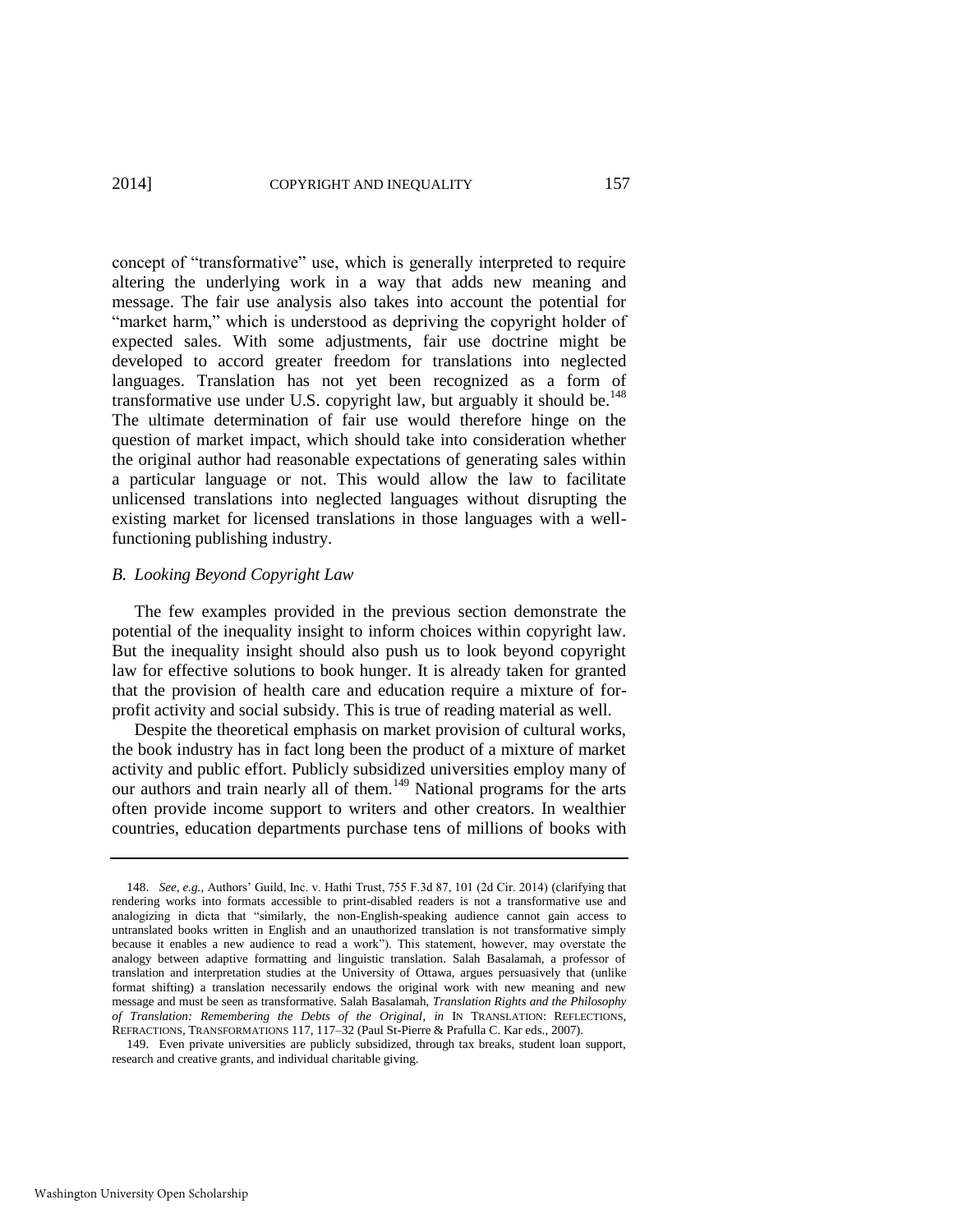<span id="page-42-0"></span>tax dollars, providing them free of charge to primary and secondary students.<sup>150</sup> In the United States, more than one *billion* dollars of tax revenue is spent each year to purchase books for community libraries.<sup>151</sup> These public funding mechanisms work in tandem with the for-profit publishing market to address recognized market failures—points at which the market alone would produce a suboptimal result. These public distribution mechanisms are particularly critical for low- and middleincome readers.<sup>152</sup> The inequality insight calls for an even greater emphasis on legal and policy interventions to address such market failures.

The set of solutions designed to address the shortfalls of the marketplace must vary from country to country. In the United States, public libraries have functioned as a major strategy to address the problem of inequality in opportunities for reading. Public libraries are, however, an expensive access strategy. America's local libraries spend more than \$10 billion per year.<sup>153</sup> Even this significant investment has a limited ability to address the problem of book hunger in America.<sup>154</sup> The public library

153. PUBLIC LIBRARIES SURVEY, *supra* note [151,](#page-42-0) at 2. On average, about 10% goes to purchases of books and other media; the bulk of cost is overhead in the form of facilities and staff. *Id*. at 9. In absolute terms, this is a substantial source of book purchasing, totaling \$1.26 billion in 2010. *Id*.

154. Like the American system of public education, our public libraries are overwhelmingly locally funded. They both reflect and reinforce our society's patterns of economic privilege and disadvantage. We should not have unrealistic notions that our public libraries ensure that all Americans enjoy fairly equal or even adequate access to reading material. Most working adults would find it difficult to visit a public library during its open hours. Vast differences exist in the quality of facilities and the ease of access. Private costs are also involved in accessing the public resource: transportation, payment of late fees, and an adult's time to accompany children. These factors all limit the potential of the American public library to overcome the underlying inequalities of market-based access to reading material. *See* Sei-Ching Joanna Sin, *Neighborhood Disparities in Access to Information Resources: Measuring and Mapping U.S. Public Libraries' Funding and Service Landscapes*, 33 LIBR. & INFO. SCI. RES. 41 (2011) (analyzing census tract data and statistics from the Public Libraries Survey and finding that there were significant funding and service variations across U.S. library systems, and that library systems in lower-income or rural neighborhoods were relatively less funded and offered fewer information resources); Christie M. Koontz, Dean K. Jue & Bradley Wade Bishop, *Public Library Facility Closure: An Investigation of Reasons for Closure and Effects on Geographic Market Areas*, 31 LIBR. & INFO. SCI. RES. 84 (2009) (analyzing the reasons for public library closures from 1999 to 2003 and finding that geographic market areas around permanently closed libraries tended to include poorer and less educated patrons).

<sup>150.</sup> In the United States, college students must purchase their own textbooks, but they do so with support from federal financial aid in the form of educational loans.

<sup>151.</sup> INSTITUTE OF MUSEUM & LIBRARY SERVICES, PUBLIC LIBRARIES IN THE UNITED STATES SURVEY: FISCAL YEAR 2010, 9 (2013), *available at* http://www.imls.gov/assets/1/AssetManager/ PLS2010.pdf, *archived at* http://perma.cc/EY4B-5T5M [hereinafter PUBLIC LIBRARIES SURVEY].

<sup>152.</sup> *See* Susan B. Neuman & Donna Celano, *Access to Print in Low-Income and Middle-Income Communities: An Ecological Study of Four Neighborhoods*, 36 READING RES. Q. 8, 11–12 (2001) (studying the availability of books and other print resources in two low-income and two middleincome neighborhoods and discussing how the unequal availability of print resources impacts early literacy development in children).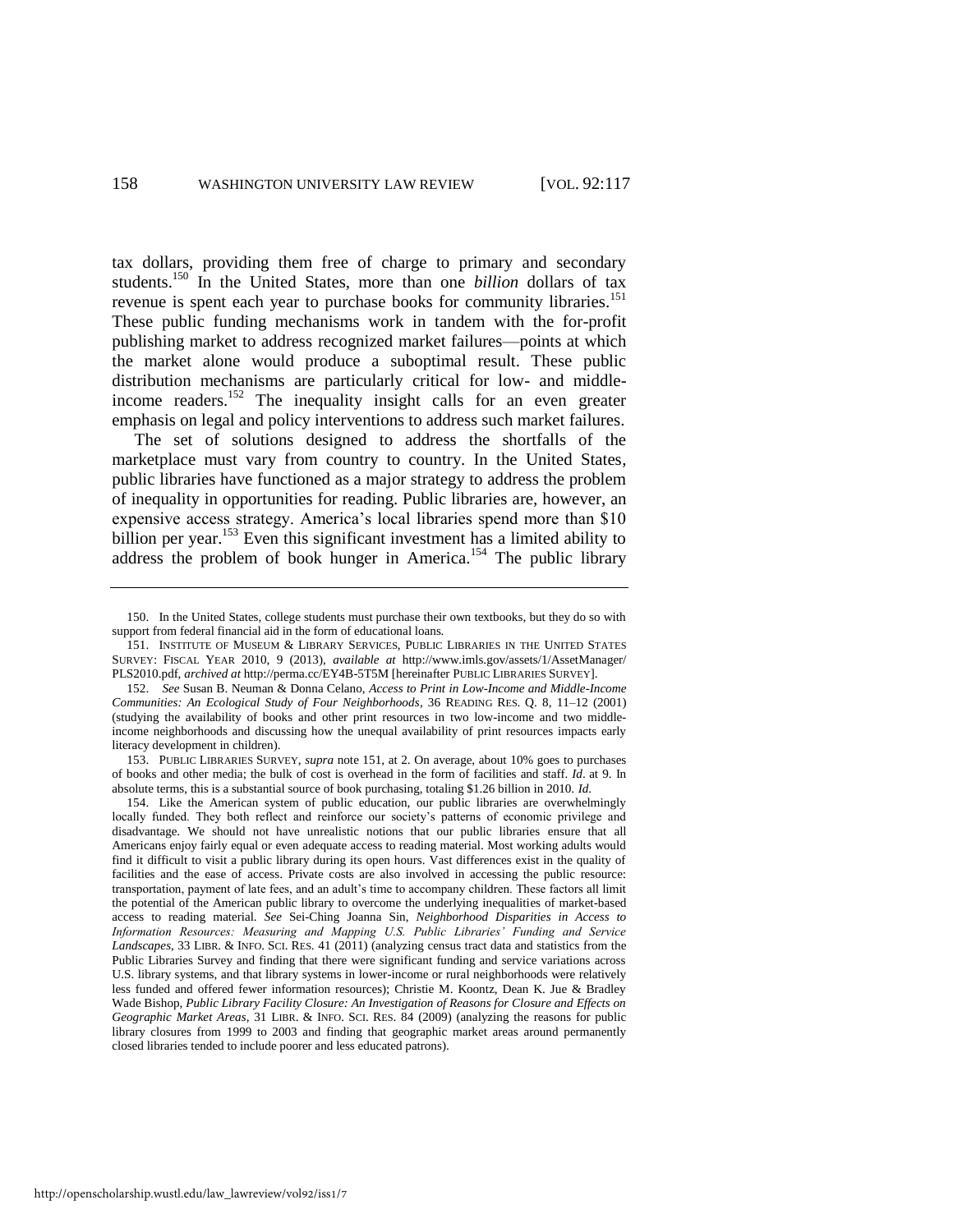strategy is likely too expensive to meet the vastly greater needs of countries with fewer public resources. Developing countries may need to adopt more innovative solutions, such as subsidizing the production of Open Educational Resources—textbooks and other learning materials that may be downloaded, printed, used, and shared free of charge.<sup>155</sup>

<span id="page-43-0"></span>Already, a new field of "social publishing" is emerging to serve readers in neglected languages.<sup>156</sup> Nonprofit organizations such as the African Storybook Project in South Africa and Pratham Books in India produce childrens' books in their countries' local languages and distribute them at the lowest possible cost. Because of copyright restrictions, neither the African Storybook Project nor Pratham Books is able to translate and adapt existing children's literature. Instead, both organizations rely on programs to cultivate new authors in local communities to produce original works. Both organizations leverage private charitable contributions as well as government subsidizes in the form of direct budgetary support or government book purchases. Both organizations have also determined that their social mission fits best with "open licensing" practices, typically through Creative Commons licenses. Under such licenses, the author and publisher disclaim most of copyright law's protections in order to *encourage* copying, translation into other languages, and adaptation to other reading levels.

A realistic awareness of market failures should encourage governments to further explore alternatives to copyright protection for incentivizing the creation and distribution of books for neglected audiences. Patent scholar Amy Kapczynski has urged scholars and policymakers to move beyond "intellectual property internalism," or the tendency to focus too narrowly on intellectual property as the primary or sole way of incentivizing innovation.<sup>157</sup> She points out that IP is clearly not the *only* way to

<sup>155.</sup> *See Understanding OER*, OER AFRICA, http://www.oerafrica.org/understanding-oer, *archived at* http://perma.cc/ADS2-MEWL (last visited Jan. 27, 2014):

In its simplest form, the concept of Open Educational Resources (OER) describes any educational resources (including curriculum maps, course materials, textbooks, streaming videos, multimedia applications, podcasts, and any other materials that have been designed for use in teaching and learning) that are openly available for use by educators and students, without an accompanying need to pay royalties or licence fees.

*Id.*

<sup>156. &</sup>quot;Social publishing" is the term coined at Pratham Books to describe its model. Here, "social" refers both to the socially minded mission and to the socially networked nature of production.

<sup>157.</sup> Kapczynski, *supra* note [17](#page-5-1) (detailing ways in which an IP-centric approach to innovation disadvantages the poor and undermines information privacy, arguing that legal scholars and policymakers should place greater emphasis on alternative incentive mechanisms such as government procurement, prizes, and commons-based production).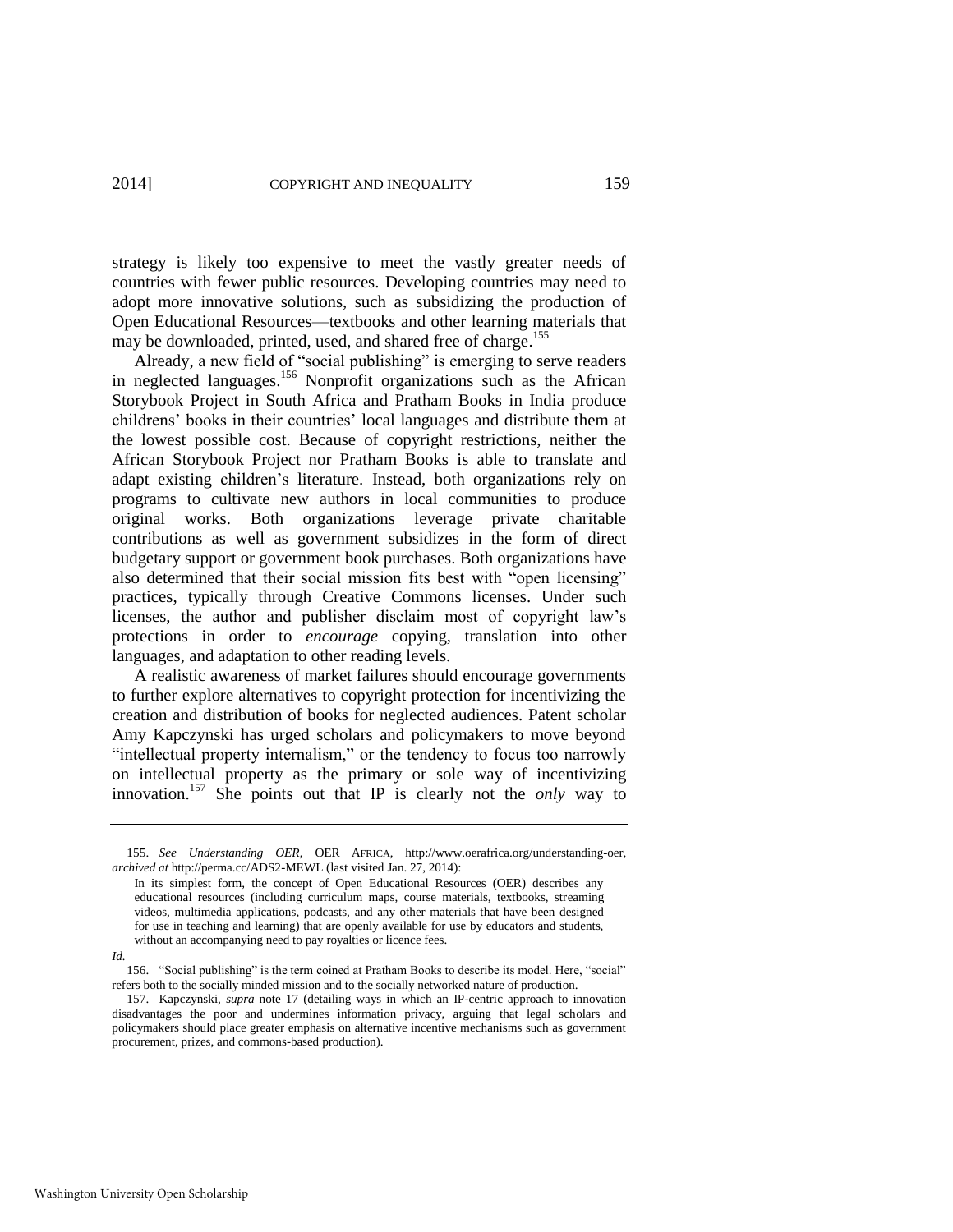incentivize innovation; neither is there an empirical consensus that they are more *efficient* than prizes, government procurement or commons-based production.<sup>158</sup> A sizeable body of literature now exists exploring these alternative incentive schemes.<sup>159</sup> Kapczynski's added insight is that because these systems do not rely on the price mechanism to recover the creators' investment, they hold greater promise for addressing distributive justice concerns.<sup>160</sup>

# *C. Creativity without Copyright*

The prior section drew attention to ways that governments can encourage book publishing and access to books through mechanisms beyond copyright law. Complementing this strategy, it is important to acknowledge that incentives for creativity and the distribution of creative works *already* exist, even without governmental action to augment them. In some contexts, lowering the degree of copyright protection may help to facilitate more affordable access, while these alternative incentives help to ensure a continual supply of new works.

People sing, create, and write for a variety of reasons, not necessarily for economic reward. Rebecca Tushnet writes about copyright law's failure to recognize psychological drives such as love, desire, and passion as the primary impulses behind creative production.<sup>161</sup> Julie Cohen emphasizes the centrality of play as a driving force of creativity, which constitutes its own incentive.<sup>162</sup> Yochai Benkler details how the networked

<sup>158.</sup> The "prize" mechanism for incentivizing creativity offers a reward to creators that may be funded by a business, nonprofit organization, or a government. The prize incentive has a long tradition in the literary field. When designed for the purpose of stimulating innovation, however, prize competitions typically have strict criteria and conditions such that the resulting creativity must be made available on an open basis. "Government procurement" refers simply to tax-funded purchasing. Public library and schoolbook purchases are one type of government procurement. To the extent that authors and publishers know that there is likely to be a market for their works from libraries and schools, this constitutes an incentive for creative production. The limited success of children's literature in Zulu appears to be due to this incentive mechanism. If government purchasers insisted as a condition of adoption that the book also be dedicated to the public domain, then the authors would earn revenue from government sales while the marketplace could also provide cheap copies to private purchasers.

<sup>159.</sup> *See, e.g.*, Michael W. Carroll, *One Size Does Not Fit All: A Framework for Tailoring Intellectual Property Rights*, 70 OHIO ST. L.J. 1361 (2009); Daniel J. Hemel & Lisa Larrimore Ouellette, *Beyond the Patents—Prizes Debate*, 92 TEX. L. REV. 303 (2013); James Love & Tim Hubbard, *The Big Idea: Prizes to Stimulate R&D for New Medicines*, 82 CHI.-KENT L. REV. 1519 (2007); Elizabeth L. Rosenblatt, *Intellectual Property's Negative Space: Beyond the Utilitarian*, 40 FLA. ST. U. L. REV. 441 (2013).

<sup>160.</sup> Kapczynski, *supra* not[e 17.](#page-5-1) 

<sup>161.</sup> Tushnet, *supra* not[e 130.](#page-34-1)

<sup>162.</sup> JULIE E. COHEN, CONFIGURING THE NETWORKED SELF (2012); Julie E. Cohen, *Creativity*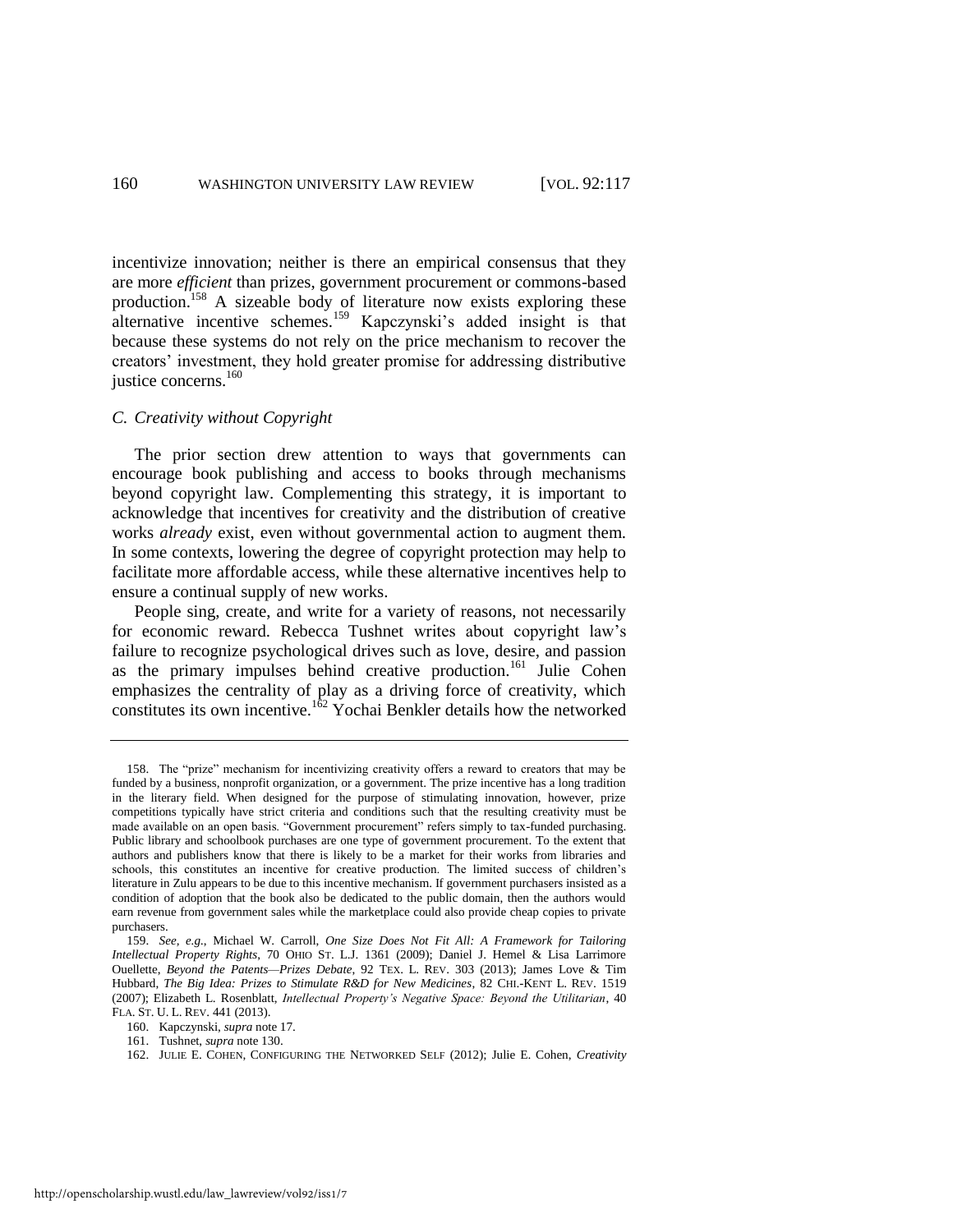economy newly empowers creative production driven by diverse motivations and in unconventional institutional contexts.<sup>163</sup> Eric E. Johnson has argued that the foundational assumption of intellectual property protection–that external incentives such as copyright are necessary to incentivize innovation–is more fallacy than fact.<sup>164</sup> Johnson argues that the vast outpouring of nonmarket creativity on the Internet is merely the latest proof of what recent research from a variety of disciplines points to: the existence of inherent motivation to create.<sup>165</sup>

<span id="page-45-0"></span>Financial incentives for creative production also exist, even without copyright protection. Putting creative work out into the world to find its audience brings with it a variety of economic opportunities. Musicians may sell records of their work, but they also earn income from performing and teaching.<sup>166</sup> Authors can sell their books, but they also hold professorships and earn honoraria for speaking. Popular artists of all varieties can leverage their reputation and fan base to sell merchandise, ranging from tee shirts to autographed copies.<sup>167</sup> Advertising—on the radio, on television, and in print—is a widespread strategy used to generate revenue while offering access to content on a free or cheap basis. Kal Raustiala and Christopher Sprigman have documented that creativity and innovation thrive across a variety of industries despite—or perhaps *because of*—the lack of intellectual property protection.<sup>168</sup> From fashion to

*and Culture in Copyright Theory*, 40 U.C. DAVIS L. REV. 1151 (2007); Julie E. Cohen, *The Place of the User in Copyright Law*, 74 FORDHAM L. REV. 347 (2005).

<sup>163.</sup> YOCHAI BENKLER, THE WEALTH OF NETWORKS (2006).

<sup>164.</sup> Johnson, *supra* not[e 130.](#page-34-1) 

<sup>165.</sup> *Id*. at 647–57.

<sup>166.</sup> An empirical study by Peter DiCola suggests that revenue streams unrelated to copyright account for the vast majority (78%) of income earned by professional musicians in the United States. Peter DiCola, *Money from Music: Survey Evidence on Musicians' Revenue and Lessons About Copyright Incentives*, 55 ARIZ. L. REV. 301, 305 (2013). Professor DiCola suggests that public policies apart from copyright may ultimately provide more important incentives for musical productivity, such as support for music education in schools, municipal regulation of live music venues, and other public investments in the arts. *Id.* at 341.

<sup>167.</sup> This is a common revenue stream for musicians in Brazil's *tecnobrega* scene, an industry to which copyright law applies in theory but is irrelevant in fact, due to widespread infringement. For an explanation of the alternative business models that have arisen within this creative industry, see Pedro Nicoletti Mizukami & Ronaldo Lemos, *From Free Software to Free Culture: The Emergence of Open Business*, *in* ACCESS TO KNOWLEDGE IN BRAZIL: NEW RESEARCH IN INTELLECTUAL PROPERTY, INNOVATION AND DEVELOPMENT 13, 20–22 (Lea Shaver ed., 2010). Film artist Nina Paley dedicated her animated movie *Sita Sings the Blues* to the public domain rather than accept a pittance for the rights from a distribution company. Anyone can download the film for free from her website, sitasingstheblues.com. The increased audience works to her advantage by motivating merchandise sales from the same website: everything from signed DVDs to teeshirts.

<sup>168.</sup> KAL RAUSTIALA & CHRISTOPHER SPRIGMAN, THE KNOCKOFF ECONOMY: HOW IMITATION SPARKS INNOVATION (2012).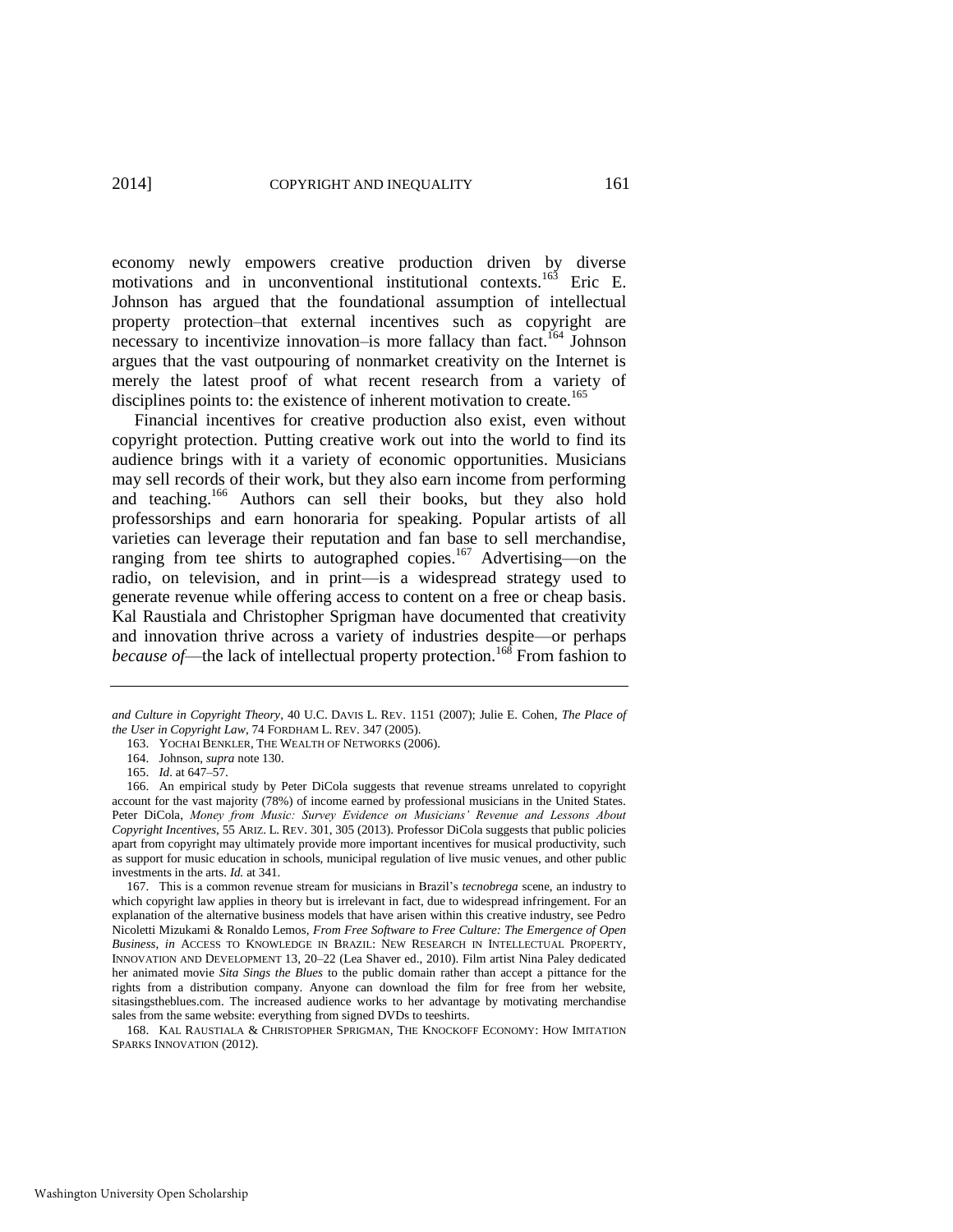food, the lure of profits and the competitive pressure to improve offerings stimulate significant creativity—no government incentives required. In many cases, copying actually incentivizes the copied firms to improve their products and introduce new ones to respond to the competition. Raustiala and Sprigman dub this phenomenon the "knockoff economy."

Developing countries offer additional examples of thriving creative production in the absence of intellectual property protection. Even in industries where copyright law applies in theory, enforcement is often very weak. These contexts offer many examples of creative industries that have learned to thrive through alternative business models that do not rely on exclusive control over copying. For example, the Nigerian film industry produces an estimated 30 new films per week, selling disks by the tens of thousands through street vendors and small shops at very low prices.<sup>169</sup> Though piracy is rampant, the industry survives and thrives by producing low-budget films in high volume, leveraging the same distribution infrastructure through which the pirated disks flow. Brazil's *tecnobrega*  music scene also relies on low-cost sales through unlicensed street vendors; this method of distribution operates as free advertising for artists, who then earn income from performances and sale of merchandise.<sup>170</sup> In Egypt, illegal street sales and downloads are of great concern to record labels—but not to Egyptian musicians, who primarily earn their living through live performances, including substantial earnings from private parties.<sup>171</sup>

In all three of these examples, widespread piracy of foreign copyrighted works fed the rise of a distributional infrastructure based on high-volume sales at affordable prices. Local content producers then emerged to take advantage of the new economic opportunities presented by that alternative distributional infrastructure. Brazilian scholars Mizukami and Lemos theorize this phenomenon of for-profit but nonexclusive creativity as "open business," a reference to open source

<sup>169.</sup> Stevina U. Evuleocha, *Nollywood and the Home Video Revolution: Implications for Marketing Videofilm in Africa*, 3 INT'L J. EMERGING MARKETS 407, 408 (2008). *See also* Brian Larkin, *Degraded Images, Distorted Sounds: Nigerian Video and the Infrastructure of Piracy*, 16 PUB. CULTURE 289 (2004) (noting that the illegal industry in pirated Western films provided the infrastructure for Nigeria's local film industry to emerge); Ramon Lobato, *Creative Industries and Informal Economies: Lessons from Nollywood*, 13 INT'L J. CULTURAL STUD. 337, 346–47 (2010) (noting the irony in that as the Nigerian film industry has matured, it has increasingly called for copyright enforcement to protect its interests, despite owing its existence to piracy).

<sup>170.</sup> Mizukami & Lemos, *supra* not[e 167.](#page-45-0)

<sup>171.</sup> Nagla Rizk, *Stories from Egypt's Music Industry: De Facto Commons as Alternatives to Copyright*, *in* ACCESS TO KNOWLEDGE IN EGYPT: NEW RESEARCH ON INTELLECTUAL PROPERTY, INNOVATION AND DEVELOPMENT 92, 122 (Nagla Rizk & Lea Shaver eds., 2010).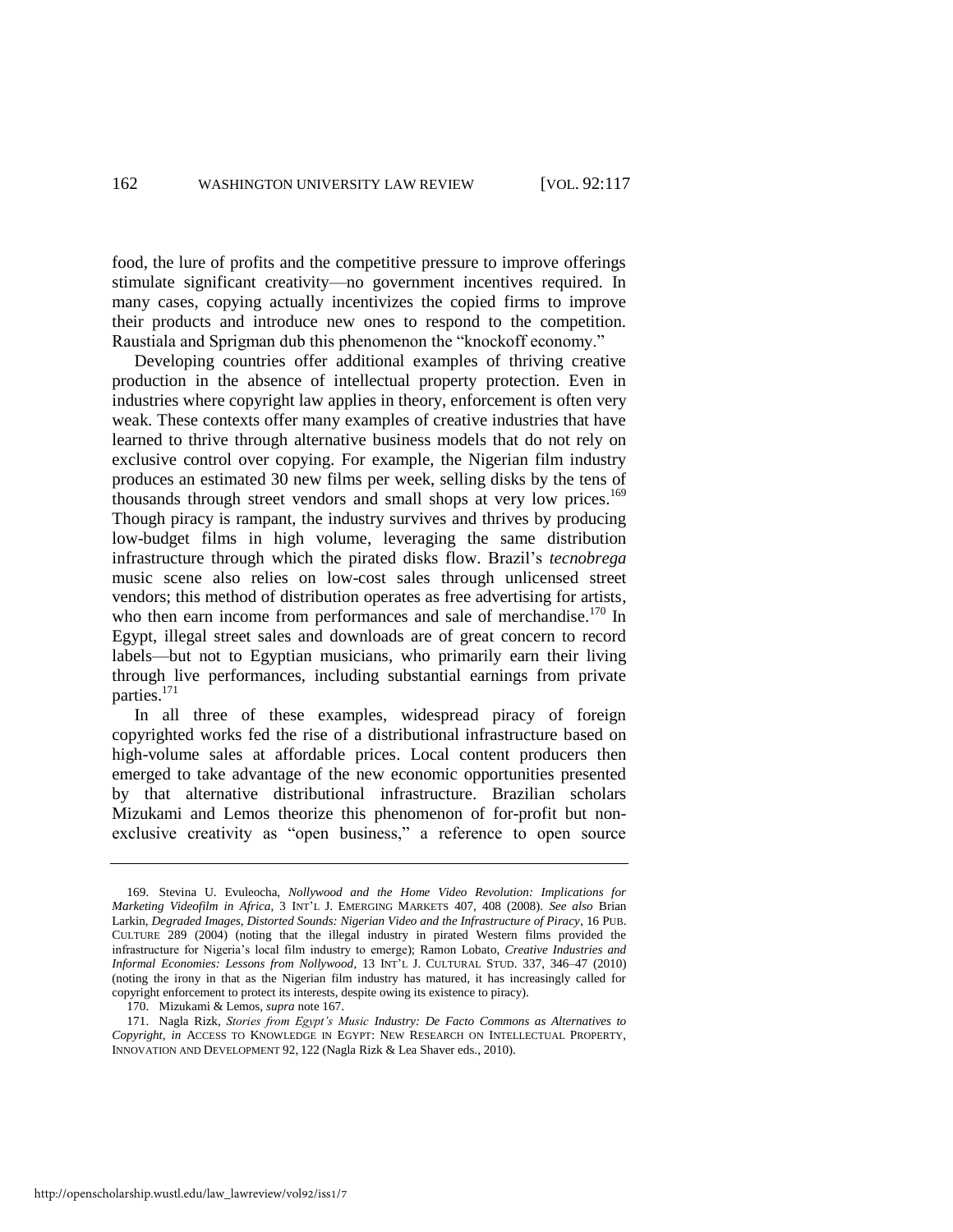software.<sup>172</sup> Compared to the copyright-centric business models deployed by the traditional publishing industry, open business models may do a better job of serving low-income consumers, enhancing livelihood opportunities for local artists and distributors, and incentivizing local creative production rather than reliance on cultural imports.

The assumption is widespread that copyright protection is the most important and effective incentive for cultural production. This is simply not universally true. In South Africa, African-language publications are most plentiful in three genres: newspapers, textbooks, and religious titles. All three of these genres reflect the relative efficiency of production models based on alternative incentive systems. Newspaper publishing's business model relies on high-volume sales of time-sensitive content and advertising revenue, rather than protection from copyists. The authorship and printing of textbooks is stimulated by government procurement rather than market demand. Religious publications are motivated primarily by evangelistic motivations rather than profit-seeking. These alternative production models have succeeded where copyright law has failed in producing accessible literature in local languages. Other nonprofit efforts are also at work to subsidize the production of books in South Africa's local languages. Room to Read uses charitable donations to sponsor the production of original children's books in African languages.<sup>173</sup> The African Storybook Project seeks to translate appealing children's stories that may then be reprinted and adapted free of copyright restrictions.<sup>174</sup>

The conventional wisdom about copyright as an incentive for creative production requires more nuance. For many types of creative works, copyright protection does indeed enhance the incentives to create, directing significantly greater investments of resources to creative production. For example, strong copyright protection is ideally suited to incentivizing high-budget movies and mass-market novels. Other types of

<sup>172.</sup> Mizukami & Lemos, *supra* not[e 167,](#page-45-0) at 17–20.

<sup>173.</sup> The nonprofit group estimates that 80% of South African schools lack a library. For a donation of \$20,000, supporters can subsidize the creation of a library. A donation of \$15,000 subsidizes the creation of an original children's book in an African language. *See Make Your Mark: Support our Work!*, ROOM TO READ, http://www.roomtoread. org/Page.aspx?pid=334, *archived at* http://perma.cc/5VXQ-X3YA (last visited July 11, 2013). An example of one of these books—*My Granny Is a Dancer but I Just Want to Play,* written by Kerry Saadien-Raad and illustrated by Vusi Malindi—was published by Room to Read in several South African languages. *See* Kerry Saadien-Raad, *My Granny Is a Dancer but I Just Want to Play*, *in* ROOM TO READ, A DECADE OF READING: ROOM TO READ CELEBRATES OUR TENTH YEAR 42, 42–69 (2009), *available at* http://www.room toread.org/document.doc?id=551, *archived at* http://perma.cc/87XP-CVUM.

<sup>174.</sup> THE AFRICAN STORYBOOK PROJECT, DIGITAL STORYTELLING FOR MULTILINGUAL LITERACY DEVELOPMENT (2013), http://www.saide.org.za/sites/default/files/afr%20storybook% 20sept%202013 %20%282%29.pdf.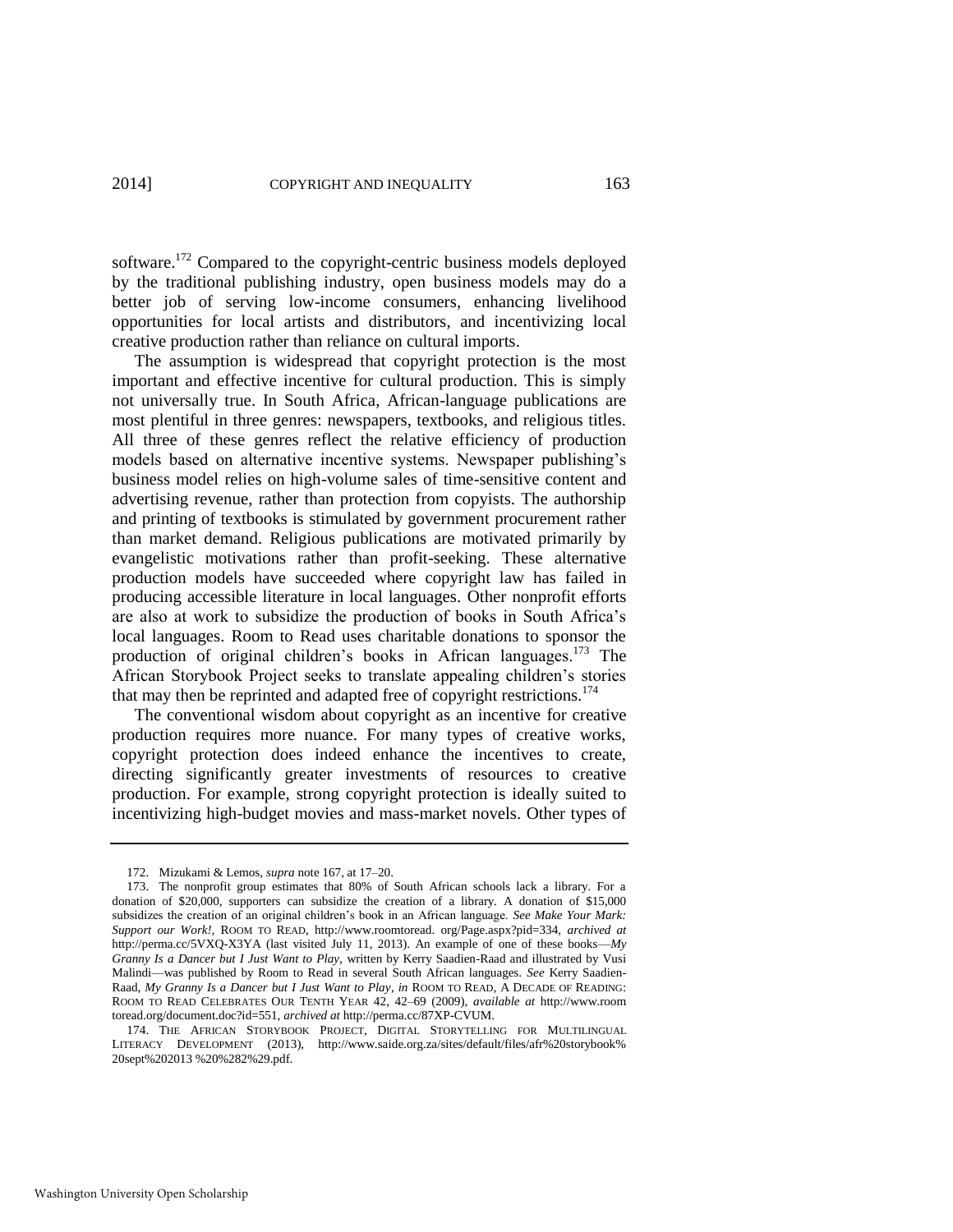creative works, however, are produced for reasons unrelated to financial incentives, or because of financial incentives that do not rely on copyright protection. Copyright protection is more of a neutral force in academic journal publishing, where authors' incentives relate to reputation and impact, rather than royalties. And in other instances, strong copyright protection may actually do more harm than good. Copyright protection does not provide meaningful financial incentives to for-profit publishing in neglected languages, and may be holding back the emergence of not-forprofit and open business models that could better serve low-income readers.

# *D. Syncretic Approaches to Copyright*

<span id="page-48-0"></span>Copyright scholars concerned about the uneven benefits and burdens of copyright protection should try to think "outside the box" of existing frameworks, fundamentally redesigning copyright law in ways that take account of structural inequalities. Even in its traditional context, property is not a fixed and objective concept; rather there are many possible ways of configuring potential "'rights, powers, privileges and immunities'" in our conceptions of property—and these choices are inherently political.<sup>175</sup> Keith Aoki has suggested that this basic but often overlooked insight about property is even more obscured in the intellectual property context.<sup>176</sup> By recognizing and exploring the adaptability of property regimes, we may open the door to more "syncretic" ways of designing IP regimes to suit different cultural, geographical, and developmental contexts.<sup>177</sup>

<sup>175.</sup> Keith Aoki, *Distributive and Syncretic Motives in Intellectual Property Law (with Special Reference to Coercion, Agency, and Development)*, 40 U.C. DAVIS L. REV. 717, 721 (2007) (quoting JOSEPH WILLIAM SINGER, ENTITLEMENT: THE PARADOXES OF PROPERTY 32 (2000)).

<sup>176.</sup> Aoki, *supra* not[e 175,](#page-48-0) at 721.

<sup>177.</sup> *Id.* at 720–21. Aoki's concept of syncretism argues for adapting "western IP laws" to "local conditions and understandings about local practices" to build legal regimes that may be radically different from dominant IP structures. *Id*. at 721. Aoki also noted this paradox at the heart of copyright:

<sup>[</sup>The] conditions that give rise to exploitation . . . may also help create conditions for vibrant cultural production. In order to address exploitation, expanded IP rights may help, but at the expense of extinguishing vibrant, communal cultural production. A key question is whether it is possible for expanded IP rights and vibrant, communal cultural production to coexist or whether the former makes the later impossible. A syncretic legal sensibility that attempts to dialogue with and engage preexisting difference and inequality related to that difference, instead of subsuming alternate modes of cultural production, is crucial when approaching these issues.

*Id*. at 800.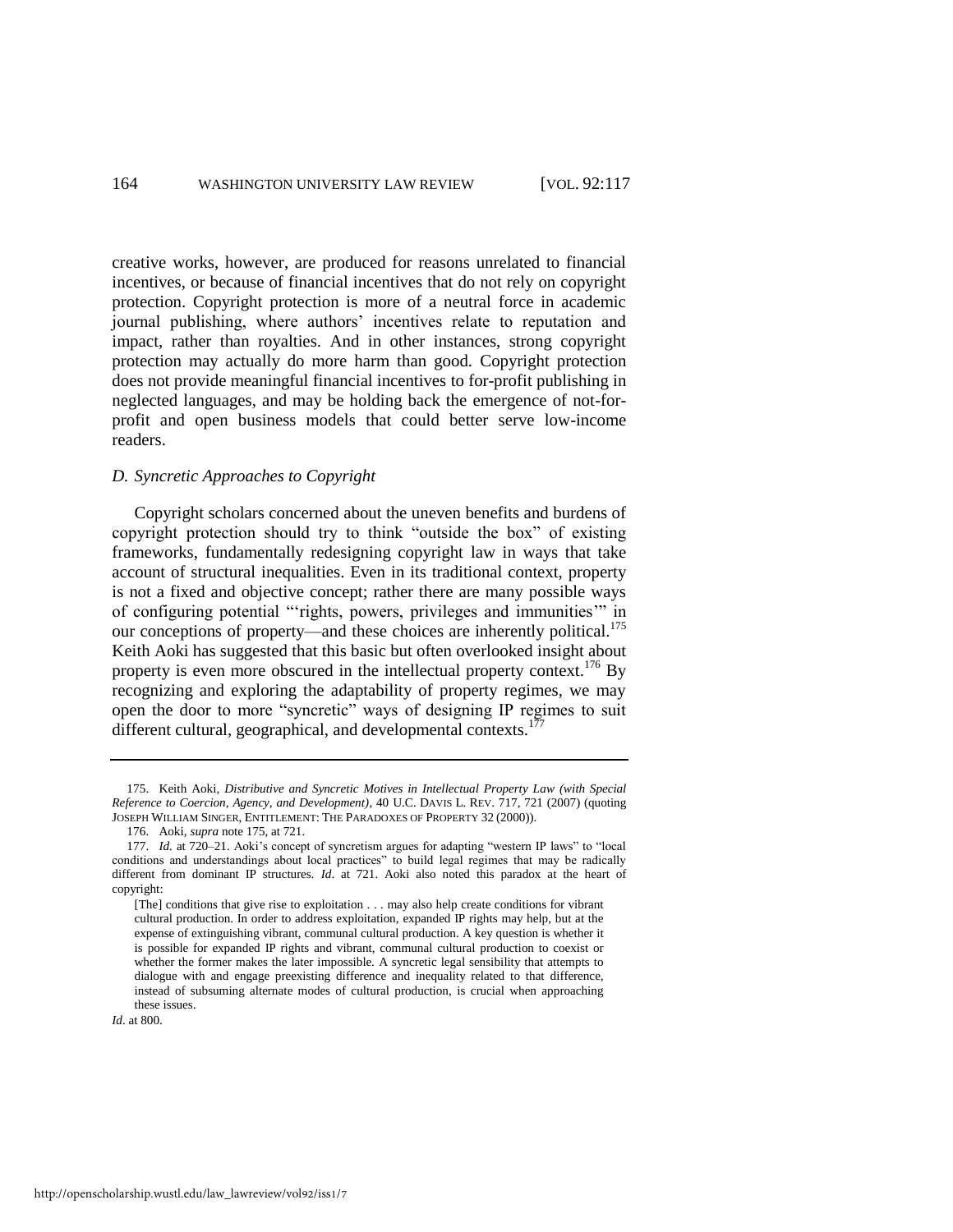What is needed is a system of rights, privileges, and immunities in cultural works that advances distributive justice and substantive equality by accomplishing two goals. First, it should respect and promote the ability of ordinary people to access, enjoy, perform, reinvent, and share cultural works—despite disadvantages such as poverty, language, or lack of the human and social capital needed to navigate complex legal rules. Second, it should advance the interests of individual creators—particularly within disadvantaged communities—in realizing the livelihood opportunities from their creations and in protecting their works from unfair commercial exploitation. The twin goals of advancing the interests of disadvantaged communities as both creators and users of culture may pull in somewhat opposite directions. On the one hand, the interest in access and freedom to create implies a need to lower the property aspects of cultural creativity. On the other hand, the interest in protection and livelihood implies a need to extend and enhance the property features of cultural works. This tension, however, can be a creative one. Embracing it challenges us to think beyond what Aoki framed as the "on/off-either/or" trap of conventional IP thinking.<sup>178</sup>

Like Aoki, I suspect that the best solutions will lie in something like a "limited commons" or "common property regime" of the sort described by Elinor Ostrom and Carol Rose.<sup>179</sup> Such regimes protect free access and adaptation by members of the contributing community, while setting conditions for outsiders to exploit its commercial value.<sup>180</sup> For example, a nation such as South Africa might revise its copyright law to treat works in neglected languages differently from works in the dominant publishing languages.<sup>181</sup> Permitting unauthorized copying and reproduction of Zulu works would drive down prices of individual copies of these works to levels where most Zulu speakers could actually afford to purchase them, without impacting the existing market for English works. South Africa's copyright law might also specify that a license is still required to adapt a Zulu-language book into a movie or to translate it into English; this would

<sup>178.</sup> *Id.* at 721.

<sup>179.</sup> *Id.* at 768; ELINOR OSTROM, GOVERNING THE COMMONS: THE EVOLUTION OF INSTITUTIONS FOR COLLECTIVE ACTION (1990); Carol M. Rose, *Left Brain, Right Brain and History in the New Law and Economics of Property*, 79 OR. L. REV. 479 (2000); Carol Rose, *The Comedy of the Commons: Custom, Commerce and Inherently Public Property*, 53 U. CHI. L. REV. 711 (1986).

<sup>180.</sup> Sunder also recognizes the possibilities of "some rights reserved" solutions in her discussion of Creative Commons' proposed cultural heritage license as a way to mediate the tension between values of openness and protection from exploitation. Sunder,  $IP^3$ , supra note [130,](#page-34-1) at 326–30.

<sup>181.</sup> This suggestion is further explored in Lea Shaver, *Local Language Limitations*, working paper at http://ssrn.com/abstract=2468422.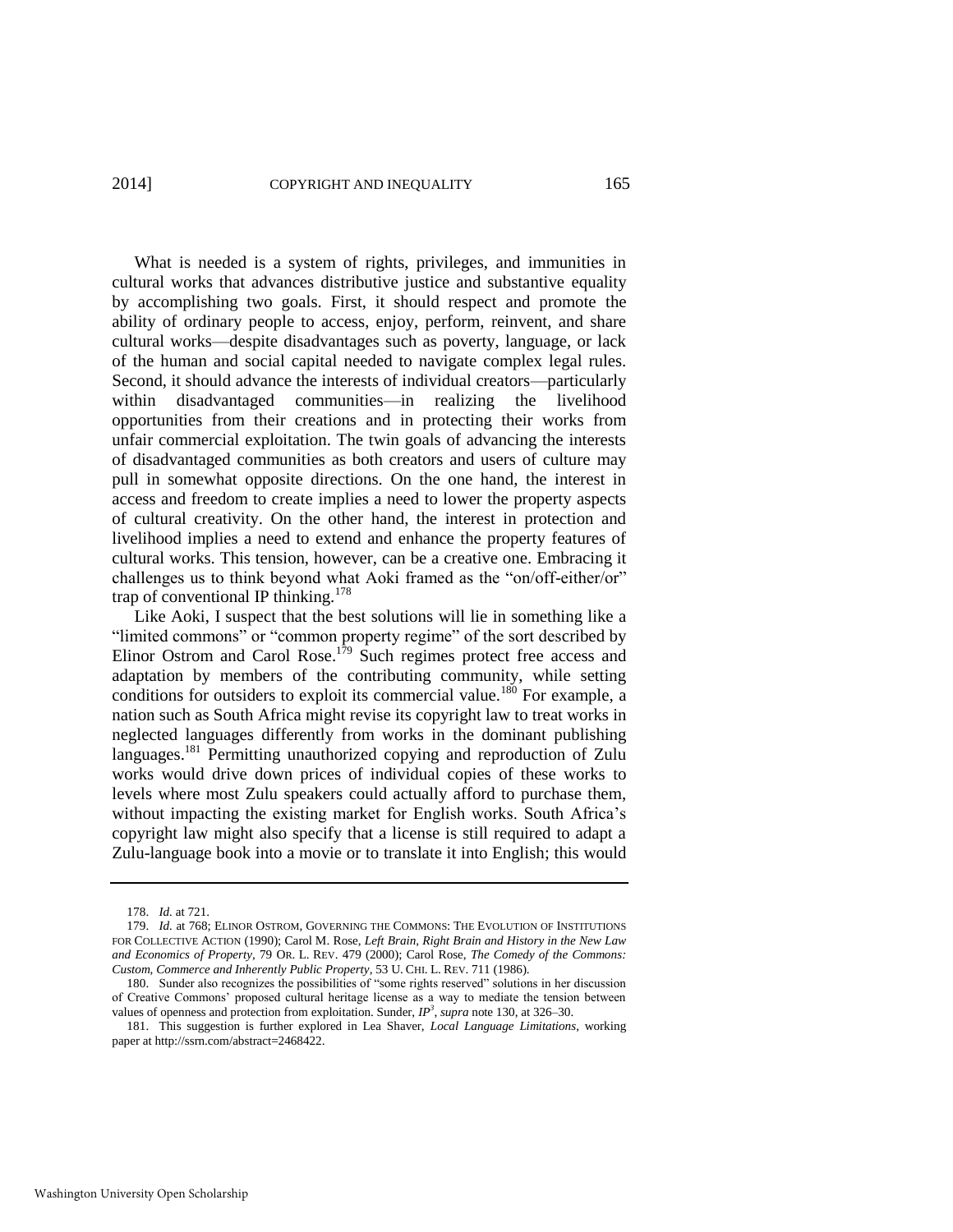preserve potentially lucrative licensing opportunities for Zulu-language authors. Alternatively, a statutory licensing scheme might be established to regulate the reproduction of works in neglected languages. This could lower transaction costs and allow for greater competition in production and distribution, which would tend to increase supply and lower prices. Funds generated through such licenses could be returned to the authors or shared within an authors' cooperative that supports the development of emerging authors. These suggestions serve to illustrate the point that copyright protection is not all-or-nothing. Responding to the inequality insight, copyright protection can take different forms in different contexts, in recognition of the different characteristics of different markets.

#### **CONCLUSION**

In a perfect world, all people would enjoy extensive opportunities to take pleasure in and learn from affordable, accessible reading materials in their own language. In practice, however, opportunities to read are sharply limited by inequalities of class and culture. This is a problem not only in terms of the ability of any given individual to obtain suitable reading material. It also creates barriers to cultural participation by limiting the ability of readers to become thinkers, speakers, and writers who "talk back" to the texts composed by others. When people are deprived of access to books in a language they understand, they lose the opportunity to engage in the written world as both a consumer and as a creator of culture and knowledge. As Doris Lessing, the Zimbabwean winner of the Nobel Prize for Literature put it: "[W]riters do not come out of houses without books."<sup>182</sup>

It is time for scholarship, doctrine, and lawmaking to reckon with the reality of inequality and seek ways to make copyright law part of the solution, rather than part of the problem. The first step is to recognize that copyright protection does not impact all people equally. Its intended benefits, in the form of an expanded variety of creative works, are accessible primarily by the already privileged. Meanwhile, a pervasive side effect of copyright protection is to make cultural goods more expensive, limiting access by poor and middle-income consumers.

<sup>182.</sup> Doris Lessing, *A Hunger for Books*, GUARDIAN, Dec. 7, 2007, http://www.guardian.co.uk books/2007/dec/08/nobelprize.classics, *archived at* http://perma.cc/E549-ERLR (illustrating in a poignant essay the difference that books can make in a rural African childhood, the persistent hunger for books in her native Zimbabwe, and the passion for reading and writing that emerges as soon as books are present).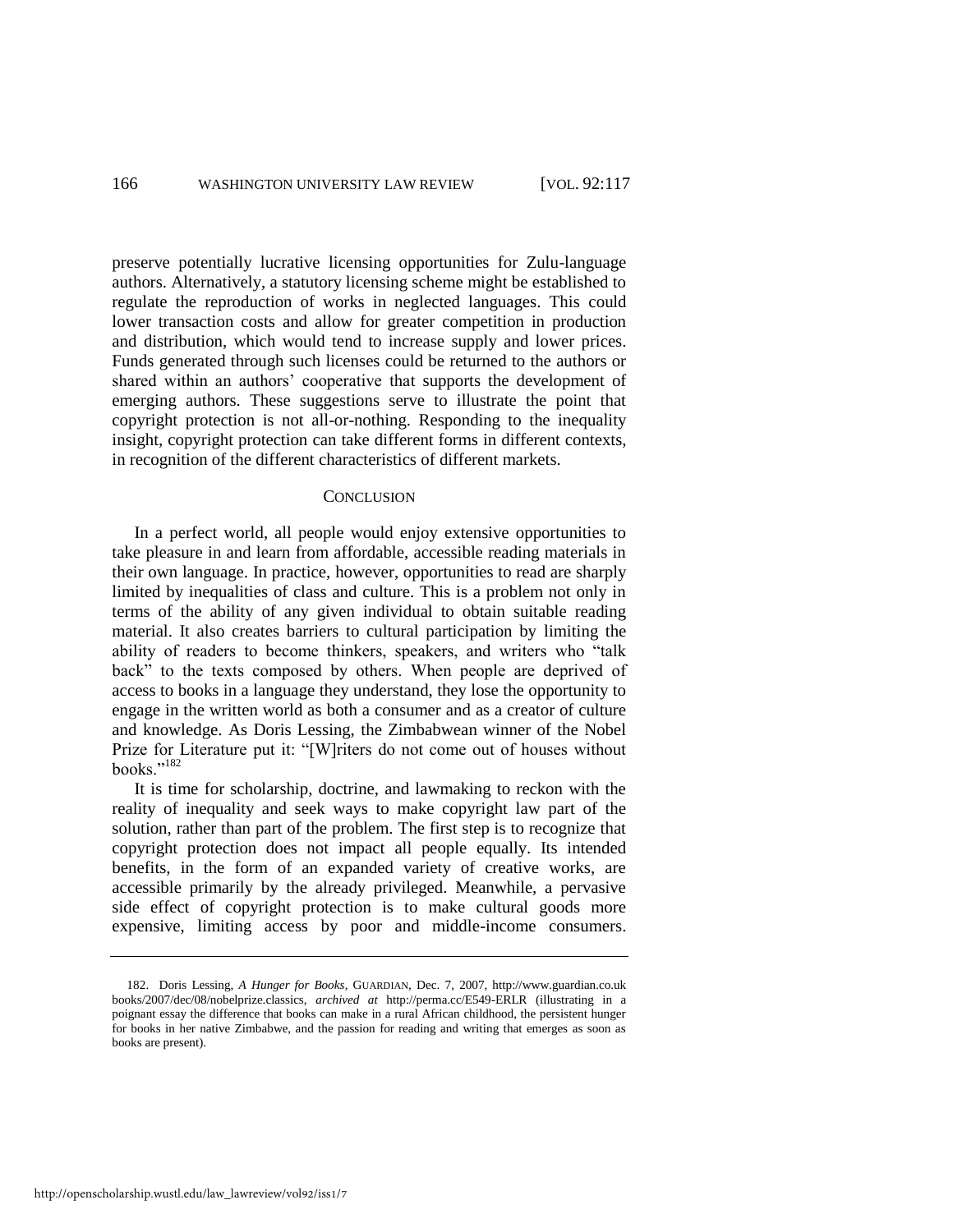Linguistic inequalities produce a compounding dimension of privilege and disadvantage because the for-profit publishing sector tends to neglect less profitable languages. Once the impact of social inequality has been acknowledged, the next question is what to do about it.

This Article does not push any particular answer to that second-order question, although it does suggest some promising lines of inquiry. Relaxing copyright protection is likely to lower the price of cultural works and therefore result in broader access. Although reducing the duration of copyright protection is probably a political impossibility, the inequality insight suggests that further extensions of copyright term should be opposed on the grounds of distributive justice. Another avenue for adjusting copyright law to respond to the inequality insight is the design of exceptions and limitations to copyright, including first-sale rules, statutory licenses, exemptions for not-for-profit organizations, and judicial interpretation of fair use and fair dealing. Importantly, the inequality insight highlights the possibility of creating exceptions and limitations that apply only to neglected languages. This form of market segmentation could alleviate the book famine where it is most extreme, without impacting more profitable publishing markets.

More broadly, scholarship and policymaking cannot persist in the naïve assumption that copyright-based incentives are both necessary and sufficient to incentivize a well-functioning market for cultural goods. The current copyright system is simply not succeeding in incentivizing a market for the type of books needed by most of the world's people: books that are cheap, in local languages, and culturally relevant. Nor should we expect solutions to the problem of book hunger from market mechanisms alone. Government subsidies, public investment, and nonprofit efforts are likely to be crucial to serving low-income readers, particularly in neglected languages. Open business models premised on greater freedom to translate, copy, and distribute may also prove to be significantly more effective at ensuring the wide availability and affordability of a broad selection of books.

An often-quoted statement by John Maynard Keynes posits that "[t]he political problem of mankind is to combine three things: Economic Efficiency, Social Justice, and Individual Liberty."<sup>183</sup> The perspectives of economic efficiency and individual liberty have profoundly informed our discussion of copyright law. Yet the perspective of social justice has been

<sup>183.</sup> JOHN MAYNARD KEYNES, ESSAYS IN PERSUASION 344 (W.W. Norton ed. 2011). The book of essays was originally published in 1932.